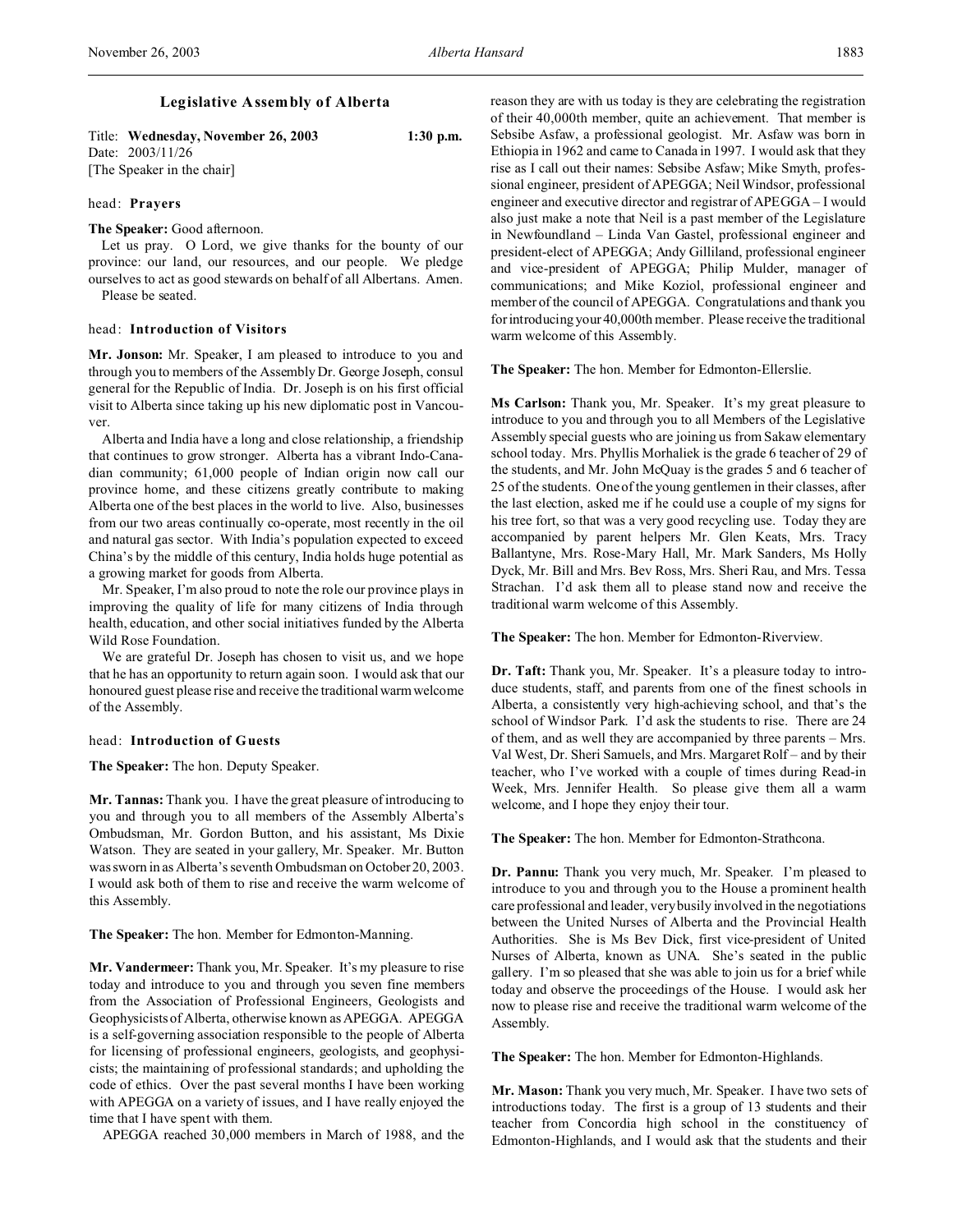teacher, Mr. Mark Rothfos, please rise and receive the warm welcome of the Assembly.

Mr. Speaker, we will be joined a bit later today by students from Mount Royal elementary school, which is also in the constituency. There are 28 students accompanied by their teacher, Mr. Woelfle, and I would ask that when they arrive, maybe people can just give them a bit of a wave.

Thank you.

**The Speaker:** The hon. Member for Spruce Grove-Sturgeon-St. Albert.

**Mr. Horner:** Thank you, Mr. Speaker. I don't believe my guests have arrived as yet, but it is my pleasure to rise on behalf of Spruce Grove-Sturgeon-St. Albert and for the Member for St. Albert and introduce to you and through you to members of the Assembly a group of men who are the 2003 60-plus Canadian slow-pitch champions. With us today are the St. Albert White Sox slow-pitch team, who I will be recognizing later this afternoon. The 15 members, led by their captain, Vern Holland, will be seated in the members' gallery. As I can't see if they're there, I'd ask them to rise, but I do believe they'll be coming in a little bit later, and at that point perhaps we could give them a warm welcome.

Thank you, Mr. Speaker.

**The Speaker:** The hon. Minister of Sustainable Resource Development.

**Mr. Cardinal:** Thank you very much, Mr. Speaker. I'd like to introduce to you and through you to members of the Assembly two new staff members that just started in my office recently: Jeanna Woodward and Tennille Auch. I'd like them to rise and receive the traditional warm welcome of the Assembly.

*1:40*

**The Speaker:** The hon. Member for Edmonton-Glengarry.

**Mr. Bonner:** Thank you, Mr. Speaker. Earlier today the hon. Member for Edmonton-Ellerslie introduced Bill and Bev Ross. Bill also has a distinction that many people in the Assembly don't know about, and that is that for over 40 years he's been a valued volunteer in the Edmonton Minor Hockey Association. Each January during Minor Hockey Week he co-ordinates a group of volunteers in the tournament headquarters, where they keep in line 500 teams and over 7,500 participants in the 20 arenas in the city of Edmonton. Mr. Ross is also better known as Mr. Central. So to Bill and Bev, please stand and enjoy the traditional warm welcome we give to volunteers here in the Assembly.

Thank you.

**The Speaker:** Are there young people from the School of Hope in Vermilion and Tulliby Lake school in either of the galleries? Would you rise, please. On behalf of your Member of the Legislative Assembly might I extend a warm greeting to all of you for attending the Legislative Assembly.

Thank you.

# head: **Oral Question Period**

# **Provincial Fiscal Policies**

**Dr. Nicol:** Mr. Speaker, despite the Alberta government's surplus this government still isn't financially prepared for salary increases for provincial employees and still hasn't planned adequately for paying off Alberta's \$7 billion infrastructure debt. To the Minister of Finance: why has the government yet again failed to plan for wage increases by not having an adequate contingency fund in the budget?

**Mrs. Nelson:** Well, Mr. Speaker, today I released the second-quarter report, that clearly indicated that Alberta's fiscal structure is in fact working, that the business planning process does work, and that we have a sound basis for growth within the province. Clearly, a number of the issues that maybe the hon. member may think are not addressed, in fact, do become addressed through our process of business planning.

Might I remind him that we are, I believe, the only government in Canada that goes through a quarterly update, and this is our secondquarter update and reflects a really positive trend for the province. I would hope that he will read the reports. Clearly, I'm going to be tabling some reports a little bit later, Mr. Speaker, insofar as the supplementary supply, and there's a lot of detail in those documents.

**Dr. Nicol:** Again to the Minister of Finance: will your government outline tight controls over the capital fund to prevent it from becoming a pre-election spending fund?

**Mrs. Nelson:** Well, Mr. Speaker, in our new structure we put in place two key components, one of them being a sustainability fund and the other being a capital fund. The sustainability fund, of course, is there to protect Albertans from the volatility from the oil and gas revenues, to make sure that core programs are always kept in place and financially maintained.

The other element that was key in the new structure  $-$  it was recommended by the Financial Management Commission – was, in fact, the capital plan. In the past it was easy to announce projects and then not follow through on them. The discipline with the capital plan that we have today is that once the funds are in the capital plan, the funds, in fact, stay there, and even if the projects aren't completed in the current fiscal year, the money is allowed to proceed on to the next fiscal year. So the capital announcements that have been made actually get built.

**Dr. Nicol:** To the Minister of Finance: will you commit your government to review the budgeting process to account for the sequence of surpluses in the past few years?

**Mrs. Nelson:** Well, Mr. Speaker, I think that Albertans are quite pleased with the economic performance of this province. Once again we will lead the nation on economic growth. We will lead the nation on investment per capita. We will have the lowest unemployment rate in the country. The net migration to the province again will be roughly 55,000 people.

I think people in the province of Alberta have a lot of confidence in the fiscal management and the fiscal responsibility that this government has demonstrated. The review is done every quarter and through the budget process.

### **Budget Surplus**

**Dr. Nicol:** Mr. Speaker, even with budget surpluses the Alberta government won't adequately fund major infrastructure projects. Instead, the government wants private companies to build our courthouses, roads, and hospitals through public/private partnerships, or P3s. In the short term the government may save money. In the long term Alberta taxpayers will pay more because of the private companies' higher borrowing costs. To the Minister of Finance: why won't this government use some of the surplus to build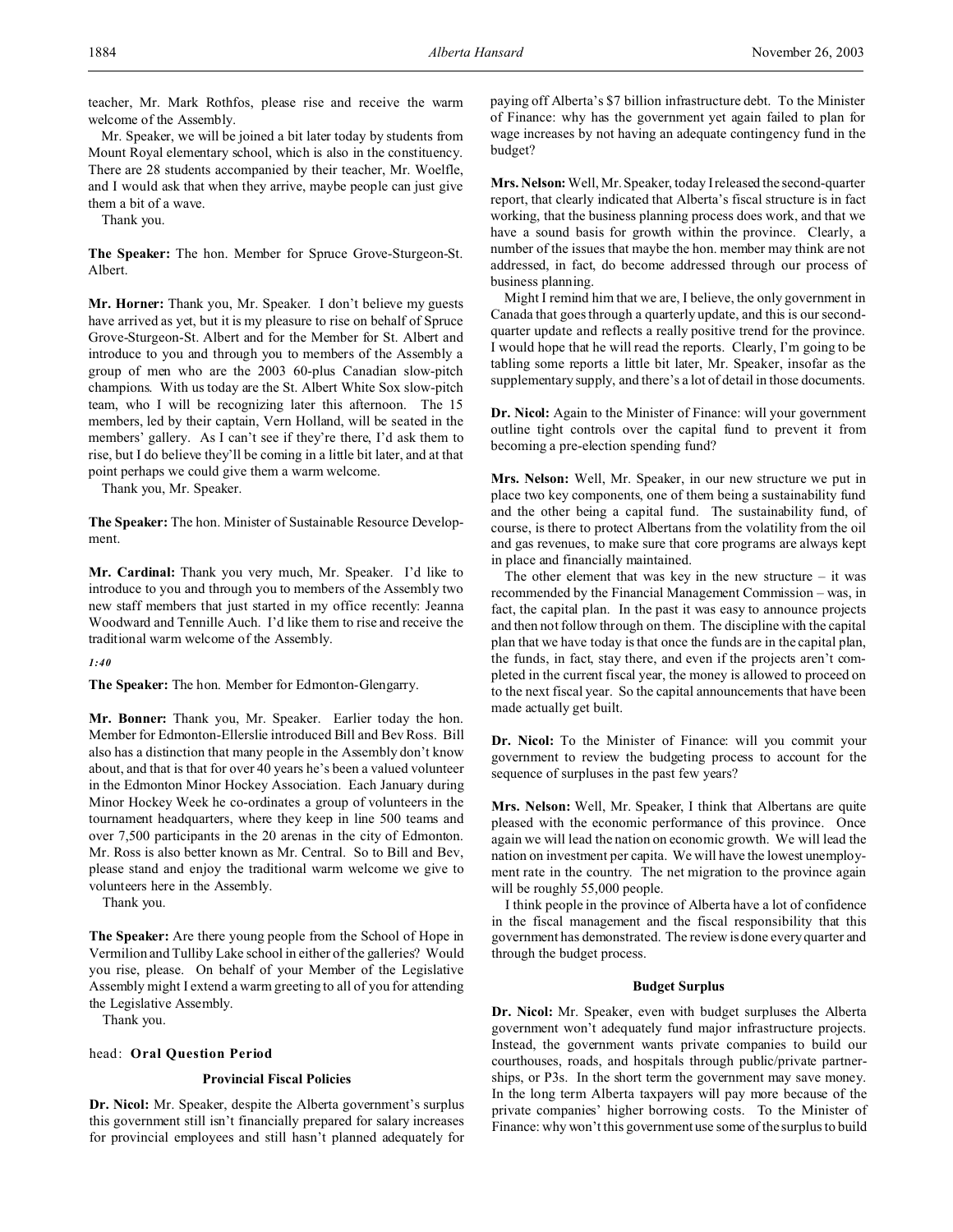a southeast hospital in Calgary instead of burdening Albertans with the cost of a P3?

**Mrs. Nelson:** Well, Mr. Speaker, again, I believe we're probably the only government in Canada that actually has put in place a solid capital plan. Prior to today the capital plan over the next three years was worth \$5.5 billion. Today we added another \$428 million to that plan to bring us up to close to \$6 billion. That's a commitment of capital that will, in fact, go into much-needed projects. Whether they're roads or schools or hospitals or different types of postsecondary education facilities, those will be determined and put forward in a plan that people can count on. The one benefit of this structure is that when we go through our budget process, we identify where those dollars are being spent, and they actually get spent in those areas.

**Dr. Nicol:** Again to the Minister of Finance: why won't the government commit some of this surplus to building the Calgary courthouse instead of burdening Alberta taxpayers with a P3?

**Mrs. Nelson:** Well, Mr. Speaker, we have a capital plan in place that we are in fact following. Clearly, we have laid out the priorities of our government, we have enhanced that program, and we're moving forward.

I'll ask the Minister of Infrastructure to supplement though.

**Mr. Lund:** Mr. Speaker, the process that we have in place relative to assessing P3s is one that is the envy of many jurisdictions. The hon. member being an economist, I'm very surprised that he's suggesting that this is going to burden future Albertans with additional costs. The fact is that through the P3 process, it has to be shown that there's an economic benefit to the province of Alberta before it would proceed.

When the final documents come out, I'm sure the hon. member will be able to assess them and will probably be only too happy to stand up and congratulate the government for having gone down this road.

**Dr. Nicol:** Mr. Speaker, if they can ever show to my satisfaction that they saved money in the long run for Albertans, I will stand in this House and congratulate them, but I don't think I'll ever have to do it.

My final question is to the Minister of Finance. How will you meet the Learning Commission's class size standards if you don't invest now in building more classrooms?

**Mrs. Nelson:** Well, Mr. Speaker, we just announced today that we've added \$428 million in capital dollars to our already \$5.5 billion capital plan over the next three years. I'm sure that the Minister of Learning and the Minister of Infrastructure will be working together to come up with a plan to address the pressure points in the Learning Commission and in the postsecondary education field.

I'll ask the Minister of Learning to supplement the answer.

**The Speaker:** The hon. minister.

**Dr. Oberg:** Thank you very much, Mr. Speaker. As the Assembly well knows, there was money just put into the Learning Commission report. About \$90 million was announced just a week or so ago. Quite frankly, the school authorities, the school boards, will have the ability to use that to address class size.

From an infrastructure point of view, we are looking at all the

different possibilities, all the different combinations and permutations of how we can build up the capital to actually have more classrooms. That's what we're doing right now, Mr. Speaker. As the Minister of Finance just stated, there's a lot of money in the capital account, and we'll see how that money is spent.

### *1:50* **Water Management**

**Ms Carlson:** Mr. Speaker, the issue of water scarcity has become a huge concern here in Alberta, particularly as the rapidly growing southern region dries up and industrial use intensifies and multiplies. My questions today are to the Minister of Environment. Given that industry uses approximately 46 billion litres of potable water annually for injection and this water is permanently removed from the cycle, when is he going to prohibit this practice?

**Dr. Taylor:** Well, the member does raise an important and good point. At the present time we recognize that the industrial use of potable water – that is, industrial use that takes water out of the water cycle, and as this member has correctly identified, it never goes back into the water cycle – is a large issue. People have typically just looked at the oil patch, but it's broader than the oil patch. It's other industries as well.

So what we've done to deal with that, Mr. Speaker, is we've put together a group of people to come back to us by March with some recommendations. That group of people consists of CAPP; it consists of NGOs, nongovernmental organizations, and environmental groups. It consists of all the stakeholders around this whole issue of water and injection of potable water, which then, of course, becomes nonpotable. So we are there. Remember that there are the nongovernmental organizations and the environmental groups there as well. I expect to have a report back from them in March.

**Ms Carlson:** Mr. Speaker, how does this minister propose to regulate and conserve water in this province when there are currently no means available to track total water usage?

**Dr. Taylor:** I'm not sure if she's referring to her original question or not. One of the issues that we had to define is: how much is actually being used by the various groups that take it from the potable cycle and then it becomes nonpotable? We actually have those numbers available, and I believe they're on our web site. So if that's the question, then the answer, the amount of water that is being used like that, is on the web site. But I'm not sure that that's what she was asking me.

**The Speaker:** The hon. member.

**Ms Carlson:** Thank you, Mr. Speaker. I was specifically referring to total usage throughout the province.

My final question is: given that agriculture and irrigation account for almost half the water usage in this province, how does the minister propose to implement a plan that would require local farms and ranches, already on the brink of bankruptcy, to pay for water usage?

**Dr. Taylor:** Mr. Speaker, we have never said that we're going to charge for water. What we are saying is that we have to understand the economic value of water to our society. Quite frankly, we don't understand that yet. What is the economic value of water to you, the consumer? What is the economic value of water to industry?

The other thing we don't understand is: what is true cost accounting around water infrastructure? We really don't know what the true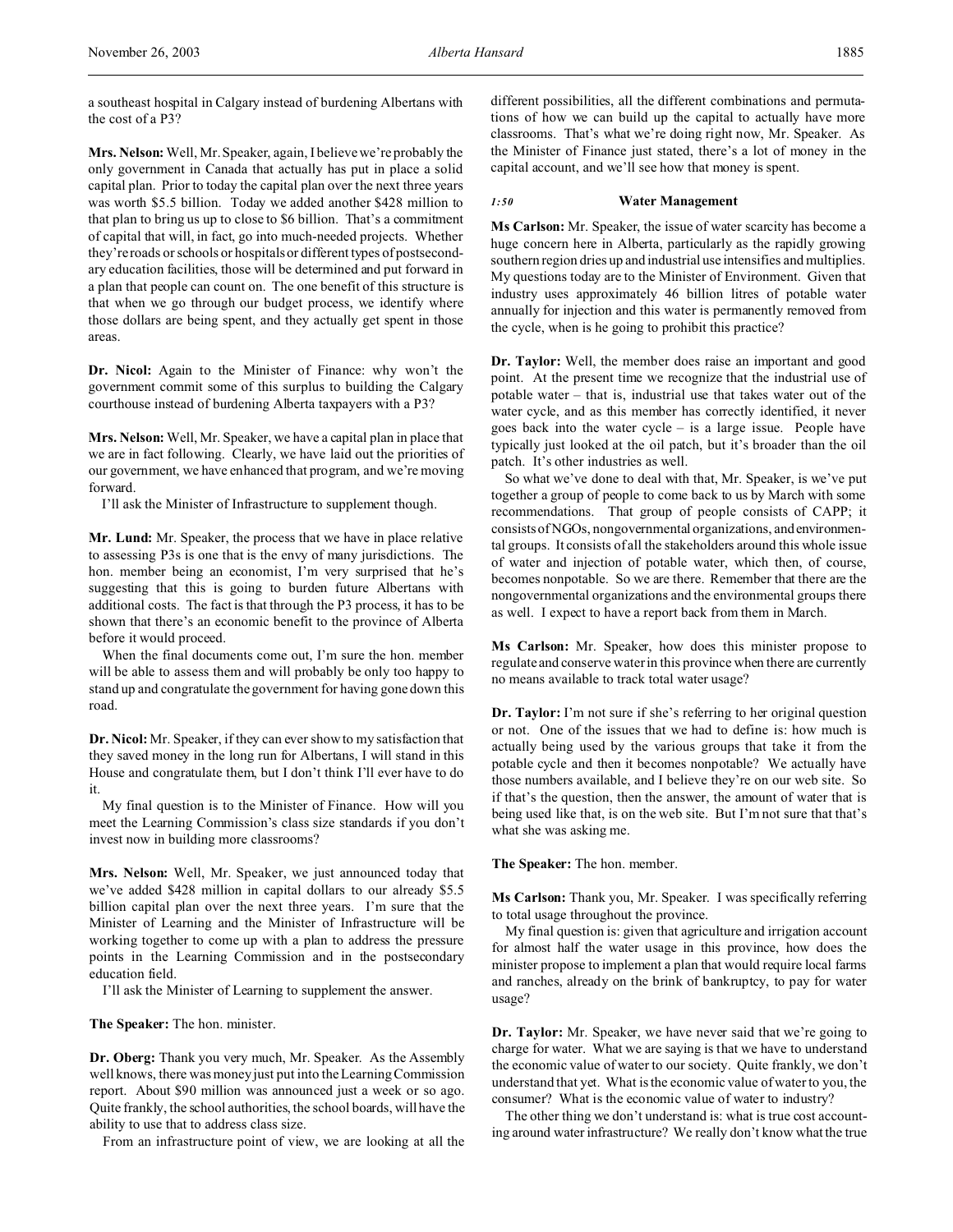cost is to get water from the city treatment plant to your house or to my house. We don't really know what the true cost is of getting water from the irrigation dam, the Bassano dam, to the irrigators. So what we're talking about there is, one, understanding true cost accounting, knowing what stuff costs us, and, two, understanding the economic value of water to our society.

So we're not talking about charging people for water; we're talking about understanding the economics around water.

**The Speaker:** The hon. Member for Edmonton-Highlands, followed by the hon. Member for Calgary-Fort.

# **Budget Surplus**

# *(continued)*

**Mr. Mason:** Thank you very much, Mr. Speaker. Year after year the government posts massive, supposedly unanticipated surpluses. Today the second-quarter financial update shows a projected \$3.4 billion surplus. Yet despite the misplaced enthusiasm of the Tory backbenchers, first school boards and now health authorities are forced to run deficits. To the Minister of Finance: is this a deliberate strategy on the part of the government to post huge surpluses while school boards and health authorities run multimillion dollar deficits, or is it financial incompetence?

**Mrs. Nelson:** Well, Mr. Speaker, what would be financial incompetence would be to run huge deficits, and that's against the law in this province.

We budget based on the best information we have. This year we went with a structure that would take out the volatility of oil and gas prices so that we could in fact count on revenues coming through to support our core programs. The hon. member opposite knows perfectly well that to have uncertainty in revenues can have a negative impact on health authorities, school boards, municipalities, et cetera. So our budget process takes that volatility out of the mix. In fact, we looked at our core revenues of oil and gas and said: what is a reasonable number that we can count on to support those programs? That was \$3.5 billion. We said that if, in fact, it's more than that, we'll still spend \$3.5 billion because that's a reasonable amount of money to support the core programs of the province.

This is a new structure. Because we have additional operating cash flow that came in this year, we were able to do some other things, because anything over \$3.5 billion goes to our sustainability fund. Mr. Speaker, we were able to take the money from this year and the additional cash that came from last year and fulfill our obligation to the sustainability fund plus put \$428 million into a capital fund to enhance that plus allocate \$428 million to our debt retirement. That's fiscally responsible.

**Mr. Mason:** Mr. Speaker, to the same minister: why didn't the government act to prevent deficits at both the Capital region and Calgary health authority when it knew it had billions of, quote, unanticipated dollars in its pocket?

**Mrs. Nelson:** Well, you know, Mr. Speaker, here's a message that particularly the Official Opposition could send. We had an announcement last year from the federal government that said: we will allocate \$2 billion in additional moneys for health care. We haven't seen a penny of that yet. The last word we heard: those dollars may not come until next October or November. I'm reluctant to book that commitment until I see the cheque, quite frankly. So if there's a message that can come from the members opposite, get on the phone to your kissing cousins in Ottawa and tell them to write the cheque.

**The Speaker:** The hon. member.

**Mr. Mason:** Thank you, Mr. Speaker. Other than once again blaming it all on the feds, why is it that with all the riches any government this side of the Persian Gulf could desire, this government cannot meet the basic needs of Alberta in a stable, debt-free manner?

**Mrs. Nelson:** Well, Mr. Speaker, at the end of question period, I will be bringing forward a tabling of supplementary estimates, and I believe that the hon. member should have a good look at those because they will in fact show the allocation that has gone to support operating and disasters that have occurred this year in this province.

We are very fortunate in Alberta to have been able to deal with some very, very difficult times, and anybody in rural Alberta knows very well that this government has been there for them this year. Our Minister of Agriculture, Food and Rural Development has led the nation in bringing forward a program that helps our agricultural community. Also, Mr. Speaker – and I have to say this – we had some difficulty in our forest fire fighting, and we had to supplement extra dollars into that program. We were in a position to be able to do that. We had \$210 million of operating contingency. We have allocated through this second quarter \$174 million of that to meet pressure points on programs from Seniors to Learning, all the way through, where they were needed. We've done a good job.

**The Speaker:** The hon. Member for Calgary-Fort, followed by the hon. Member for Edmonton-Gold Bar.

# **Calgary Regional Health Authority**

**Mr. Cao:** Thank you, Mr. Speaker. Given that the population of Calgary, the city itself, has reached the 1 million mark and with the growth of a hundred thousand during the past five years, the Calgary health region experienced a population increase of 2.9 percent this year. The pressure of this tremendous population growth combined with rising costs, lower than expected revenues, and growing demands for services are making it difficult for the region to balance its budget. My first question is to the Minister of Health and Wellness. Can the minister explain why these factors were not taken into consideration when the region's budget was set?

**Mr. Mar:** Well, Mr. Speaker, the short answer to that question is that we do. Our population funding formula does take into account growth. It also takes into account factors such as the age of the population, demographics such as the gender and the socioeconomic status of the population. So the short answer is that we do.

### *2:00*

Now, just recently, yesterday in fact, I sat down with the chief executive officers from both the Capital health region and the Calgary health region, and the good news is that in Calgary the chief executive officer of the regional health authority tells me: we're 97 percent of the way there; we get 97 percent of the funding that we need, but we need to sharpen our pencils as a regional health authority to find more efficiencies and ways that we can save money. We also need to look at ways that we can raise money that are within the parameters of the Canada Health Act. We do not want regional health authorities doing things to raise revenues that are inconsistent with the Canada Health Act, but the province also has a responsibility to ensure that we try and close that 3 percent gap.

I want to assure all Albertans though, Mr. Speaker, that people are aware that the \$4.1 billion that goes into the province's regional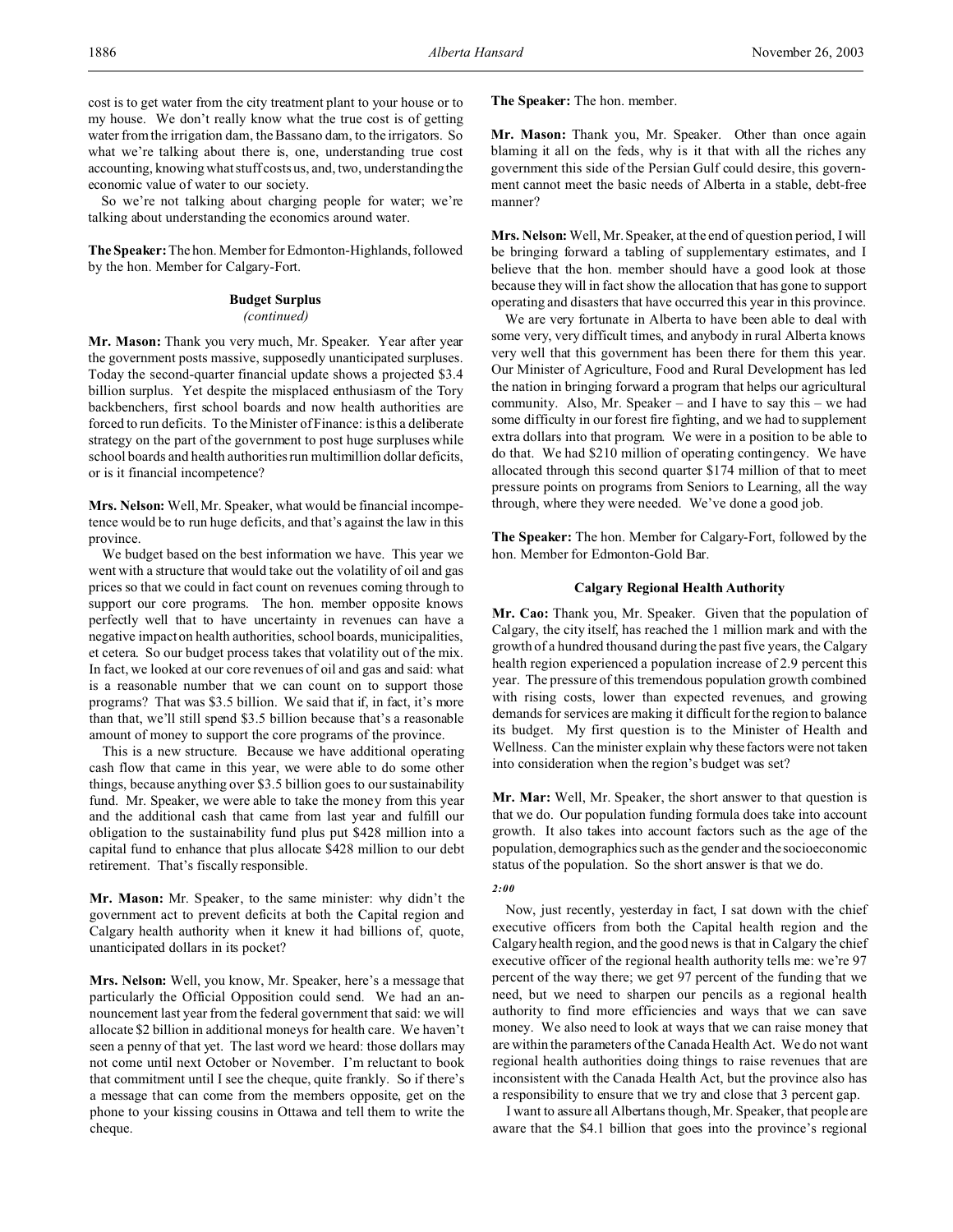health authorities is allocated on a fair basis. There is recognition, as I said, not only for the growth of the population but for demographic factors as well.

**The Speaker:** The hon. member.

**Mr. Cao:** Thank you, Mr. Speaker. My second question is to the same minister. Given that the population of the city of Calgary is the highest in the province and it has the highest growth rate, my constituents are concerned that the budget allocation does not reflect this. Can the minister explain why Calgary's budget increase per capita was less than other areas such as the Capital region?

**Mr. Mar:** Well, Mr. Speaker, in comparing the two largest health regions in the province of Alberta for the current budget year, Calgary received an increase of 7.6 percent and the Capital region received an increase of 6.6 percent. So the actual percentage increase was larger in Calgary than it was in Capital, but it is correct to say that on a per capita basis the Capital health region receives more funding than the per capita funding for the city of Calgary. The reason is because of the demographic factors that I described. The population served by the Capital health region tends to be older. They tend to come from a lower socioeconomic status. These people tend to be sicker, and it does serve a much larger area.

As an example, Mr. Speaker, transfers of moneys that go into the regional health authority in the Capital region for services that they provide to northern Albertans totaled approximately \$120 million. While Calgary also serves a large area outside of the Calgary health region's boundaries, its transfers from other regional health authorities only totaled \$44 million. So the Capital health authority does serve a larger population in terms of transfers from other regional health authorities than does the city of Calgary.

**The Speaker:** The hon. member.

**Mr. Cao:** Thank you, Mr. Speaker. My last supplemental question is to the same minister. I would like to ask the minister to explain why he has not moved forward more quickly with health reform initiatives that would give Calgary more options to balance their budget?

**Mr. Mar:** Well, Mr. Speaker, we have moved aggressively on overall health care reform. That, of course, is not an excuse not to be fiscally responsible, and in examining the operations of regional health authorities throughout this province, I can tell you that I am satisfied that regional health authorities are doing a pretty good job of staying within their fiscal parameters. They're not doing a perfect job, but they're doing a very good job.

Now, with respect to reforms on increasing options for how regional health authorities can raise money, again, Mr. Speaker, while we encourage that, the parameter has to be that any efforts to raise moneys on the part of regional health authorities have to conform with the principles of the Canada Health Act, which principles have been enshrined in our own provincial legislation.

**The Speaker:** The hon. Member for Edmonton-Gold Bar, followed by the hon. Member for Highwood.

# **Electricity Deregulation**

**Mr. MacDonald:** Thank you, Mr. Speaker. My first question is to the Minister of Finance. How many tax dollars are invested through the Department of Finance in electricity deregulation in this province at this moment?

**Mrs. Nelson:** I think that that question, Mr. Speaker, would probably fit on the Order Paper under Written Questions.

**Mr. MacDonald:** Again, Mr. Speaker, to the same minister: given that Enmax has listed in its last annual report long-term debt of \$183 million owed to the taxpayers through the Alberta Municipal Financing Corporation, how can this government continue to say that we have no public debt as a result of electricity deregulation?

**Mrs. Nelson:** Again, Mr. Speaker, I would think that that question is better suited to the Order Paper under Written Questions for returns.

**Mr. MacDonald:** Again, then, Mr. Speaker, to the same minister. The minister is in charge of the Alberta Capital Finance Authority, as it's now called. How much money did Alberta Finance loan through Alberta Municipal Financing Corporation in the year 2000, and was any of that money loaned to Enmax to participate in the power purchase arrangement auction?

**Mrs. Nelson:** Well, Mr. Speaker, I believe he asked for the year 2000. I'd have to take that question under advisement.

**The Speaker:** The hon. Minister of Municipal Affairs to supplement.

**Mr. Boutilier:** Mr. Speaker, I would like to say that we're very proud of the Alberta finance corporation because it assists municipalities in many ways. In fact, for the hon. member's benefit, a hundred million dollars of Alberta finance corporation funding has been going directly back to municipalities to help them on the whole issue of energy retrofits, which is a good example of the Alberta finance corporation's work.

**The Speaker:** The hon. Member for Highwood, followed by the hon. Member for Edmonton-Riverview.

### **Turner Valley Gas Plant Historic Site**

**Mr. Tannas:** Thank you, Mr. Speaker. Exploration for oil and gas in the Turner Valley area started some 90 years ago, when the first well successfully struck a petroleum production zone in 1914. It changed the industrial face of Alberta and, indeed, the rest of Canada. The economic impact of the oil and gas industry is enormous to our province, and preserving the Turner Valley Gas Plant as a provincial and a national historic site is important to all of us. Equally important to the residents of the area and downstream is the reclamation of the important historic site of Hell's Half Acre. To the Minister of Community Development: can the minister tell the Assembly when the cleanup work at the Turner Valley Gas Plant historic site will finally be completed?

**Mr. Zwozdesky:** Mr. Speaker, the site cleanup, reclamation, and restoration of the historic Turner Valley site has been progressing quite quickly, of late especially. Going back several years ago, an historical resources impact assessment was done for that area, followed by a risk management plan. I'm happy to tell the House that virtually all of the hazardous materials have now been removed: the asbestos, mercury, hydrocarbons, sulphur, and so on. There is still some work that obviously remains to be done. For example, when the Sheep River flooded a few years ago, it eroded the banks and exposed some of the vessels in that area. So we're just waiting for approvals now from the federal government, specifically the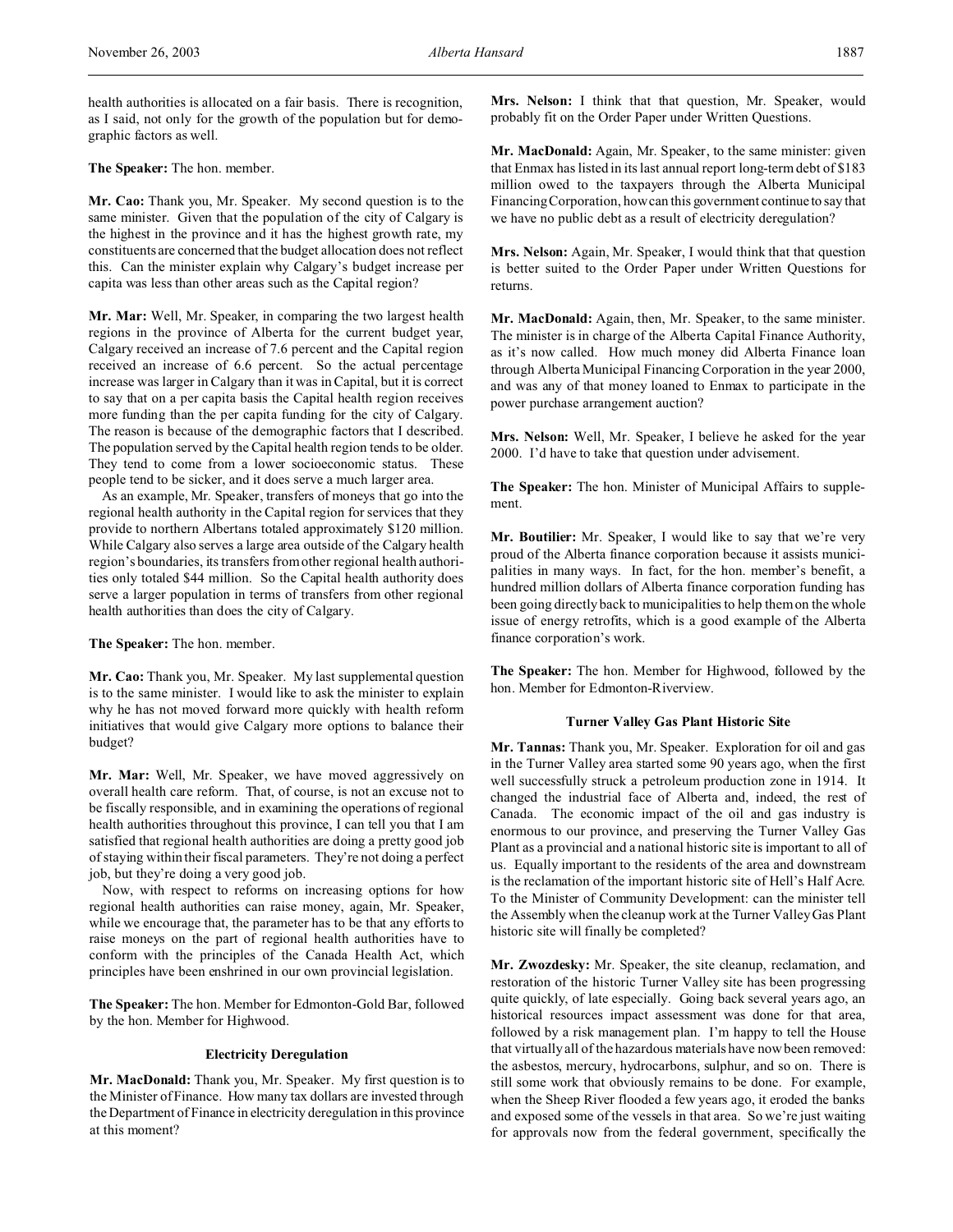We do have to do this carefully, Mr. Speaker, because it is a national and a provincial historic site. So reclamation and cleanup is one part, but maintaining the integrity of the site is equally important.

**The Speaker:** The hon. member.

**Mr. Tannas:** Thank you, Mr. Speaker. To the same minister: given that, then are any of the local residents or the visitors to this site at any risk whatsoever to their health or to their well-being?

**Mr. Zwozdesky:** Mr. Speaker, no, I don't believe that anyone visiting the site or living in that immediate area is in any imminent danger or risk. We have conducted or Environment or Alberta Infrastructure has conducted – together we've all had different parts of different tests conducted there. Based on the information that we've seen, we don't believe there are any measurable levels of contaminants in the water, for example, which anyone should be alarmed over, but on the side of safety we do provide fact sheets informing people of any potential risks that might still be there. For example, we've removed all the mercury that we possibly could from the soil, and where it occurred in some of the facilities, the physical buildings and structures, those have been sealed off and contained.

**The Speaker:** The hon. member.

**Mr. Tannas:** Thank you. My final supplemental is again to the same minister. Mr. Minister, what further action, then, is the government of Alberta and your department going to undertake to alleviate the concerns of the people who live in the Turner Valley area as well as those who are downstream of Sheep River?

# *2:10*

**Mr. Zwozdesky:** Mr. Speaker, we spent a good deal of time consulting with the community there. In fact, just last week we held an open house. There were two of them. I believe they took place on Thursday. They were information sharing sessions, questions and answers, if you will, which involved individuals with expertise in this area from my department, from Alberta Environment, and, I believe, from Alberta Infrastructure as well.

We've also stepped up the funding or restored it in the one case. We've already spent as the Ministry of Community Development over half a million dollars on the site, and I think Alberta Infrastructure also spent about three-quarters of a million. This year we've added another \$1.5 million to complete the important cleanliness of that site just to ensure its integrity and at the same time provide a safe visitation for people coming to the site.

# **Southeast Calgary Hospital**

**Dr. Taft:** Mr. Speaker, on a day when this government is lighting cigars and patting itself on the back for again running a huge surplus, it refuses to fund a badly needed hospital in southeast Calgary. Instead, the health region is moving ahead with a P3 proposal despite a recent report by four prominent economists, including a former chief economist with the TD Bank, who found that P3 hospitals are more costly, less accountable, and will lead to a deterioration in health services. My first question is to the Minister of Health and Wellness. What assurances can the minister give Albertans that he will not give approval to providing services in a P3 hospital in southeast Calgary given that a P3 hospital will lead to – and I quote the report – "a deterioration of hospital services, diminished accountability, an increase in two-tier care, and needless cost"?

**Mr. Mar:** Well, like the hon. member, I do a lot of reading. The fact is, Mr. Speaker, I've gone to albertaliberalfairytales.com, and I've looked at some interesting material from that web site. The opposition has a health care policy paper that's put on their web site. In fact, I look at the reading list that is prepared for the Alberta Liberal opposition, a recommended reading list which includes a reference to the hon. member's own book. Talk about the use of public dollars, the use of public dollars to shill his own writings. That is shameful.

Mr. Speaker, look; the whole point of this is that the Alberta government is focused on two things as it relates to health care. Those are improving access and maintaining or improving the quality of health services that are enjoyed and appreciated by the people of the province of Alberta. We are not ideologues. The Leader of the Opposition and his band of Liberals are ideologues, and that's the reason why we focus on being open minded and looking at different ways of delivering services. We're open minded to a public service that we support in this province, the best public health care system in Canada, I would argue.

We are open minded to the idea of using P3s as a way of funding capital, not making a privatized, for-profit health care system but a P3 system that allows us to look at different ways of using money to create capital that improves access in the delivery of services. We are open minded to the idea that there are other ways of delivering service, like private surgical facilities. We are open minded to the idea of private facilities providing publicly paid-for services for the benefit of the public and not charging user fees for such services. We are open minded to all these things because we are focused on health care, access, and delivery. Mr. Speaker, these people are focused on ideology.

**The Speaker:** Hon. Official Opposition House Leader, you rose on a point of order that we will deal with at the conclusion of the question period.

# **Ms Carlson:** Thank you.

**The Speaker:** Government House Leader, be prepared for the debate. Okay?

The hon. member.

**Dr. Taft:** Thanks, Mr. Speaker. We'll give a different minister a platform to play at being Premier. To the Minister of Infrastructure. What assurances can he give Albertans that he will not give his approval to a P3 hospital in southeast Calgary given that, and I quote the report I referred to: it is reasonable to expect P3 hospitals to be at least 10 percent more costly than their public-sector equivalents?

**Mr. Lund:** Mr. Speaker, we've got in place a very good process for assessing any P3 that might come forward, whether it be a hospital, a courthouse, a school, or a postsecondary institution. That process involves, first of all, having a committee look at the proposal. They look at it to see if there's any possibility of it being the type of proposal that would reap the benefits that we insist that must be there for Albertans. If that looks like it has that potential, the proponent must then come forward with a business case, must bring the whole operating costs and the capital back to present-day value.

If, in fact, that is accomplished, then it goes to an outside commit-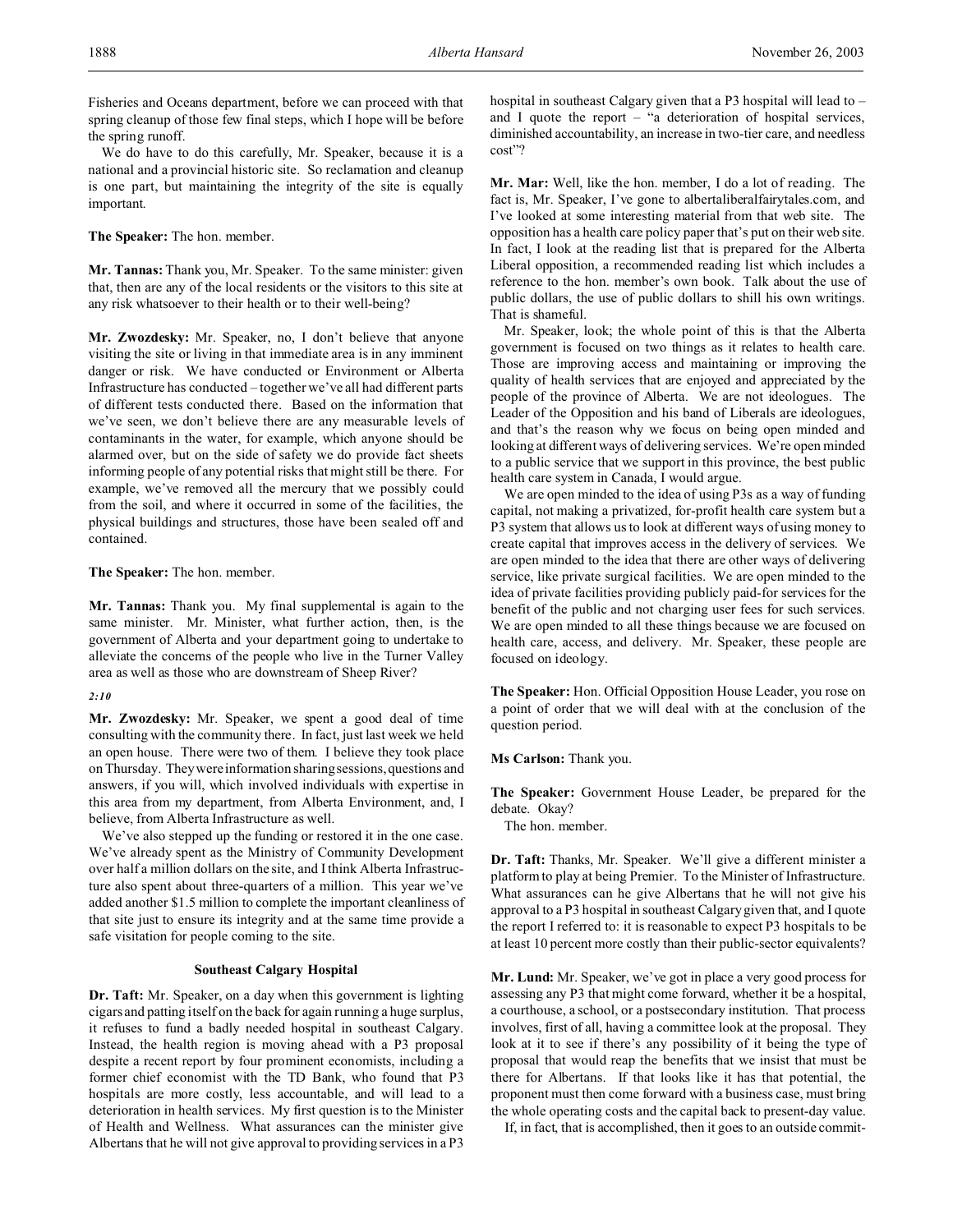tee, a committee completely outside, made up of the private sector. Now, I know that they don't like to hear that, that the private sector would be assessing a project, but the fact is that they, then, will delve into it and make sure that there is a value for dollars for Albertans.

As far as it costing 10 percent extra, Mr. Speaker, it's interesting if he relates that to the courthouse, because we already know that in the case of the courthouse we put out, as far as the construction and the capital costs, a proposal for a dummy bid, and guess what? The dummy bid came in quite a bit above what we thought it would cost us to build it, and the proponent is even below the numbers that we thought it would cost us to build. So it's considerably lower. I think you've got the plus and minus mixed up.

**Dr. Taft:** Well, to the same minister: given that the Calgary hospital P3 process is so far advanced, what evidence can this government produce to show that P3 hospitals won't cost Alberta taxpayers more and lead to a deterioration in health services?

**Mr. Lund:** Mr. Speaker, so far advanced? The Calgary regional health authority hasn't even put out a request for interest at this point, and that's the first entry point. Then there would have to be a request for qualifications, then an RFP. That's before we even get heavily involved in it. This is a concept at this point, and we haven't even seen anything from the regional health authority.

**The Speaker:** The hon. Member for Olds-Didsbury-Three Hills, followed by the hon. Member for Edmonton-Mill Woods.

#### **Load Securement Standards**

**Mr. Marz:** Thank you, Mr. Speaker. Recently a group of farmers in the Carstairs area organized a hay drive to donate and haul hay from Alberta to drought-stricken and burned-out areas of British Columbia. They advised me that they received verbal assurance from the British Columbia government that B.C. would forgo permit taxes and other fees and that load security requirements, which were the same as Alberta's with the addition of bulkheads, would be accepted as requested. On October 29, 12 loads left Carstairs only to be stopped at Golden, where more conditions were applied before they could carry on, even though many other trucks were hauling hay past them secured the same way without incident. Could the Minister of Transportation explain what happened at the Golden inspection station, and what involvement, if any, did Alberta Transportation have in resolving this issue under the terms of the memorandum of understanding?

**The Speaker:** The hon. minister.

**Mr. Stelmach:** Well, thank you, Mr. Speaker. First of all, let me commend all those individuals that quickly responded to the need of British Columbians with respect to drought and also the huge burntout areas of feed.

Prior to the movement of hay from Alberta to British Columbia, both provinces had met and discussed the issues of fuel taxes, permitting, and some load securement issues. Organizers at that time, according to the information I have, were told of the higher degree of load securement on the B.C. side. That was one component of the discussions that we agreed to: that on the B.C. side there would be more of a load securement issue.

When department staff were told of the detainment at Golden, we, of course, made contact with B.C. to clarify the issue. Of course, it's outside our jurisdiction. We have no authority in terms of their particular regulations. I will say that after the vehicles were seized, local residents came together, helped the truckers there put on the additional load securement that was deemed necessary by the B.C. Department of Transportation, and then the loads moved on from there.

*2:20*

**The Speaker:** The hon. member.

**Mr. Marz:** Thank you, Mr. Speaker. To the same minister: can the minister explain why the memorandum of understanding between the western provinces did not work in this particular instance?

**Mr. Stelmach:** Mr. Speaker, the hon. member is referring to the memorandum of understanding that was signed between Alberta and British Columbia, Saskatchewan, Manitoba in the year when we had a serious drought. It allowed for larger dimensions of bales to travel from those three provinces to Alberta. It served us extremely well, except this is a different situation where Alberta feed was traveling into the province of B.C., and they have deemed it necessary to keep the current load securement rules in place. We have to, as Alberta, honour that.

**The Speaker:** The hon. member.

**Mr. Marz:** Yes, Mr. Speaker. Again to the same minister: is Alberta going to renegotiate this agreement and amend the load security requirements in the future?

**Mr. Stelmach:** Good point. There is something called the North American load securement standard, and there are negotiations under way with all the provinces to try and harmonize all of our regulations with respect to this particular issue so that we don't run into these issues again in the future, which increase the costs not only to the trucking industry but certainly to the farmers that are awaiting their badly needed feed at the other end. So we hope to have some positive movement on this to report to the House in the very near future.

**The Speaker:** The hon. Member for Edmonton-Mill Woods, followed by the hon. Member for Edmonton-Strathcona.

### **Grade 12 Diploma Exams**

**Dr. Massey:** Thank you, Mr. Speaker. Parents and teachers are baffled by Alberta Learning's decision to split the grade 12 diploma exams and advance the administration of part A by a week. They believe that shortening the instructional time is not in the best interests of students and places them at a disadvantage. My questions are to the Minister of Learning. Given that research concludes that the time spent on learning makes a difference in achievement, why has the instructional year been shortened?

**The Speaker:** The hon. minister.

**Dr. Oberg:**Thank you, Mr. Speaker. The diploma exams have been split into two for a couple of reasons. First of all, we split the exams in the first year of the strike, in 1982, and we noticed something very interesting in social studies. What we found is that the students actually did considerably better, statistically better, on the exams when the two exams were split, being a written component and multiple-choice component, a machine-scorable component. So that was one thing. Then when you combine that with the fact that we are now able to have the exam fully marked by the end of June,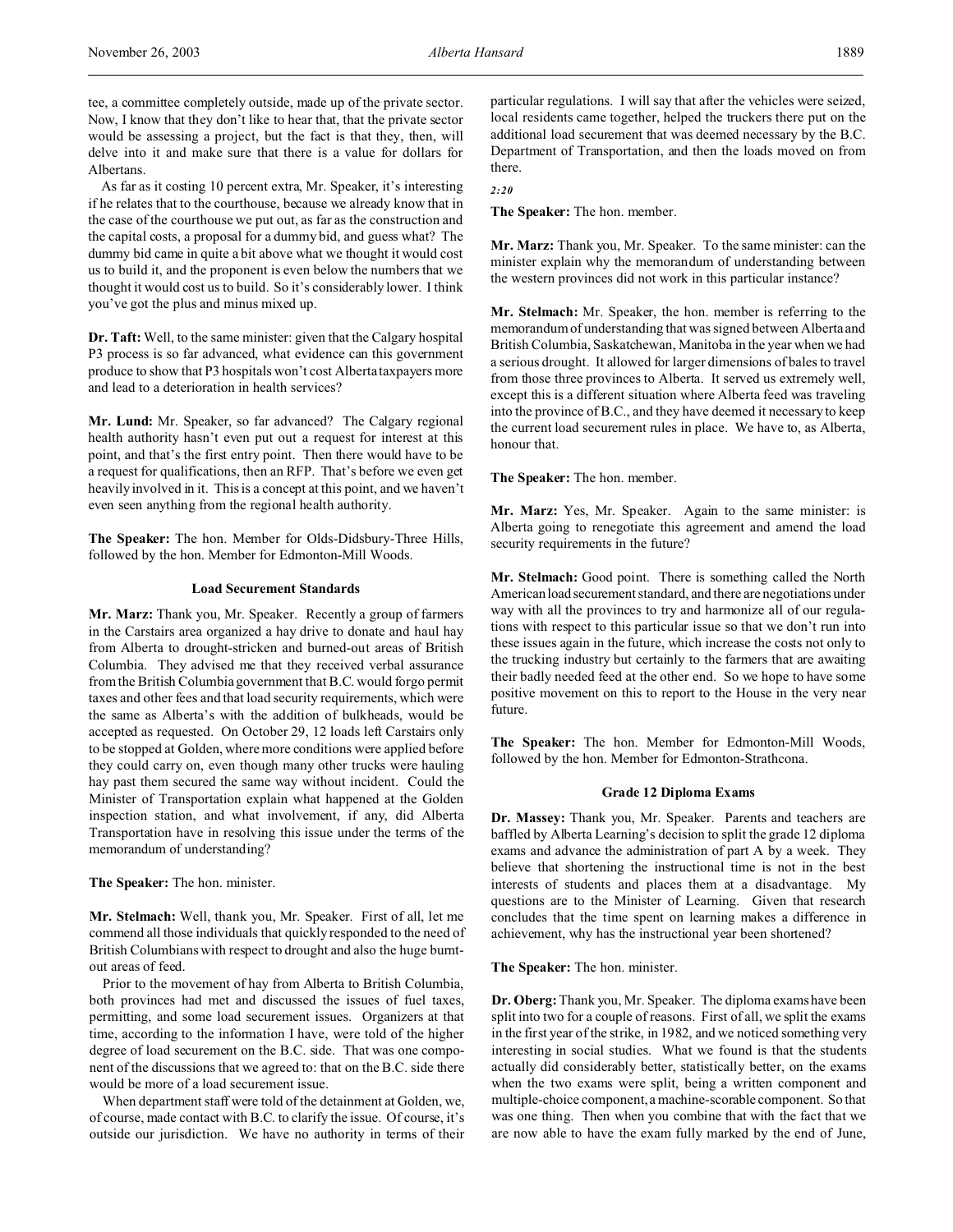that's a plus. The third plus is that we can guarantee that the teachers will be there to mark the exams because they will not have to go into July, into their time off, to mark the exams.

So when you put all of that together, what we have come up with is an exam time frame that has about a week – I believe the most is eight days – between a part A and a part B. The hon. member has asked a question about instructional time, and the people who do curriculum say that the written component of the exams in all the science issues that are there will be complete by that time. There is time after that written component to have more instruction time to be able to prepare for the multiple-choice exam.

So, Mr. Speaker, that's the rationale. We fully anticipate that our students will do some 4 or 5 percent better on their exams by splitting them than what they would have before.

**The Speaker:** The hon. member.

**Dr. Massey:** Thank you. Then again to the same minister: will the minister just admit that the move is a strike proofing tactic and has really nothing at all to do with student learning? That's all it is.

**Dr. Oberg:** Oh, Mr. Speaker, first of all, it is not solely a strike proofing technique. It is, though, because at this particular point in time we have no agreement that the exams will be marked in July. It is my job as Minister of Learning to ensure that the students have their exam marks so that their marks can go on to university, so that their marks can be utilized and read. We had a very nasty situation when the strike was on, and quite literally we have not received any assurances in the form of legislation or anything else as to the reason why.

Mr. Speaker, the other important thing – and I'll reiterate it – is that quite literally the students are doing better. We think it is important that our students have the ability and the opportunity to do as well as possible on the achievement tests, and we have been quite surprised at this. It's been a very positive element.

**Dr. Massey:** Again to the same minister: why are our students being placed at a disadvantage in the competition for scholarships and entry to programs outside this province by reducing their instructional time?

**Dr. Oberg:** Mr. Speaker, that is absolutely wrong for a couple of reasons. First of all, as I've said for the third time, the students are doing better. Their scores are higher. Also, when it comes to scholarships, when it comes to awards outside of the province, we also will have the exams marked quicker. So, quite simply, by the end of June we will guarantee that the marks are in the students' hands, that they're in the parents' hands, and they will be able to take that to the universities and get in there faster, quicker, better.

**The Speaker:** The hon. MemberforEdmonton-Strathcona, followed by the hon. Member for Edmonton-Beverly-Clareview.

# **Health Care Labour Relations**

**Dr. Pannu:** Thank you, Mr. Speaker. Yesterday the province's two largest health regions announced that they were wallowing in \$120 million of red ink. At the same time Alberta's health authorities association has been engaged in a million-dollar advertising campaign to discredit Alberta's nurses in the current round of negotiations. The health authorities association has been bargaining in such bad faith that they had to be ordered back to the bargaining table by the Labour Relations Board. My questions are to the Minister of Health and Wellness. Why does the government allow health authorities to waste millions on public misinformation campaigns when RHAs are wallowing in a sea of red ink?

**Mr. Mar:** Well, Mr. Speaker, as I indicated earlier in a response to another hon. member, the fact is that our regional health authorities are doing a good job. They're doing a good job with respect to the delivery of care. They're doing a good job with respect to the quality of the health service that they provide. They're doing a good job on the financial side of things. There are some legitimate issues that Albertans raise from time to time with respect to access. Regional health authorities are being responsive to that.

Mr. Speaker, regional health authorities throughout this province have a \$4.1 billion budget. So, again, the good news is that in Calgary, as an example, 97 percent of what they require to do the very good job that they do is being met. They have indicated that they're willing to again continue to sharpen their pencils.

As well, the provincial government and, of course, as reminded by my learned friend the Minister of Finance, Ottawa also have a responsibility here to come through with some money that was previously promised. Now, I can assure you, Mr. Speaker, that when the federal government makes good on that commitment of \$2 billion to the provinces and territories, Alberta's share will be approximately \$200 million. One of our top priorities – in fact, I would suggest, the top priority among members of this caucus – is to ensure that regional health authorities get the lion's share of that money to deal with the circumstances they face.

Mr. Speaker, there are many reasons why health care costs continue to rise. We're working on providing the increased supply of services that people are looking for. We're also working at trying to reduce the demand on these services. People would be aware, for example, of our Healthy U campaign. They would be aware of the fact that we've reduced the number of smokers in this province by 44,000. People would be aware of efforts that we're making in schools for daily mandatory physical education. So these are all aspects that we're moving forward on. It's part of our reform package.

But, Mr. Speaker, in answer to the narrow point of the spending of the Provincial Health Authorities association moneys on advertising, as the nurses often do, it's only appropriate that the Provincial Health Authorities association also be able to get their position out to the public. It is no different. We have no prohibition on the nurses doing such activities. We ought not to have such a prohibition on regional health authorities either.

# *2:30*

**The Speaker:** The hon. leader.

**Dr. Pannu:** Thank you, Mr. Speaker. To the same minister. Then let me ask the minister: why has the government chosen the path of confrontation with the province's registered nurses by trying to impose a settlement that rolls back nurses' working conditions and endangers patient safety?

**Mr. Mar:** Well, Mr. Speaker, every time we go to the bargaining table between the regional health authorities and the nurses, the nurses characterize everything as being a rollback. I'd say: look at the last contract. Some rollback, hon. member. A 22 percent increase in salary. When you include benefits and such, it's closer to 40 percent.

Mr. Speaker, it's entirely appropriate that this process be left in the situation that it's in, which is to say that the parties are at the bargaining table now. We hope that nurses, who are a very, very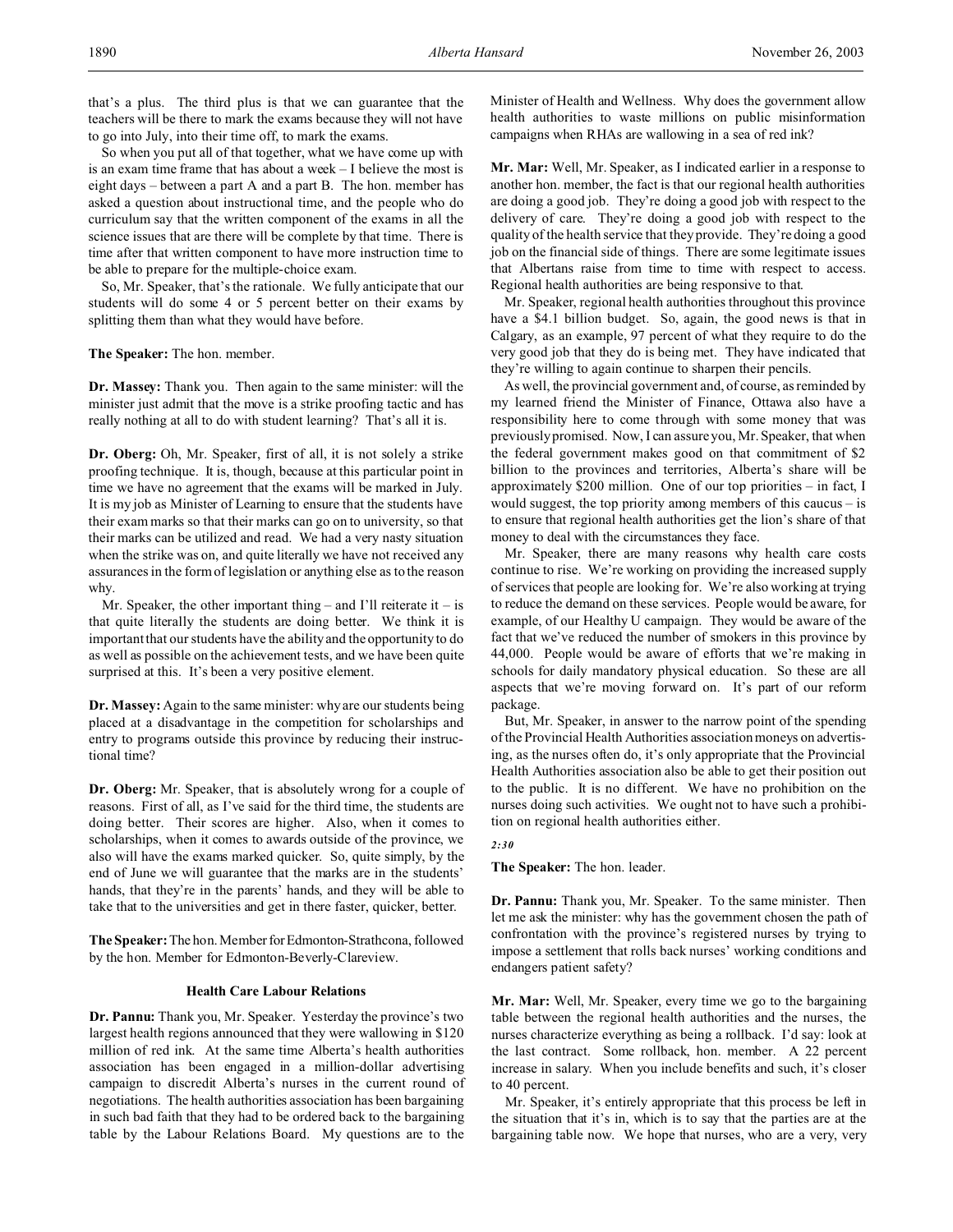important part of our health care system, will bargain in good faith. We instruct the regional health authorities to do the same thing. If, as nurses suggest, they're interested in patients being placed first, as is the case with the government and the regional health authorities, then we have some sense of encouragement that, in fact, a contract will be struck.

Now, Mr. Speaker, should bargaining fail, there is still a process that has been set out by legislation for a compulsory arbitration process. That is another process by which we can also resolve this impasse between employers and their nurses.

# **The Speaker:** The hon. leader.

**Dr. Pannu:** Thank you, Mr. Speaker. My final question to the same minister: when is the minister going to take charge and order his handpicked PHAA negotiating teams committee to bring a fair contract offer to the table that values nurses as health care professionals and helps resolve the impasse that he's talking about?

**Mr. Mar:** Well, Mr. Speaker, I don't handpick any negotiators. That's the responsibility of the employers, in this case the Provincial Health Authorities association. They are instructed, of course, by their regional health authorities to bargain in good faith. I trust that nurses will do the same.

Again, we do value nurses. We recognize that they are a very important part of our health care system.

# head: **Recognitions**

**The Speaker:** Hon. members, in about 30 seconds from now we'll call on the first of seven members to participate. Prior to that, let me just do some recognitions on behalf of all of you.

Today is the 38th wedding anniversary of the hon. Member for Grande Prairie-Smoky and his long-serving and long-suffering wife, so awards and recognitions should be provided to her.

Yesterday was the birthday of the Minister of Innovation and Science.

Sunday was the 16th anniversary of the first election of the hon. Deputy Premier to this Assembly.

The hon. Member for Spruce Grove-Sturgeon-St. Albert.

#### **St. Albert White Sox**

**Mr. Horner:**Thank you, Mr. Speaker. I would like to acknowledge a group of men who have proven age has little to do with athletic ability. The St. Albert White Sox are the 2003 60-plus Canadian slow-pitch champions. These gentlemen are not strangers to this House as past recognitions of have been done for the national championship wins of 1994-95 as a plus-50 team and in 1998 and 2000 as a plus-55 squad.

Al Brown, Norm Carruthers, Ron Crosby, Peter Eskiw, Gavin Davidson, Rod Gauf, Lloyd Haddon, Vern Holland, Clarence McDonald, Archie Miskiw, Gil Oko, Jack Rudd, Don Stewart, Bernie Tymko, and Jim Walsh made up the White Sox squad, which defeated the Calgary Viagra Boys 13-9 on August 4 in the tournament final.

Not only should this group of men be recognized for a feat such as this national championship but also for the example they set for Albertans of all ages. I would like to congratulate the St. Albert White Sox on their national championship and thank them for being a role model for all Albertans.

I understand that they are in the members' gallery. With your permission, Mr. Speaker, I would ask that they rise and receive the recognition of this House.

**The Speaker:** The hon. Member for St. Albert.

### **St. Albert Learning Community**

**Mrs. O'Neill:**Thank you, Mr. Speaker. I rise today to recognize the broad learning community in St. Albert and their efforts in support of the work of the Learning Commission.

While recently attending all of our high schools' awards nights, the Member for Spruce Grove-Sturgeon-St. Albert and I have had the privilege of presenting scholarships funded through the Alberta heritage scholarship trust fund, which was established by our government in the 1980s, for a total worth in excess of \$350,000. These numbers tell me that students in our community of 53,000 people know that studying pays off.

I'm equally proud to say that while a very high percentage of St. Albert students complete their high school studies, likewise more than 80 percent of our high school graduates go on to postsecondary education.

The good governance provided by our three school boards – public, separate, and Francophone – coupled with quality central office and school administrators, excellent teachers, and the identification of education as a high priority by our parents, students, and our taxpayers all contribute to a vibrant continuous learning community in St. Albert.

#### **University of Alberta's Global Health Initiative**

**Dr. Taft:** Mr. Speaker, this morning's national news carried disturbing stories of the HIV/AIDS epidemic in Africa, where millions of people have died of AIDS, leaving 11 million children orphaned. These numbers will soar in the next several years.

Earlier this fall these stories became all too real for me. I had the privilege of meeting a courageous, thoughtful, and compassionate man named Winston Zulu. Winston is from Zambia in Africa. Ten years ago he learned that he was infected with HIV, and as commonly happens, he subsequently developed tuberculosis. Fortunately for him he was able to obtain drugs to treat the TB at a total cost of \$40. Five of his brothers and a sister were not so lucky. They all died for lack of the drugs and the \$40 each needed to buy them, leaving many orphaned children behind.

Winston is working hard to raise international awareness about the problems of Africans with HIV/AIDS and to speak about possible solutions. He was in Edmonton this October as part of the efforts of the global health initiative at the University of Alberta. The U of A's global health initiative under the Faculty of Medicine and Dentistry is striving to raise knowledge and awareness about global health disparities. They are to be commended. Work such as theirs lays the foundations for a healthier, more just, and peaceful planet.

**The Speaker:** The hon. Member for Wetaskiwin-Camrose.

# **Communities in Bloom Alberta Town of Millet**

**Mr. Johnson:** Thank you, Mr. Speaker. It's my pleasure to rise today to recognize the Communities in Bloom organization in Millet for receiving the Friends of Tourism Alberta Tourism award on November 3.

Communities in Bloom Alberta is part of a nonprofit Canadian organization that encourages partnerships between civic groups, individuals, businesses, and local councils and is organized by volunteers from the community. The goal of the program is to not only beautify the community with flowers and boost civic pride, but also its goals are rooted in environmental education and heritage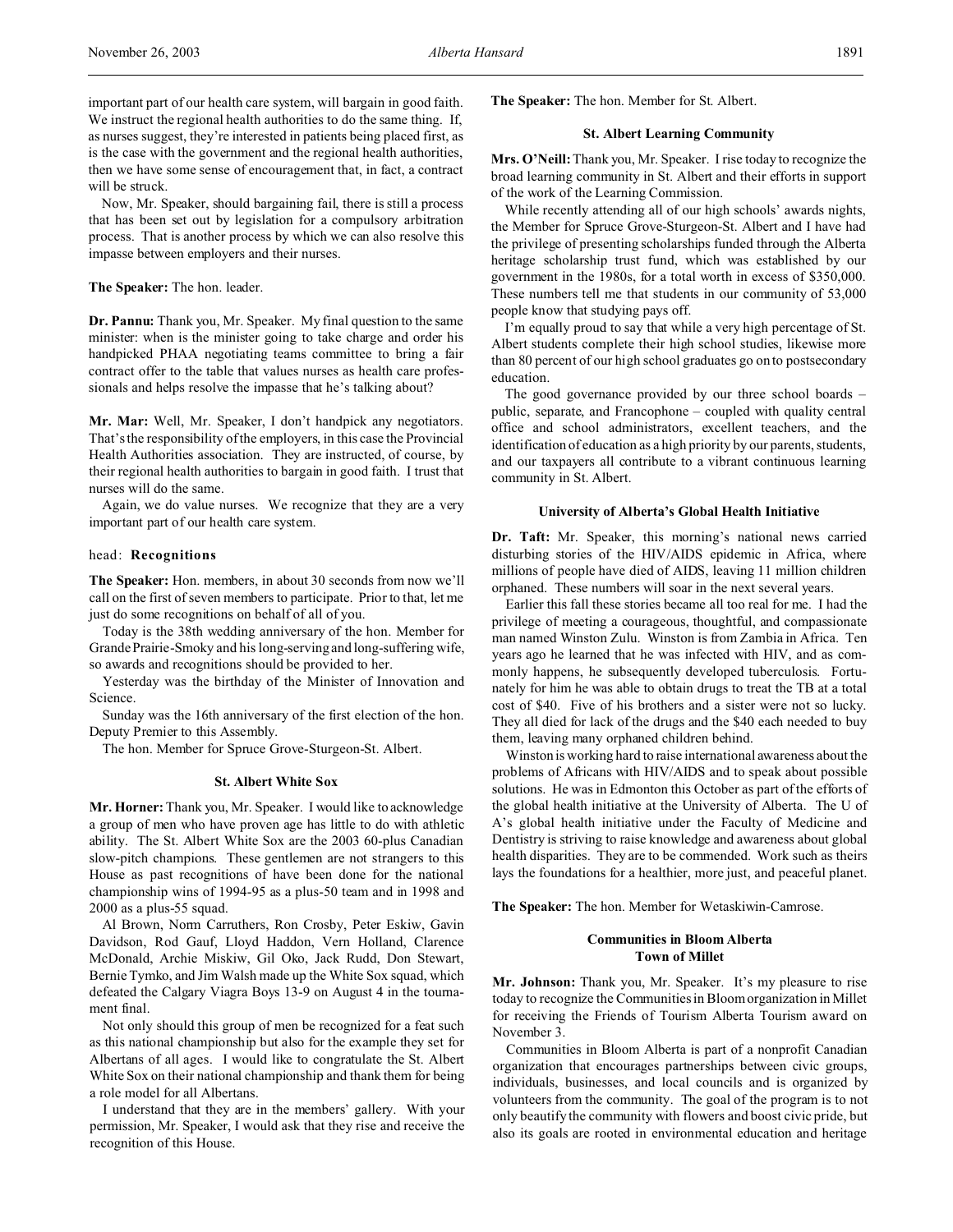preservation. Under the guidance of Bernice Knight Millet has become known as one of the prettiest little towns in Alberta.

The town of Millet is extremely proud to play host to this wonderful organization as its volunteers work tirelessly to ensure that this program blooms across Alberta. Communities in Bloom and the residents of the prettiest little town in Alberta are especially excited that Travel Alberta and the ALTO awards recognize this outstanding organization and its contribution to Alberta tourism.

Thank you, Mr. Speaker.

**The Speaker:** The hon. Member for Olds-Didsbury-Three Hills.

### **Canadian Finals Rodeo Athletes**

**Mr. Marz:** Thank you, Mr. Speaker. Today I'd like to acknowledge a group of rodeo athletes who have proven that consistency and hard work eventually pays off.

Olds resident Travis Gallais is wearing the belt buckle that accompanies a team-roping national championship. Competing with teammate Rocky Dallyn of Nanton, the two picked up first place at the Canadian Finals Rodeo held earlier this month in Edmonton.

Sundre area resident Linda Burrell added another cattle-penning buckle to her collection as her team secured the reserve championship at the CFR. Burrell along with partners Shaylene and Billy Gladstone placed second in the group of 137 teams.

Bill Boyd of Olds, Cliff Williamson of Madden, Todd Gallais of Olds, and Jeremy Harden of Water Valley were other area cowboys that represented Alberta at this prestigious event.

This group deserves congratulations for their successes and a constant dedication to their craft.

Thank you.

**The Speaker:** The hon. Member for Edmonton-Meadowlark.

## *2:40* **Bernie Zolner**

**Mr. Maskell:** Thank you, Mr. Speaker. In addition to the tributes already given to this weekend's Molson Canadian Heritage Classic, I would like to add one special salute from an arts perspective to Mr. Bernie Zolner, an outstanding Edmontonian and talented producer.

Bernie Zolner co-produced the musical presentations with George Blondheim for the Friday night gala festivities and for the hockey classic itself. The presentations were all live first-class performances for a world-class event, and I would like to thank Mr. Zolner for pulling it all together and ensuring its success.

Mr. Zolner is a shining example of Alberta talent at its finest. From his beginnings as a child prodigy performing at the Spokane World's Fair in the 1970s to his current career as a producer and songwriter, he has been an inspirational role model for many artists.

Mr. Speaker, Bernie Zolner firmly believes in Alberta's artists and has demonstrated his commitment again this past weekend.

On behalf of the Minister of Community Development, myself, and all members here we salute Mr. Bernie Zolner.

**The Speaker:** The hon. Member for Edmonton-Strathcona.

#### **United Nurses of Alberta**

**Dr. Pannu:** Thank you, Mr. Speaker. I rise today to recognize the United Nurses of Alberta. Since 1977 UNA has worked to improve working conditions for registered nurses as well as to improve frontline health care delivery focusing on patient care. UNA's mandate includes the safe and professional care of patients. Through UNA's advocacy registered nurses have led the fight to strengthen

and sustain the quality and universality of medicare and our public health care system.

The United Nurses of Alberta are currently engaged in contract negotiations with Alberta's health regions. The New Democrat opposition supports the efforts of nurses to secure a fair contract at the bargaining table and opposes imposing a settlement on nurses through binding arbitration or legislation. It's time for the government to reverse course and recognize nurses as the valued health professionals they are. Let us recruit and retain more nurses, not drive them out of the profession and out of the province.

Thank you, Mr. Speaker.

### head: **Presenting Petitions**

**The Speaker:** The hon. Member for Lac La Biche-St. Paul.

**Mr. Danyluk:** Thank you very much, Mr. Speaker. I wish to present a petition with over 470 signatures from residents of the Lac La Biche-St. Paul constituency and area requesting the extension of pavement on the north portion of highway 867 to highway 55.

**The Speaker:** The hon. Member for Calgary-Currie.

**Mr. Lord:** Thank you, Mr. Speaker. I rise to ask leave to introduce a petition signed by 178 Albertans from many different constituencies across Alberta. It's regarding their great concern with the issue of grandparents' rights and the difficulties they're having gaining access to their own grandchildren. It calls for this Legislative Assembly to "make the necessary changes to legislation and enable the grandparents to maintain ongoing contact with their [own] grandchildren."

Thank you, Mr. Speaker.

**The Speaker:** The hon. Member for Drayton Valley-Calmar.

**Rev. Abbott:** Thank you, Mr. Speaker. I'd like to present a petition signed not only by my constituents but also some from Fort Saskatchewan, Edmonton, St. Albert, Spruce Grove, and Leduc requesting that the Legislative Assembly urge the government to "remove abortion from the list of insured services that will be paid for through Alberta Health."

Thank you.

**The Speaker:** The hon. Member for Edmonton-Gold Bar.

**Mr. MacDonald:** Thank you very much, Mr. Speaker. I have a petition to present to the Legislative Assembly this afternoon, and it is from Albertans that live in Didsbury and some from Olds, Cremona, and also from Calgary. Now, this petition reads: "We, the undersigned residents of Alberta, petition the Legislative Assembly to urge the Government to implement the income recommendations of the 2001 MLA Committee Low Income Programs Review."

Thank you.

**The Speaker:** The hon. Member for Edmonton-Strathcona.

**Dr. Pannu:** Thank you, Mr. Speaker. I'm presenting a petition on long-term care signed by 560 Albertans petitioning the Legislative Assembly to urge the government of Alberta to

recognize and value the contributions and sacrifices the seniors have made in building the Province of Alberta, and treat them with due respect and dignity by reversing those policies that cause unnecessary financial hardship for them and undermine their quality of life. Thank you, Mr. Speaker.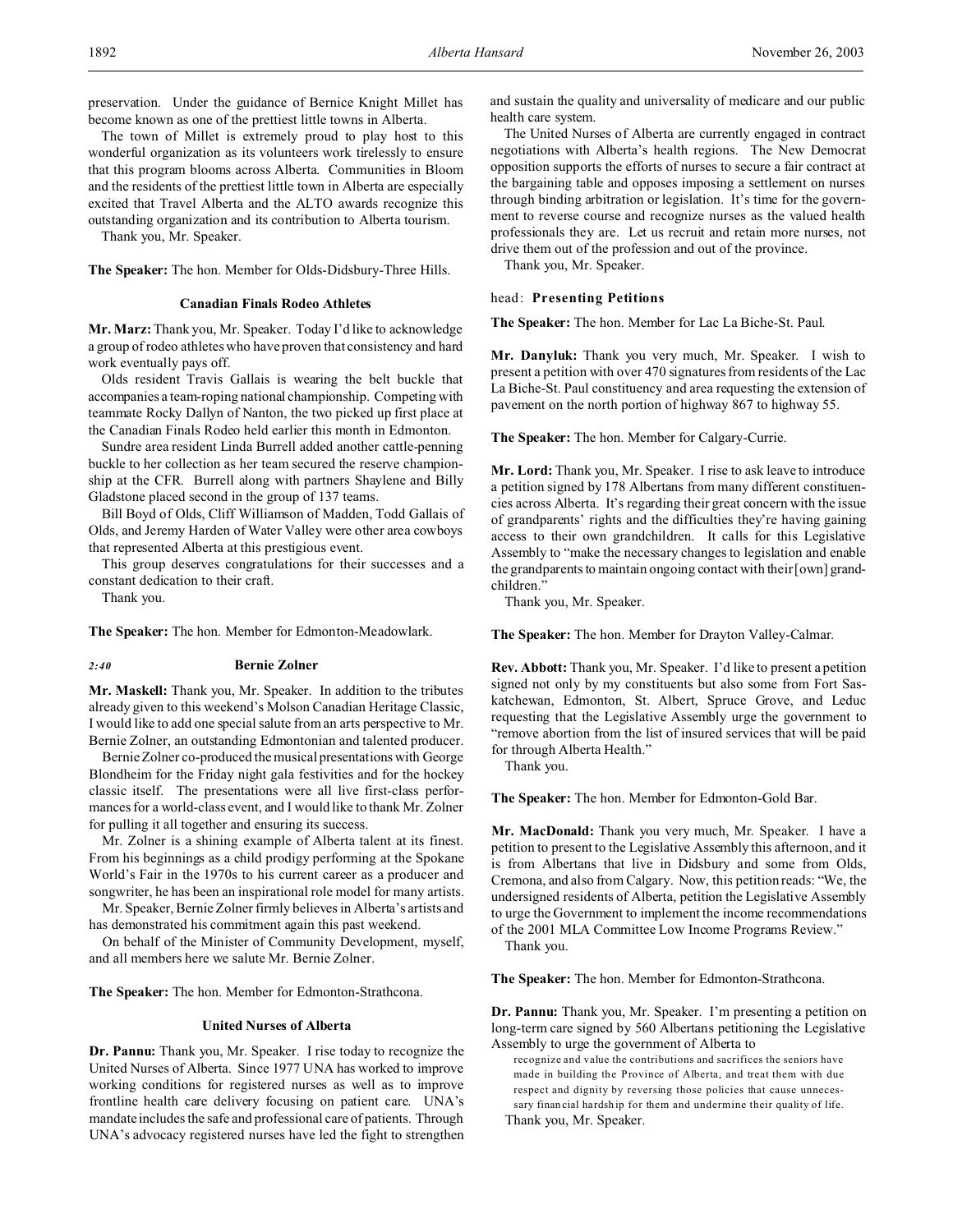**The Speaker:** Are there others?

# head: **Tabling Returns and Reports**

**Mrs. McClellan:** Mr. Speaker, I have two tablings. First, I would table the annual report of the Livestock Identification Services Ltd., which incorporates the Brand Act, the Livestock Identification Brand Inspection Act, the Livestock and Livestock Products Act, and the Stray Animals Act, and their associated audited financial statements for the year ended March 31, 2003.

Additionally, I'm pleased to table the eighth annual report of the Agriculture Financial Services Corporation for the fiscal year ended March 31, 2003, which contains a summary of the transactions and affairs of the corporation, its revenues, and the application of its expenditures. Additional copies would be available through my office on request.

**The Speaker:** The hon. Minister of Finance.

**Mrs. Nelson:** Thank you very much, Mr. Speaker. I wish to table various documents relating to the government's financial affairs and those of the Ministry of Finance. Most of these documents have been made public since we last sat in the House.

Pursuant to section 10 of the Government Accountability Act I am tabling the annual report of the government of Alberta for the year 2002-2003. This report showed net results for fiscal policy purposes of \$1.989 billion. It was made public on June 24.

Mr. Speaker, on behalf of all ministers I am tabling the annual report for each ministry, including each ministry's department and agencies, pursuant to both section 45 of the Legislative Assembly Act and section 14 of the Government Accountability Act. The reports for these ministries were made public on September 30. They are Aboriginal Affairs and Northern Development, Agriculture, Food and Rural Development, Children's Services, Community Development, Economic Development, Energy, Environment, Executive Council, Finance, Gaming, Government Services, Health and Wellness, Human Resources and Employment, Infrastructure, Innovation and Science, International and Intergovernmental Relations, Justice, Learning, Municipal Affairs, Revenue, Seniors, Solicitor General, Sustainable Resource Development, and Transportation.

Mr. Speaker, pursuant to section 9 of the Government Accountability Act I am tabling the first-quarter fiscal update for 2003-2004. This shows increased nonrenewable resource revenues as well as increased spending on agriculture disaster. The report was made public on August 27.

I am also tabling the first-quarter activity report for 2003-2004, which describes the major achievements of our government during that period. This was also made public on August 27.

Pursuant to section 30 of the Alberta Capital Finance Authority Act, which used to be called the Alberta Municipal Financing Corporation Act, I am tabling the Alberta Municipal Financing Corporation 2002 annual report, which was released on April 10.

Also being tabled is the Credit Union Deposit Guarantee Corporation 2002 annual report, which was released on March 31.

Five copies of each of these 29 reports have been delivered in advance to the Clerk's office as they are too numerous and heavy to bring into the Assembly.

Thank you.

**The Speaker:** The hon. Minister of Learning.

**Dr. Oberg:**Thank you very much, Mr. Speaker. I rise today to table

a letter from Athabasca University confirming the support of Bill 43, from Dr. Dominique Abrioux, who, I will say, just received an honorary doctorate from the British Open University.

I will also table a letter from Olds College. This letter confirms the support of Bill 43 from Tom Thompson of Olds College.

From Keyano College Jim Foote writes: "It is the position of Keyano College that Bill 43 . . . and amendments is a positive change."

From Red Deer College Ron Woodward, president, says: "This letter is to confirm the support of Bill 43."

From Portage College Bill Persley, president, says: "This letter is to confirm the support of Bill 43."

I also have a letter from the Alberta Graduate Council, who gives their concerns and issues about Bill 43, as well as from CAUS and ACTISEC.

I've tabled the requisite copies of all these tablings.

*2:50*

**The Speaker:** The hon. Member for Calgary-Currie.

**Mr. Lord:** Thank you, Mr. Speaker. I rise today to table the requisite number of copies of a presentation report from and with response comments by the Alberta Grandparents Association pertaining to the grandchild/grandparent access provisionsofBill 45. It's dated September 30, 2003.

I'm also tabling the requisite number of copies of five other very compelling and in-depth reports  $- I$  won't go into them  $-$  all of which are strongly supportive of the great benefits of having grandparents involved with youth in our society, especially at-risk youth, including one authored by Dr. Barbara Thomlison, one of our own Alberta professors at the University of Calgary.

Thank you, Mr. Speaker.

**The Speaker:** The hon. Member for Edmonton-Riverview.

**Dr. Taft:** Thank you, Mr. Speaker. I have two tablings today. The first is the appropriate number of copies of a report I referred to in question period, entitled Funding Hospital Infrastructure: Why P3s Don't Work, and What Will. It's authored by several prominent people, including a former staff with the federal Auditor General and a former economist with the TD Bank.

The other tabling is information relating to my recognition today. It provides information on the Centre for Global Health and Development being developed at the University of Alberta.

Thank you.

**The Speaker:** The hon. Member for Edmonton-Gold Bar.

**Mr. MacDonald:** Thank you very much, Mr. Speaker. I have two tablings today. The first is a letter from a Mr. Claude Gould of 43rd Avenue in Stony Plain, and Mr. Gould is writing to the hon. Premier and 19 other MLAs in regard to auto insurance.

The second tabling I have is the tabling of 625 signatures from Albertans from all over the province who are still expressing concern over the high cost of natural gas.

Thank you.

**The Speaker:** The hon. Member for Edmonton-Strathcona.

**Dr. Pannu:** Thank you, Mr. Speaker. I'm tabling the appropriate number of copies of eight handwritten letters from registered nurses Frances Galambos, Sharon Goodman-Popowich, Tim Grahn, Diane Lantz, Heidi Lawton, Katrina Plamondon, and D. Woodward. These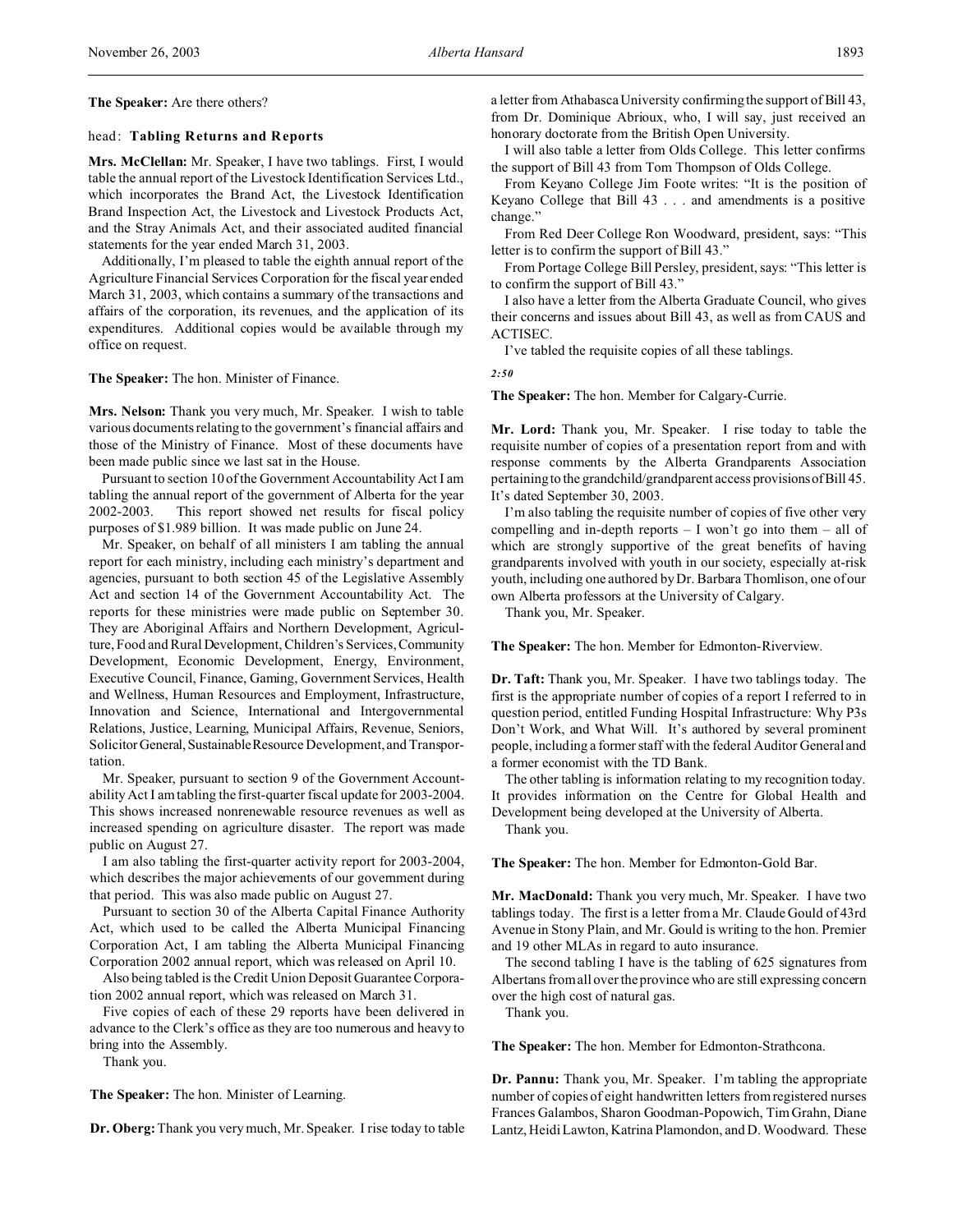letters are addressed to the Premier and the Minister of Health and Wellness. These letters are expressing their concern about the nursing shortage and the recruitment and retention of nurses and also are asking for respect and the negotiation of a fair contract for nurses.

Thank you, Mr. Speaker.

**The Speaker:** The hon. Member for Edmonton-Highlands.

**Mr. Mason:** Thank you very much, Mr. Speaker. I'm tabling today copies of seven separate letters from registered nurses regarding their concerns with negotiations and the need for a fair contract. The nurses are Ana Bebe, Alan Besecker, Larry Connell, Darlene Graumann, Tracey Huizer, Betty Patterson, and Mecana Tsang.

**The Speaker:** Hon. members, I'd like to table the appropriate copies of a memorandum from the hon. Member for Lac La Biche-St. Paul requesting that should Bill 208, the Occupiers' Liability (Recreational Users) Amendment Act, 2003, pass Committee of the Whole on Monday, December 1, 2003, it be given early consideration for third reading.

Pursuant to section 28(1) of the Ombudsman Act I'm pleased to table with the Assembly the 36th annual report of the office of the Ombudsman for the period April 1, 2002, to March 31, 2003, and the financial statements of the office of the Ombudsman for the period ended March 31, 2003.

# **Point of Order**

### **Parliamentary Language**

**The Speaker:** Now, hon. members, the hon. Official Opposition House Leader on a point of order.

**Ms Carlson:** Yes, Mr. Speaker, on a point of order. I refer to an exchange in question period between the Member for Edmonton-Riverview and the minister of health. The minister of health made several comments that we found particularly inappropriate in this Assembly. I refer members to Standing Orders 23(j), "uses abusive or insulting language of a nature likely to create disorder," and (l), "introduces any matter in debate which offends the practices and precedents of the Assembly."

I also refer to *Beauchesne* 487(1), "Threatening language is unparliamentary," and (2), "Words may not be used hypothetically or conditionally, if they are plainly intended to convey a direct imputation," and *Beauchesne* 64, "The House has occasionally taken notice of attacks on individual Members."

Finally, *Marleau and Montpetit* talk about unparliamentary language. "The use of offensive, provocative or threatening language . . . is strictly forbidden."

I don't have the Blues in front of me, Mr. Speaker, but there was a general context in the response from the minister of health that included name-calling, which is really not appropriate. It included also some insinuations of intent, which is particularly offensive and definitely unnecessary in this Assembly. We had young children here in the Assembly. We have a wide audience now because of our Internet access. The way the minister was conducting himself, he seemed to be particularly attacking the Member for Edmonton-Riverview.

When he spoke specifically about the use of including a suggested reading list on the web site he visited where the Member for Edmonton-Riverview had a published book, he said that he was using that to shill his wares or something to that effect. It is completely inappropriate. Reading lists and bibliographies are suggestions for reading, not for purchasing, and definitely that is

something that we should keep in mind when we're taking a look at what he talked about here. I couldn't find the use of the term "shill" on any particular unparliamentary list, but I think that's a word that should be added to that list. Certainly, in the context that it was spoken in the House this afternoon, it was intended to be a very unparliamentary usage and intended to be a direct insinuation about how the Member for Edmonton-Riverview conducts his work.

There were other words used there that I think also added to his intention. We have been particularly easygoing in this session in terms of points of order to try and facilitate the use of this House, but it has been escalating in terms of the use of words that I find to be unparliamentary and unbecoming of all members of this House and a reflection on all the members of this House.

I would ask that the minister of health apologize and withdraw those comments.

**The Speaker:** Hon. member, I can find for you a copy of the Blues on this section because I think we have to be a little more specific than to simply say: well, I believe or I think. So as a courtesy to you, I want to give you an opportunity to read that so that if you have some specific thing that you want to raise, I think you should raise it.

**Ms Carlson:** Yes. Mr. Speaker, when I look at this now that this has just arrived in front of me, I specifically am concerned about the use of albertaliberalfairytales.com, which is not an existing site. Also, "Talk about the use of public dollars, the use of public dollars to shill his own writings," and he says, "That is shameful." I take particular offence with "the use of public dollars to shill his own writings." I think that's what we need to be paying attention to this afternoon.

Thank you.

The Speaker: So that's the point of the point of order?

**Ms Carlson:** "To shill his own writings," yes. Definitely there's an imputation of false motives with this, Mr. Speaker, in addition to the other citations I brought forward.

The Speaker: Okay. Well, the Minister of Health and Wellness is not here, so I presume that the hon. Minister of Justice and Attorney General as the Government House Leader is prepared to make a comment.

**Mr. Hancock:** Well, yes, Mr. Speaker. I was prepared to respond, but now I'm perplexed because I didn't actually hear anything that I would have considered to be a point of order. The give-and-take of question period is sometimes rambunctious, and today was tamer than most.

The minister of health – and I don't have the benefit of the Blues – as I heard him, was giving as good as he got, to put it in the parlance and, in fact, a little bit better perhaps. There was nothing in the language that he used that in any way was inappropriate. In fact, it might have been entirely appropriate to point out that a member of the opposition was touting himself as an authority on a particular thing by including his own works in a bibliography published on a web site.

To complain that the web site is referred to as albertaliberalfairytales.com, no one misapprehends exactly what web site was being referred to. In fact, with the addition of "fairytales" there was probably a better indication of what web site was being referred to.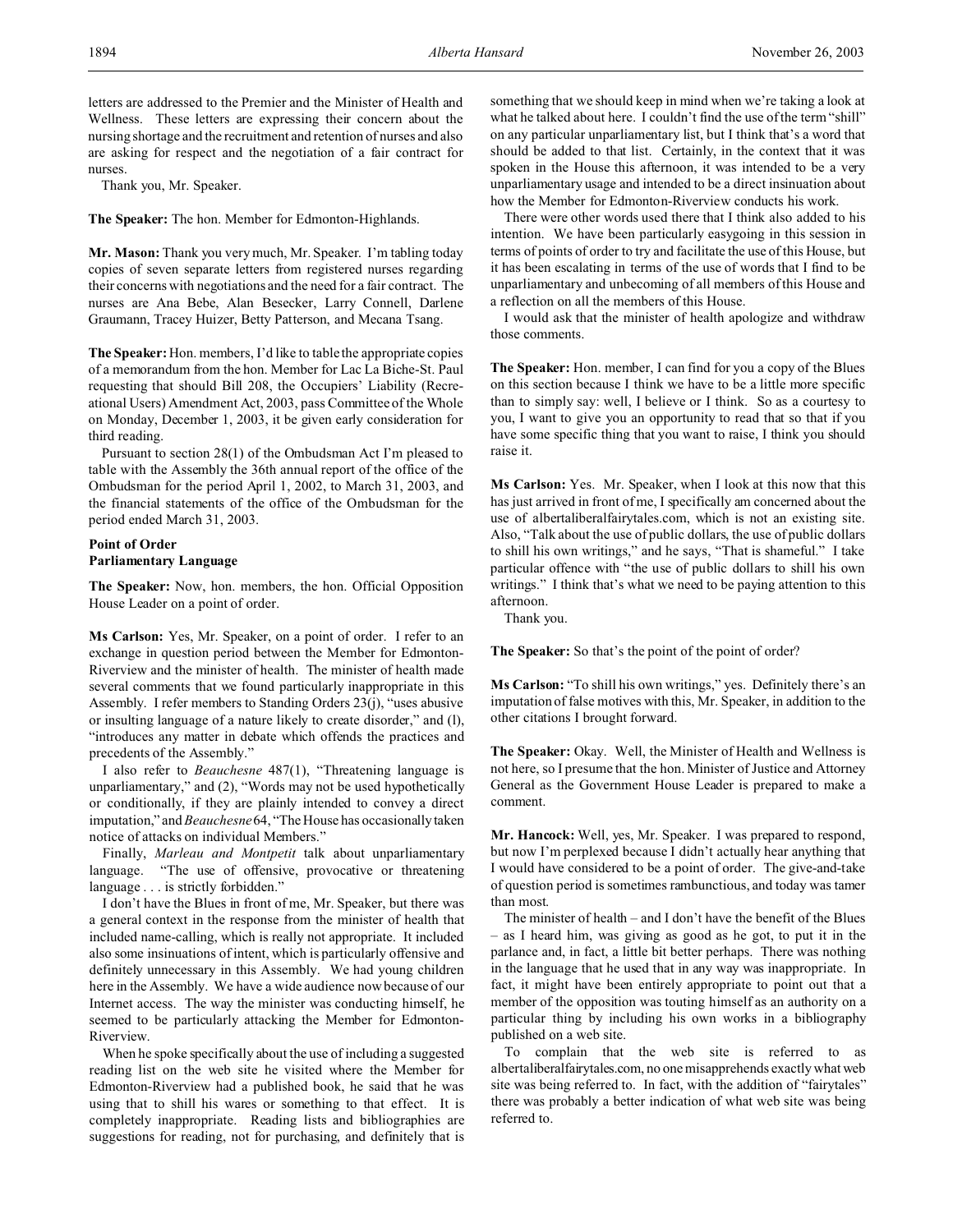So, Mr. Speaker, we do have to have decorum in the House, and question period is a place for decorum, but every day in question period we have preambles to questions which raise insinuations and attack and are aggressive in nature and, I would suggest, way more aggressive than anything that was included in the response.

Now, if in fact public dollars are used and a document is published on that web site and the member that published it or the people that published it have included a work as a purported authority to be referred to, then I presume that one can make the assumption that one should go and look at that authority, whether they go to a public library or go and buy it. If, in fact, the intention is that they go and buy it, then it fits entirely, Mr. Speaker, within the definition of shill and shilling.

So I see nothing in what was suggested that would suggest anything other than the normal give-and-take of the Assembly.

**The Speaker:** The hon. third party House leader.

**Mr. Mason:** Thank you very much, Mr. Speaker. I would like to restrict my comments on this matter to just one point, and that is section 23(h) of our Standing Orders: "Makes allegations against another member." I'm not going to comment on the minister's comments with respect to albertaliberalfairytales.com, but I do want to refer to this point here.

I look at the reading list that is prepared for the Alberta Liberal opposition, a recommended reading list, which includes a reference to the hon. member's own book. Talk about the use of public dollars, the use of public dollars to shill his own writings. That is sham efu l.

I believe that very clearly this violates section 23(h). It is an allegation against the Member for Edmonton-Riverview, and I think it is unacceptable in the House. I have read the hon. member's book. I note that he wrote it before he became a Liberal MLA, and it is in no way diminished by the fact that he's now a Liberal MLA. It's a good book, we have made use of it, and it deserves a place on any reading list that anyone who cares about health care in this province would like to see.

So, Mr. Speaker, I can support the Official Opposition's contention that the minister ought to withdraw the remarks and apologize.

**The Speaker:** The hon. Member for Edmonton-Riverview.

**Dr. Taft:** Yes. Thank you, Mr. Speaker. I rise also under 23(h) and (i), "makes allegations against another member" and "imputes false or unavowed motives to another member," specifically about the sentences that were just alluded to: "Talk about the use of public dollars, the use of public dollars to shill his own writings. That is shameful."

Clearly, the Government House Leader is right: this question period is a rambunctious time. But there is a line which is crossed when we begin accusing each other of somehow personally profiting from our actions. I can tell you that that is indeed imputing a false motive. The book in question, *Clear Answers*, was in fact a national bestseller, and it's a standard reference book in health economics courses across the country. It's one of many, many references covered there.

So the imputation from the minister of health that somehow that was included as a means of shilling copies of the book is, in fact, absolutely an allegation against me and an imputing of a false motive.

**The Speaker:** The hon. Member for Edmonton-Castle Downs on this point of order?

**Mr. Lukaszuk:** That's correct, Mr. Speaker.

#### **The Speaker:** A citation?

**Mr. Lukaszuk:** Standing Order 23(h) and (i). The same point, Mr. Speaker.

With the benefit of having a laptop before me, I have actually taken the time to log on to the Liberal opposition's official web page, which then has links to individual members. When one logs on to the hon. Member for Edmonton-Riverview's web site entitled – and I'm using this in the context of a title – MLA Kevin Taft web site, then you find a review of those two books in question. Mr. Speaker, they are not just citations for purposes of bibliography but four paragraphs advising the reader of what the content of the book is, what magazines the book has been reviewed by, and who has been the publisher of this particular book. So perhaps it should be understood by this Chamber that these are not just bibliography listings but are book reviews that are appearing on this web page.

#### **Dr. Taft:** Can I respond?

**The Speaker:** Well, sir, I've recognized you once. This is not a debate here. Thank you.

Well, okay. Citations have been provided with respect to this whole matter. We've heard from a number of speakers with respect to this. I appreciate the citations provided by the hon. Opposition House Leader with respect to this matter, and I'm going to go back to the Blues, to what I understand is the section that prompted the intervention.

Well, Mr. Speaker, like the hon. member I do a lot of reading as we ll. The fact is I've gone to albertaliberalfairytales.com, and I've looked at some interesting material from that web site. The opposition has a health care policy paper that's put on their web site. In fact, I look at the reading list that is prepared for the Alberta Liberal opposition, a recommended reading list, which includes a reference to the hon. member's own book.

#### Okay. The next section then:

Ta lk about the use of public dollars, the use of pu blic dollars to shill his own writings. That is sham efu l.

Then it goes on. When I heard this this afternoon – and I listened to it very attentively – my response basically dealt with the question of public dollars. That is the concern that prompted me to anticipate that there would be a point of order with respect to this, but nobody has talked about this.

Now, the question here is: what does public dollars mean in the context of the Legislative Assembly of Alberta? If this web site is funded by the Alberta Liberal Party, then in the connotation I would use, this is not public dollars. If, on the other hand, the public dollars they're referring to are funded by the Alberta Legislative Assembly, then there is a very serious problem. I'm just assuming that that doesn't seem to be the issue here in terms of what has been addressed in the last few minutes. I'm going to assume that, in fact, it's the Alberta Liberal Party that pays for this web site, not the Legislative Assembly, because if it is the Legislative Assembly of the province of Alberta, that's a clear violation of everything dealing with the Legislative Assembly and the use of public dollars in the context that we know it.

So the next section, then, is: "The use of public dollars to shill his own writings." I'll quote again from the text: "That is shameful." The word "shill" from the *Oxford* dictionary basically refers to the origin as North American informal. As a noun it's "an accomplice of a hawker, gambler, or swindler who acts as an enthusiastic customer to entice others." As a verb it's to "act as a shill." Well, now, that is not helpful for anybody's interjection with respect to this.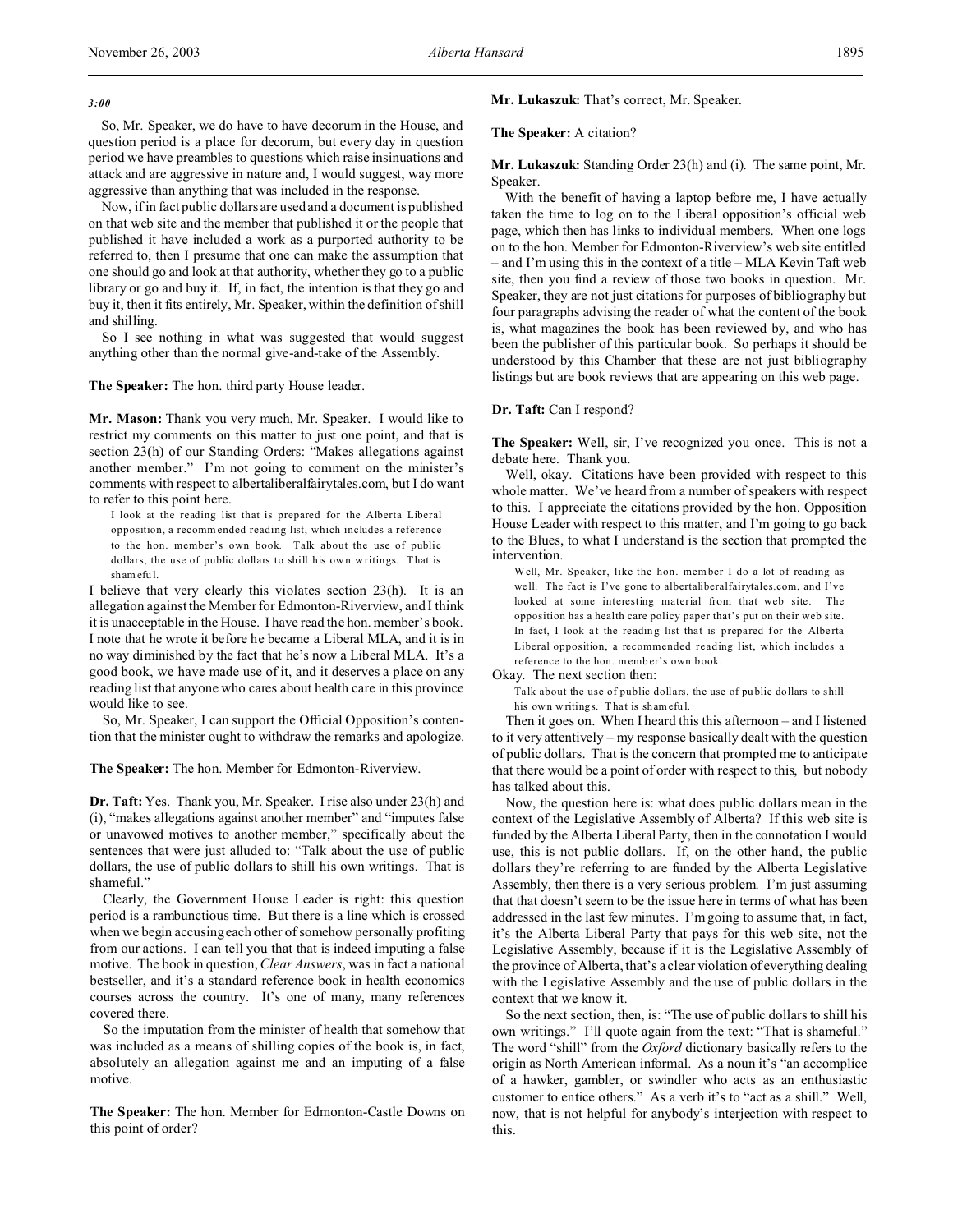There's absolutely no doubt at all about the fact that certain members in this Assembly, I do believe, study the dictionary on a daily basis and in the past have come here with the word of the day that they would try and work into their answers. Now, we're aware of this going back for a number of years. This is a form, I guess, of their attempt at humour or the irony that I said was a great way to deal with things: use irony and use humour, not name-calling or anything else.

There's no doubt at all in my mind, in terms of looking at the questions, that the response usually comes from some degree of liberty taken with respect to the question to turn the question into an argumentative statement, a statement with innuendo, a statement with things that may necessarily be just on the edge. As an example, the chair heard today very, very clearly one member stand up and say: well, what are you prepared to do to deal with this, member, when it's so far advanced? Then the minister got up and said: well, it hasn't been advanced at all; we haven't even started. But by the use of the phrase in the question, it basically leaves an innuendo that isn't correct, which requires some debate then to be enticed.

This is a question period. This is a parliament. We're going to have these kinds of situations develop. I would not, as a minister of the Crown, use the word "shill" in this case, if I had been a minister of the Crown. Probably a bit exciting, too excitable for this situation, and probably on the edge.

*3:10*

If the hon. Government House Leader can assure me that the intent of his colleague the Minister of Health and Wellness was not to violate any of the Standing Orders that we have with respect to allegations against another member, then I'll say that we've dealt with this matter. I'm just asking the hon. Government House Leader to assure me that there was no intent at casting aspersions on another member by his colleague.

**Mr. Hancock:** Mr. Speaker, I did have a very brief conversation with the minister as he left the House, in order to ascertain the limits of what I might be able to assure the House, and I think that falls within the discussion that I had and that I can assure the House that there was no intent to malign the character of the member.

#### head: **Orders of the Day**

# **Transmittal of Estimates**

**Mrs. Nelson:** Mr. Speaker, I have received a certain message from Her Honour the Honourable the Lieutenant Governor, which I now transmit to you.

# **The Sergeant-at-Arms:** Order!

**The Speaker:** Hon. members, the Lieutenant Governor transmits supplementary estimates of certain sums required for the service of the province for the fiscal year ending March 31, 2004, and recommends the same to the Legislative Assembly.

Please be seated.

**Mrs. Nelson:** Mr. Speaker, prior to moving a number of motions relevant to the supplementary estimates, I wish to advise that this morning I provided the government's 2003-2004 quarterly budget report for the second quarter to all MLAs. We have also made this report public, as required by section 9 of the Government Accountability Act.

I am now tabling this quarterly budget report as the amended consolidated fiscal plan. This revised plan is required by section 8 of the same act whenever a subsequent set of estimates is tabled during the fiscal year.

I am also tabling the second-quarter activity report for 2003-2004. This document describes the major achievements of our government during the recent period.

I now wish to table the 2003-2004 supplementary estimates. These supplementary estimates will provide additional spending authority to the office of the Information and Privacy Commissioner and 15 departments of the government. When passed, these estimates will authorize an increase of \$1,228,295,000 in voted operating expense and equipment and inventory purchases of \$21,040,000 in voted capital investment.

Mr. Speaker, section 8 of the Government Accountability Act requires that the government table a new and amended consolidated fiscal plan when there is another set of estimates. I have just tabled the new fiscal plan, the 2003-2004 quarterly budget report for the second quarter in the Legislative Assembly.

### head: **Government Motions**

25. Mrs. Nelson moved:

Be it resolved that the message of Her Honour the Honourable the Lieutenant Governor, the 2003-04 supplementary estimates for the general revenue fund, and all matters connected therewith be referred to Committee of Supply.

**The Speaker:** The hon. Minister of Finance to close the debate?

[Government Motion 25 carried]

26. Mrs. Nelson moved:

Be it resolved that pursuant to Standing Order 58(9) the number of days that the Committee of Supply will be called to consider the 2003-04 supplementary estimates for the general revenue fund shall be one day.

**The Speaker:** As Motion 26 is not debatable, I'll now call the question.

[Government Motion 26 carried]

# head: **Government Bills and Orders** head: **Second Reading**

#### **Bill 48**

**Alberta Heritage Foundation for Science and Engineering Research Amendment Act, 2003**

**The Speaker:** The hon. Minister of Innovation and Science.

**Mr. Doerksen:** Thank you, Mr. Speaker. I rise today to move second reading of Bill 48, the Alberta Heritage Foundation for Science and Engineering Research Amendment Act, 2003.

The Alberta Heritage Foundation for Science and Engineering Research was established by this government three years ago with an endowment of \$500 million. The objective is to ensure stable payments from the endowment to support a balanced, long-term program of science and engineering research based in Alberta. The fund benefits Albertans by nurturing the discovery of new knowledge and supporting world-class science and engineering research. As we know, strategic investments in research are an investment in our future.

The fund is more commonly known as the Alberta ingenuity fund. The trustees of the fund work in partnership with a number of community organizations that support the mandate to promote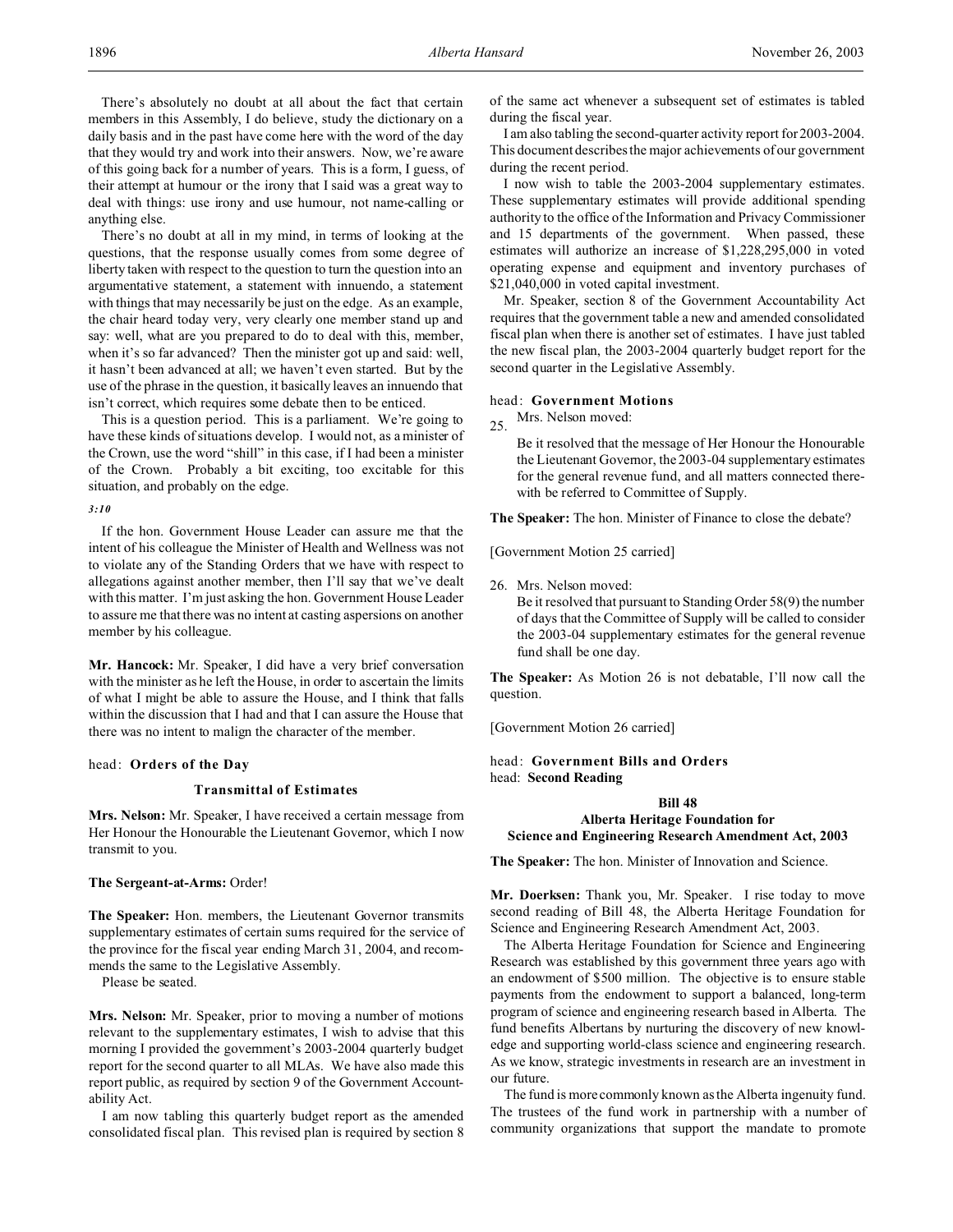science and engineering research in the province. World-class researchers are coming to our province's institutions to get first-class training, and these researchers are helping to establish Alberta as a recognized centre for energy and agricultural innovations, wireless communications, and nanotechnology.

Recently Alberta Ingenuity established the Alberta Ingenuity Centre for Water Research. This world-class research centre is focusing on studies and applications related to the health of freshwater systems. It's building upon a group of leading water research scientists and engineers at three of Alberta's research universities: the University of Alberta, the University of Calgary, and the University of Lethbridge. This centre is expected to attract some of the world's leading water research specialists to work in our province.

The talented researchers receiving Alberta ingenuity funding are leading science and engineering into new frontiers. The government of Alberta is committed to working in partnership with our universities, businesses, and industry as well as other governments to support research activities in our priority areas of energy research, life sciences, and information and communications technology. That is why it is important to ensure the long-term stability of this fund for future generations.

The amendments proposed today are administrative in nature but ensure that this fund's value is maintained over the long term, and they satisfy the concerns that have been raised by the Auditor General. The Auditor General has asked the ministry to clarify the meaning of the term "real value of the Endowment Fund over the long term." Officials from Innovation and Science did some research and worked closely with officials from Alberta Revenue. They looked at the way other endowment funds are managed in North America. What they found was that most endowment funds set a limit for disbursements at a percentage of between 4 and 5 percent based on the market value of the fund. Market value refers to what an asset is worth at a moment in time according to the ups and downs of the marketplace.

So this bill chooses the average at 4 and a half percent. These amendments mean that the disbursement or spending from the fund will be established at 4 and a half percent of the market value of the fund. The Minister of Revenue, who is charged with the responsibility of managing the fund, will manage the spending within this amount. Any amount earned over 4 and a half percent is reinvested in the fund.

This change in the way the funds are disbursed ensures short-term growth and long-term stability of the fund. It allows for growth of the fund, and it guarantees the future of the fund. This course of action clarifies our expectations for the fund in future years. This amendment also provides for more stable disbursements in a volatile market, which is important for the trustees in their support for important initiatives.

Mr. Speaker, I've talked about the importance of the amendments for the Alberta Heritage Foundation for Science and Engineering Research Act. When passed, these amendments ensure that funding will continue to be available for important scientific research that benefits Albertans.

I encourage members of this Assembly to provide their support for Bill 48. Thank you.

*3:20*

**The Speaker:** The hon. Member for Edmonton-Mill Woods.

**Dr. Massey:** Thank you, Mr. Speaker. I'm pleased to have the opportunity to support Bill 48, the Alberta Heritage Foundation for Science and Engineering Research Amendment Act, 2003. I'd like to preface my remarks with thanks to the minister. We had some discussions about a possible amendment to miscellaneous statutes that didn't go in the direction we both would have wished, and the result is Bill 48, and I'm happy it's here.

I've been an enthusiastic supporter of the Heritage Foundation for Science and Engineering Research. I think that it is a significant move with respect to research in our province, and the projects that the minister has just cited I think are proof of that.

In reviewing my notes for today, I looked back at the Heritage Foundation for Medical Research. It started off with \$300 million over 20 years ago, and the great work that that foundation has been able to do is just quite marvelous, and the benefits not just to Albertans but to the entire world have been truly remarkable.

I think we all have similar hopes for this foundation, and we look with great anticipation to the next foundation which we're sure is going to be established, one that will make similar amounts of money available for the arts and the social sciences.

It's with those comments that I'd like to support the bill and hope it can pass with some speed. Thank you, Mr. Speaker.

**The Speaker:** The hon. Member for Edmonton-Riverview.

**Dr. Taft:** Thank you, Mr. Speaker. Yes. Bill 48 poses some interesting questions for us. In principle, of course, it's a terrific idea to establish a heritage foundation for science and engineering and to further its development. This particular act addresses how the endowment fund is to be managed and how funds from the endowment fund are to be transferred to actual researchers.

I guess there are two ways to approach how to draw the money out of the fund to support research. One is to place fundamental priority on preserving the size of the endowment, and instinctively that feels like, perhaps, the right thing to do. You would never draw enough funds out of the core capital of the endowment fund that you would threaten the value of that fund. In other words, you would never want to draw so much out of it that you were lowering its value. In fact, you would want to not only leave the initial capital untouched; you would want to leave enough in place to inflation-proof the endowment. That way, the fund is there forever.

The drawback of that approach is that the very thing that is being funded, the research, then becomes entirely subject to the rate of return that the fund earns through its investments. So you might for a couple of years have a good rate of return. You're funding research. You're attracting researchers to Alberta. They're establishing labs and research centres, bringing in staff. And in the third year the bottom falls out of the market, the fund loses money, and you're no longer able to support that research. Then what do you do? Do you disband the lab, send the people back to whatever corners of the planet they came from? Do you completely wipe out the research program to protect the value of the endowment?

Or, on the other hand, do you risk some of the value of the endowment to maintain stability for the research program? The risk there is that you would continue to support the research programs even if it meant lowering the value of the endowment in bad years. The risk there, then, is that while the research goes on steadily, it is gradually in the very long term threatened by diminishing value of the endowment fund.

This particular bill tries to bridge that dilemma, and the amendment proposed here I think, perhaps, does a reasonable job of striking a middle ground by limiting the amount that can be drawn out of the endowment fund to 4 and a half percent of the market value of the endowment fund a year. Yet if I'm reading the bill correctly, it doesn't actually say that in losing years the fund must stop paying out.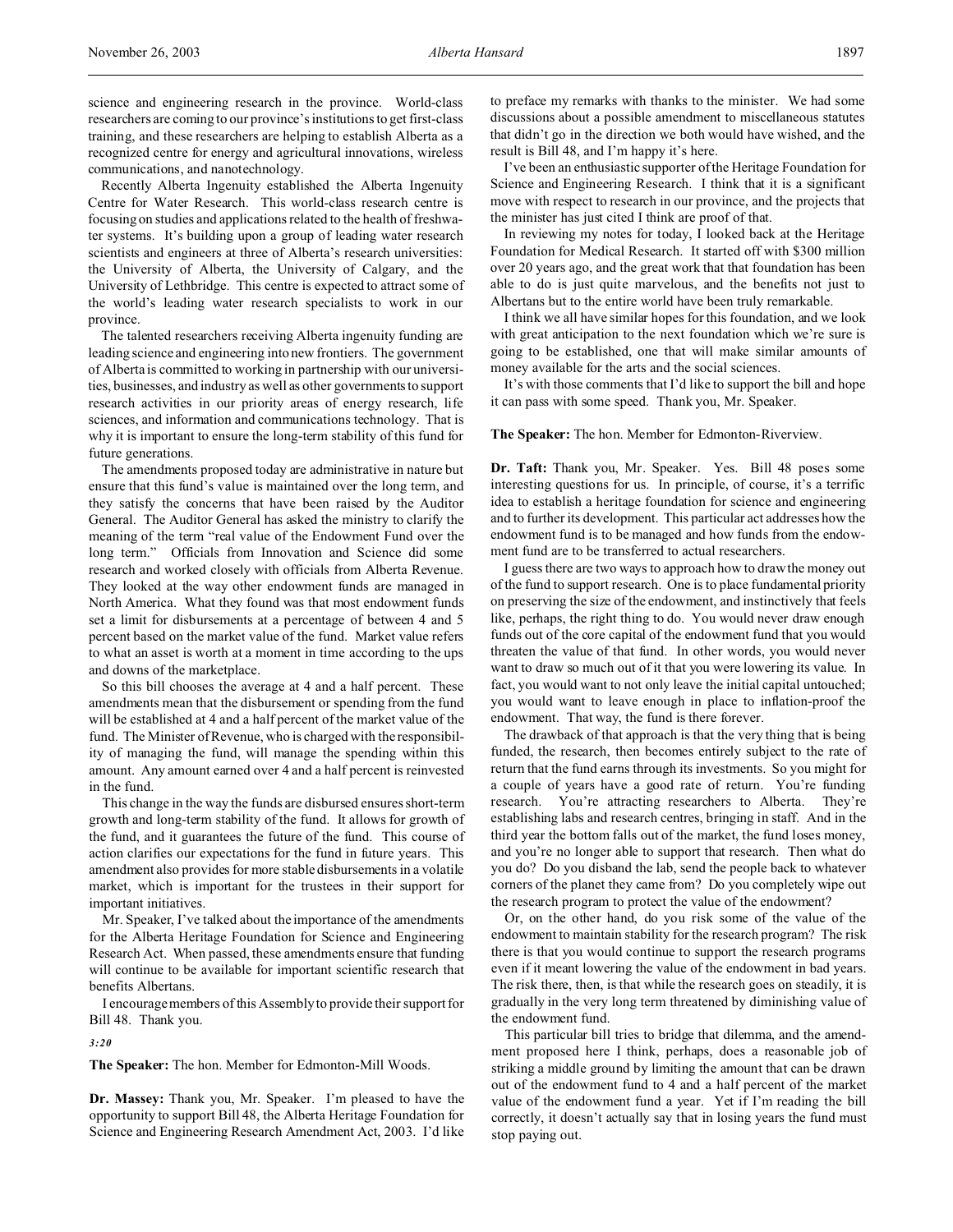So I'll be interested in other comments of people who are following this particular bill. I can see many attentive faces here, and I'd be curious to know how people have weighed this out in their own minds, because I would take their thoughts into serious consideration.

As the bill stands at the moment, I'm just barely leaning toward supporting it, but I'm, as I say, waiting to hear other people's comments. Thank you.

## **The Speaker:** The hon. Member for Calgary-Fort.

**Mr. Cao:** Thank you, Mr. Speaker. I just want to take this opportunity to commend the ministry and the minister for running this foundation and the endowment fund for research in science and engineering.

Just to illustrate a point, let's say you pick up a cup of water here, and you take a sip. There's a lot of engineering behind it. You can think about the connection between the drop of water that you taste to maybe a hundred thousand miles of pipelines and engineering, water treatment, and all those things. So engineering is very important to our daily life. Sometimes we take it for granted.

This foundation and the establishment of the endowment fund and now the amendment on how to spend that money are very good for Alberta. It'll keep Alberta in the forefront. So I would just want to commend the government for setting it up to start, and the minister will now administer it and make Alberta a better, greater place.

Thank you.

**The Speaker:** The hon. minister to close debate.

**Mr. Doerksen:** Thank you. Question.

[Motion carried; Bill 48 read a second time]

# **Bill 53 Insurance Amendment Act, 2003 (No. 2)**

[Debate adjourned November 25]

**The Speaker:** Just to remind everybody, this is now the third speaker at second reading. We've dealt with the first amendment, so that's out of the way.

Hon. Member for Drayton Valley-Calmar, please proceed.

**Rev. Abbott:** Thank you very much, Mr. Speaker. It is a pleasure for me to rise today and join the debate on Bill 53, the Insurance Amendment Act, 2003 (No. 2). As the Assembly well knows, I was the sponsor of the Insurance Amendment Act, 2003 (No. 1), which is Bill 33. Therefore, I felt it incumbent upon myself to stand up and join the debate and lend my support to this new bill, which actually encompasses basically all of the parts of Bill 33.

Bill 33 was a bill that would eliminate the potential for doubledipping or recovering compensation for the same expenses from more than one insurer. The other purpose was to ensure that income replacement awards were based on an individual's net versus gross pay.

These amendments have been incorporated into Bill 53, and again I have to commend the hon. Member for Medicine Hat for all of the hard work that he has done. He has gone above and beyond what Bill 33 could ever hope to do and has brought in some tremendous reforms which will help the insurance industry greatly in the province of Alberta and, more importantly, will help the consumers, which is the majority of Albertans who have auto insurance.

### *3:30*

I support the freeze. I know that some of the opposition parties have said that they do not support the freeze, but I support that. I support the all-comers rule. I support the maximum premiums that will be set by the government, including the discounts and the surcharges. I also believe that by doing this, it will allow competition amongst our over 75 different insurance companies that we have in the province now. I would not like to see this go to public insurance, as some of the opposition have stated. I feel that it would be a real hindrance to keeping the rates low and keeping them manageable, so this is definitely the right direction.

## [The Deputy Speaker in the chair]

Another big thing that Bill 53 incorporates is my own private member's bill, Bill 204, which talked about changing section B benefits. My proposal was to go from \$10,000 to \$25,000. Again, this bill goes even further to protect the individual consumer by going from \$10,000 to \$50,000. So this bill is, again, very generous as far as helping people on the rehabilitation side and in recovering.

As you look at the cap side on pain and suffering, this is an issue that I did talk to my constituents about, and I have to say that some of my constituents were against it. Once we explained it further and started to talk about how we're going to define minor injury, that it will in fact be minor, that it will be very easy to determine if an injury is minor or not, then my constituents started to realize that this is a good thing, and they did actually ask me to support the bill on their behalf.

Again, the bill is an excellent one. It seems to incorporate all of the different areas that needed to be incorporated. I know that one of the problems, I guess, if you could call it that, with Bill 33 was that there was no way of ensuring that the savings would be passed on to the consumer, and now with the base rate set by this proposal, there will be an assurance that the rate savings will be passed on to the consumer. So that's very important.

I want to share a little story with the Assembly, kind of going back to where this whole thing began, at least for me anyway. It was about six months after I became the MLA for Drayton Valley-Calmar that I had a school principal call me into the school one day. I'd been called into the principal's office many times previously but never as an MLA, so this was quite interesting to see what he was going to have to say. This fellow was not only a principal; he was also a coach of a midget hockey team and had been hearing a lot of the concerns about some of the teenagers and how they had been facing very, very, very high insurance rates.

He was talking about how some of them were contemplating going on to university, but they were thinking of maybe going to university in B.C. or Saskatchewan or somewhere where they could afford to drive and go to university at the same time. He was telling me about premiums at that time in the range of \$3,000 and \$4,000 for these teenagers, and of course since then they went up a little bit, even this past year. You know, we've heard of premiums in the range of \$5,000 and \$6,000, and really it was a very bad situation for the young people of our province.

Again, being in a oil patch constituency, Mr. Speaker, I had a lot of young people who were in the patch who were saying: "You know, I can't even afford to drive a car. I spend all this time driving a company vehicle, and then when I try to go and insure my own vehicle, none of that driving record counts." So I think this is going to be a really, really good way to start to reduce the rates for some of these young people.

I know that by bringing in Bill 204 and Bill 33, really it was only scratching the surface of what needed to be done. The comprehen-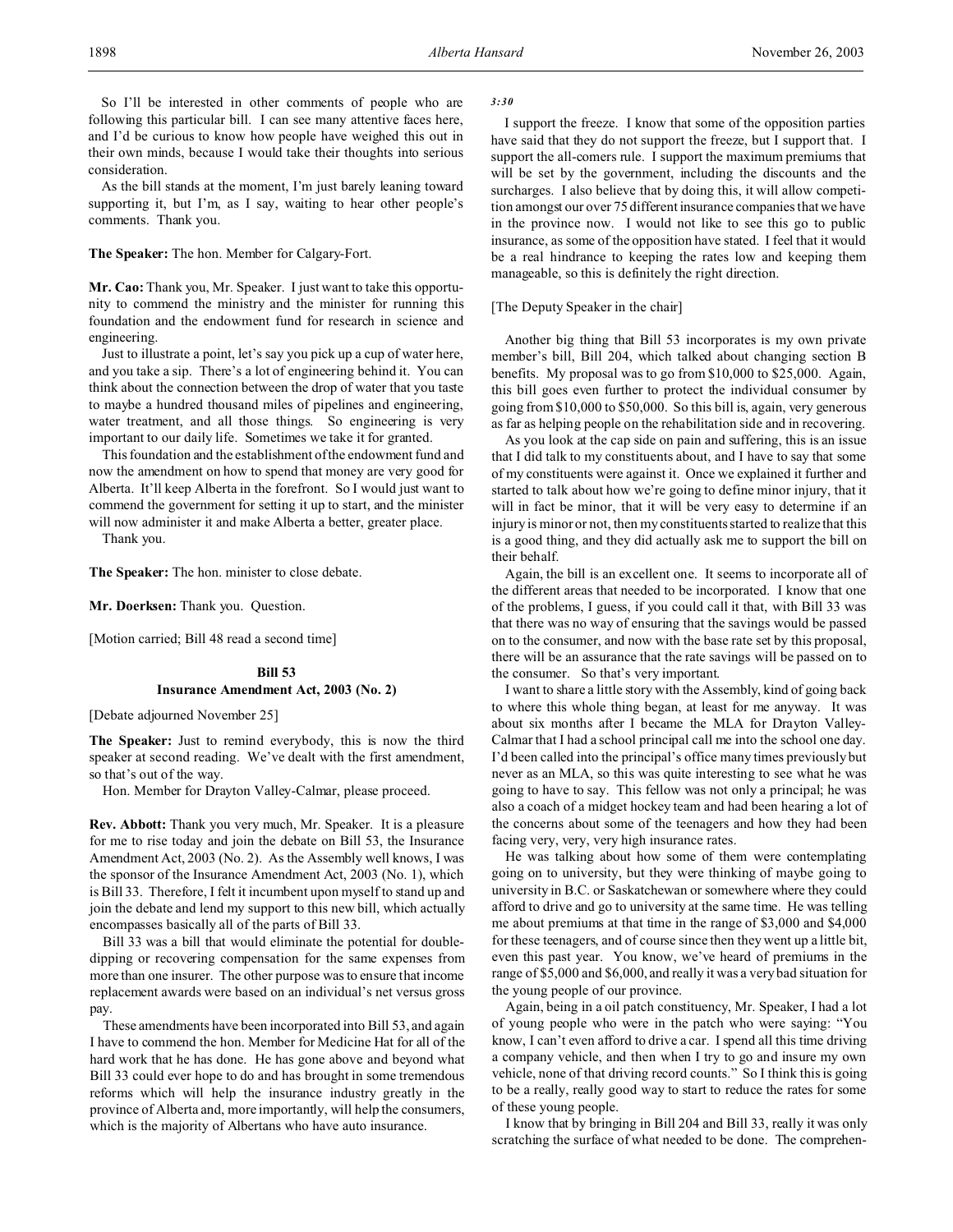Looking at the driving record, looking at the geography: those are the things that should matter when you're setting rates for insurance premiums. It should not just be looking at age or gender or marital status.

Again on a personal level, I got married at a young age, and I was able to capitalize on a fairly low insurance rate. Some of my buddies that didn't get married so young were paying a lot higher insurance than I was, and the fact of the matter is that we had the exact same – I had other benefits as well – driving record, yet we were paying different rates. We had the same driving history, we had the same years of driving, same driving record, yet we were paying different rates.

So, really, Mr. Speaker, there were some flaws in the old system, and I know that it was exactly that. It was an old system that needed to be updated, and through this bill it has been updated.

I don't want to spend a long time talking. I just want to lend my support. As the sponsor of Bill 204 and Bill 33 I want to lend my support to this Bill 53 as a bill that does incorporate all of the changes and more to make this a better system for everybody.

Mr. Speaker pursuant to Standing Order 47 I move that this question be now put.

**The Deputy Speaker:** I don't think that's quite the phraseology. The question now be put? The previous question?

**Rev. Abbott:** It is the previous question Standing Order, but that's how you say it.

**The Deputy Speaker:** Hon. Government House Leader, what I understand you're trying to say or what you are saying is that there be no further amendments until the debate has run out.

**Mr. Hancock:** That's right, Mr. Speaker. Standing Order 47 provides that "the previous question, until it is decided, shall preclude all amendment of the main question. The previous question shall be in the following words: 'That this question be now put.'" It doesn't stop debate. It allows for a full rotation of every member in the House who wishes to speak to speak, but it does not provide for further amendment.

**The Deputy Speaker:** Right.

**Ms Carlson:** Well, this is a very nice way for the government to get around any extensive debate on this bill without having to bring in closure, Mr. Speaker. We speak completely against that particular point of view. Who are you afraid of? There are seven opposition members and two NDs. We only get to talk once each at second reading. [interjections]

**The Deputy Speaker:** We've got a number of people who are endeavouring to speak on a variety of topics, one of which is the legitimacy of the question, which is part of our Standing Orders, so I don't think there's any point in debating that. But we do have in front of us Bill 53. That we can debate.

The hon. member.

**Ms Carlson:** Thank you, Mr. Speaker, for that clarification, but I think a little rant is in order in terms of who this Goliath government is completely worried about in terms of this bill. How bad is it to have a full public debate on the principle of the issue? I think it's not bad at all, and in fact if you look at the parliamentary precedents, how many other options do we have? We could bring in perhaps one more amendment, and then we could hoist it, but hoist it to what? It's in second reading. We certainly didn't have any plans to do that.

So what the government is trying to do is stifle debate on a particular bill that could cost them the election, Mr. Speaker. That's what's happening here. They know this. They know that this is one more bag of trouble that they're not going to be able to manage their way out of, as has happened in other provinces.

Insurance rates are a highly contentious issue. They are a pocketbook issue. People care about how much money they're paying for their car insurance. They care about whether or not they can put their kids in vehicles, in safe vehicles that they can drive, and they care that they can't afford to do that and/or make a vehicle payment and/or contribute to the rest of the living expenses that they have. So that is why this government has tried to fast-track an answer to what is truly a large problem, and it has been unable to successfully do so, as this bill so clearly points out.

*3:40*

So I think that for them to move that the question now be put when we have hardly anybody left to speak – we have the Leader of the Official Opposition to speak. We have the Member for Edmonton-Riverview, and I believe that we have the Member for Edmonton-Centre yet, and that's it on our side of the House. What does that constitute? Forty-five minutes of debate? [interjections] Well, that's a good point, Member for Edmonton-Mill Woods. That Calgary member certainly hasn't stood up and defended his particular position on this bill.

This is an appalling situation that we see ourselves in here, Mr. Speaker, with this particular piece of legislation. This is a government that isn't able to be long-term thinking in terms of their strategic planning. In fact, to link strategic planning and this government in the same sentence is something that many people would question in the first place because on the issues that matter to people, which are pocketbook issues like electricity prices and like the cost of insurance for their home and like the gas prices to heat their homes, this government has not been able to find a viable solution. This government that talks all the time about getting out of the business of business, in fact ends up putting in more regulations to try and fix the problems that they've created in the first place, like deregulation.

Who here has got a lower power bill now that this government has brought in deregulation? Nobody. How many of us are hearing from constituents who are low-income earners, who are seniors, who are small business owners, who are large business owners who are absolutely at the end of their tether because they cannot afford to pay their bills? Why? Because this government brought in a poorly managed and poorly thought-out deregulation plan. What shows us in this particular bill that Bill 53, the Insurance Amendment Act, 2003 (No. 2), is going to be anything different? Well, I'll tell you. Absolutely nothing. They can't even agree amongst themselves how to solve this problem.

We put forward a very good idea for this particular government to follow, and that is a public insurance program, because it is time to do that in this province, Mr. Speaker. It isn't like this government has never got into business before. They own a bank, for heaven's sake. If they own a bank, they can put together an insurance program and perhaps can run that well.

I know that this government talks all the time about free enterprise being able to provide lower operating costs and better service to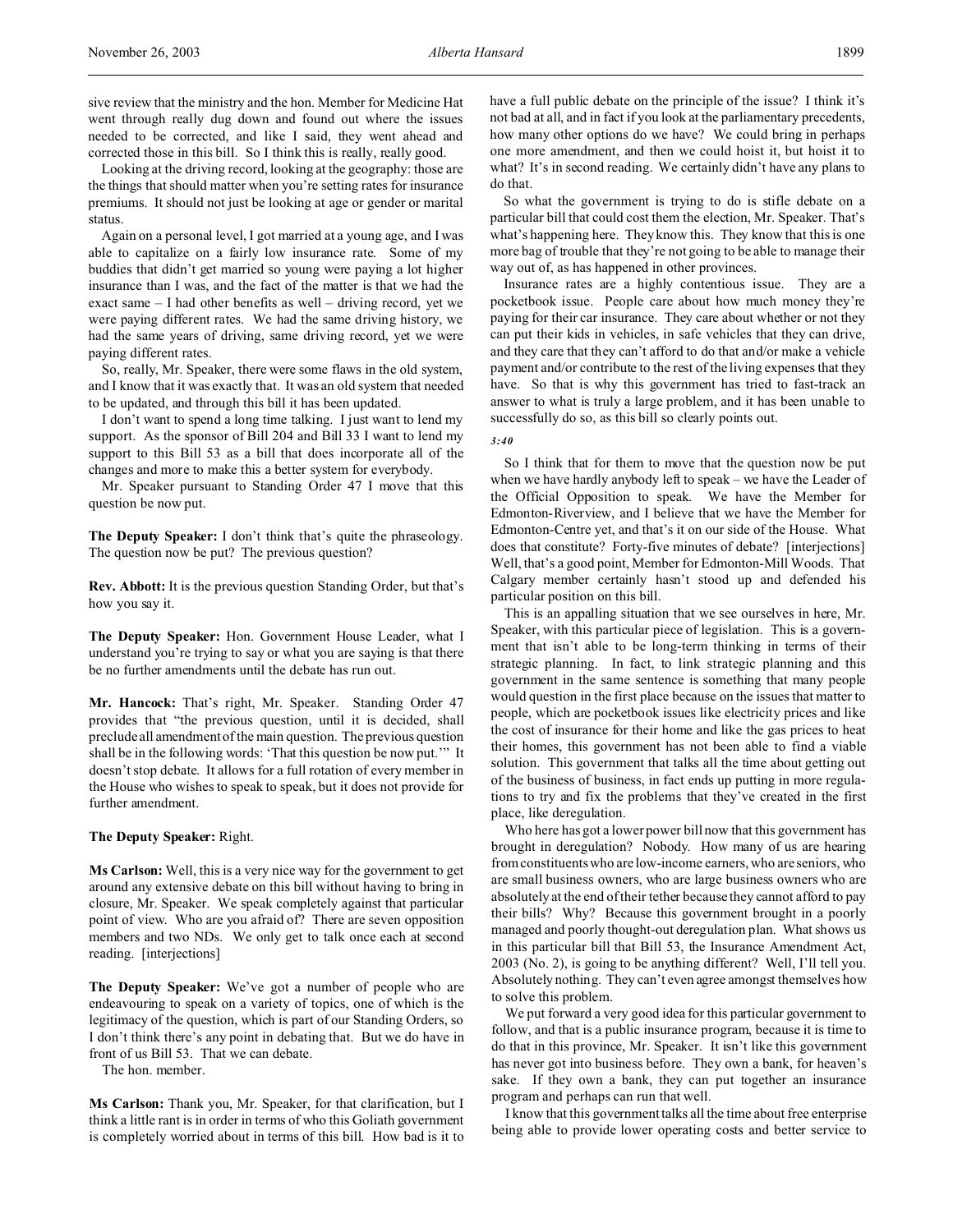**An Hon. Member:** No. You heard someone who's having a heart attack.

**Ms Carlson:** Well, if he is, the doctor's in the House, so we're okay. So when you talk about administrative costs, comparatively speaking, a public system to a private system has substantially reduced costs, and that's what we're looking at here with the Insurance Amendment Act. If you keep this kind of a private system in place, what you're going to see is an industry that's continually driven by the very large companies who are only motivated by profit. In a public system the profit is watched, is monitored, is reported, is controlled, and the administrative costs are significantly different.

Those mom-and-pop operations that are selling insurance to local people now can still be in existence. They can still run their small business, but the administration of the system is much better and much more effective. It results in lower prices, and at the end of the day that's what consumers want: lower prices. If we can provide that through leadership and through a strong administration provided in a public system, then why in the world wouldn't we go there? Why? Maybe because this government thinks they can't do it.

Well, maybe they can't, Mr. Speaker, but we can. We have an excellent plan. We've seen it modeled in a number of other provinces, and it's a plan that could be put forward, one that isn't going to be impossible to implement, as we see this particular insurance plan rolling out.

The parallels between this and their deregulation problems are blatant and jump off the page at you. We can see that down the road this particular plan that they're putting in place is going to be costly in the extreme and it's not going to solve the problems. We're doing them a favour by giving them another great idea that they can steal. [interjection] Well, it's true. You've done it many times before, and good on you for doing it. It makes government better.

**Dr. Massey:** Look at the stability fund.

**Ms Carlson:** Well, the stability fund is a really good example. The Minister of Environment recently took a great idea I had and is implementing it and is doing a great job. You know, good for Albertans and good for you guys. Just once in a while we'd like to get the credit for some of those really good ideas that we put forward.

We've had big ideas they've taken over and small ideas they've taken over, and they've been very positive and very effective. Just take this one over too. When you wouldn't do it on deregulation, you made a great big huge mess and look what's happened, so take this one. Save yourselves the next election, ladies and gentlemen, and accept our great idea about public insurance and turf this particular bill, which, quite frankly, doesn't look like it's going to work and, therefore, makes it not worth the paper it's written on.

I see that I have another colleague who would like to speak to this bill. I'll sit and take my place at this time.

**The Deputy Speaker:** The hon. Leader of Her Majesty's Loyal Opposition.

**Dr. Nicol:** Thank you, Mr. Speaker. I was trying to clarify whether

we were still on that motion or whether we were now back on the bill again, but it's on the bill now.

#### **Ms Carlson:** It's a nondebatable motion.

### **Dr. Nicol:** Yeah. That's right.

The whole issue of Bill 53 that looks at the idea of dealing with what is, in effect, fair and reasonable insurance in Alberta is, I guess, one of the questions that we have to look at in terms of dealing with the expectations of Albertans. I happened to be at a meeting the other day, and we were talking about this, and somebody asked: well, you know, what's going on here? In some ways, you know, we look at this, and the change in insurance that's gone on over the last few years in all areas, not only auto insurance, has resulted from a whole series of different factors. One of the things that happened this year is that there were a number of provinces that went into elections, and all of a sudden auto insurance became a political issue rather than what-is-right-and-wrong issue.

In order to deal with this, then, the public started to question why rates were changing, and what we didn't see at that time, Mr. Speaker, was a good explanation that reflected why rates had actually changed. We saw all kinds of differences in reported rates of change in insurance premiums, all the way from the numbers that we see regularly quoted out of Statistics Canada that say rates in Alberta went up 59 percent to the other side of the equation where the auto insurance companies are saying that they only went up 13 percent. So what you end up with is a whole range there. What's the truth? What is the real rate change for Albertans?

When this debate really got started, we in effect said, "Okay; let's clarify the issue; let's truly understand what's happening," and in August we asked for a freeze right then. We asked for disclosure by the insurance companies, by anybody who had information and data that would reflect what was the true revenue intake and payment outflow in the insurance industry so that Albertans could understand what truly was happening to their auto insurance industry. That didn't materialize, so we still ended up with all of these different discussions and different debates going on about what's really happening in our insurance industry.

Coincidental to this, the committee chaired by the Member for Medicine Hat was meeting to try and figure out what to do in Alberta, and this is the issue that comes up, then, about: what was the intent of the committee? In effect, we have to go back and ask the question – or I guess it would be good if we knew the true question that was put to the committee. What happened was that we ended up within that discussion with a whole series: what should be the objective of auto insurance; what should be the direction we take with auto insurance; what should be the structure of an auto insurance program?

Mr. Speaker, historically our auto insurance premiums in Alberta have been based on the expectation of an accident in the future. On that basis, they broke down classes of insurance categories based on what your likelihood was of having an accident in the future. Young males were historically a high risk, so in the future they were expected to be a high risk.

We ended up, then, with all of these categories that were divided up and would give you different rates based on your characteristics, your geography, your age, your sex, your marital status, on and on. What we ended up with then was, in effect, those groups that had the expectation of the highest rate of accident or the highest likelihood of an outflow of cash from the insurance industry having to pay the highest premiums. I guess we go back and say: well, what is the purpose of insurance? Are we kind of jointly trying to cover the risk associated with a large outflow of cash? You know, that's basically what insurance is all about.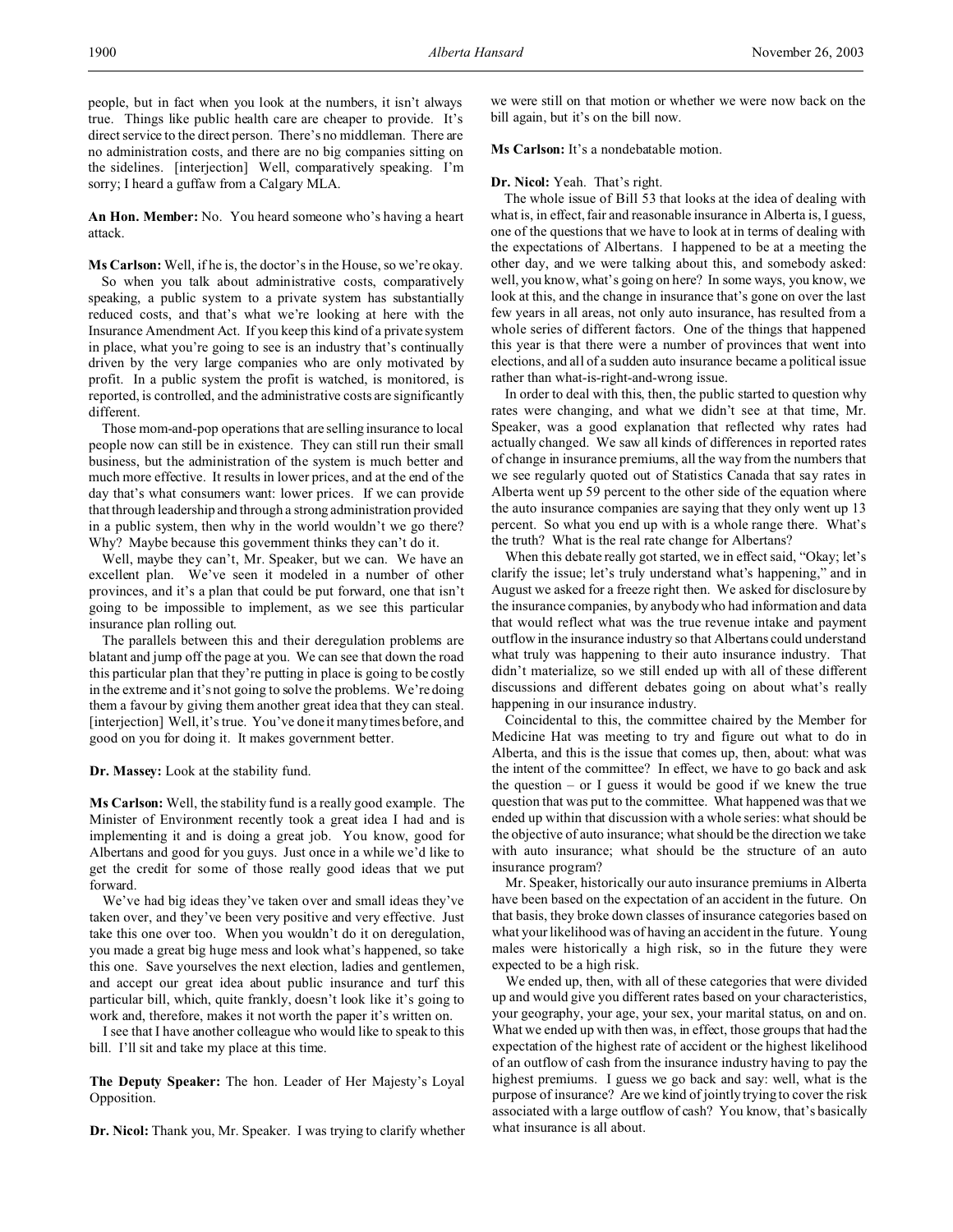### *3:50*

As you go ahead and start segmenting the market and the people who are being covered by insurance, the end result of that, if you segmented it enough, would be back to no insurance at all because we would each be paying the insurance premium that reflected our own individual likelihood of having an accident. That, in effect, is the extreme. You know, I'm not suggesting that we would ever get there, but that's the end result of it. The more we divided that up, the more closely we approach the idea that we, in effect, were selfinsuring by putting our money into an insurance company so that we could get it back out when we had our accident.

The philosophy that came out of the government committee, in effect, said: no, let's not deal with the expectation of an accident; let's make the insurance premium reflect our driving characteristics, our driving habits. So if we've had accidents or if we've had tickets that likely lead to accidents, then we should be paying more. So the philosophy of what was the basis of insurance, in effect, is being changed by the directions that have been suggested by the committee.

We end up, then, saying: what impact does that have? If we've taken out some of those subdivisions and tried to have those subdivisions collapsed back into a driving record factor instead of an expectation of accident, then why is it that we still leave some of them in? I refer here to the fact that we took out age, we took out sex, we took out marital status, et cetera, but we left in geography.

You know, that in itself is also a factor when instead of geography what we should have had was the intensity of use of your vehicle. What's wrong with somebody in a rural area that doesn't drive very much as compared to a person in an urban area that doesn't drive very much, a person in a rural area that has a bad driving record, a person in an urban area that has a bad driving record? What we should be doing is basing the factors on the likelihood of or contributing factors to an accident: the number of kilometres you drive in a year or the intensity of driving that you do, the number of tickets you get, the frequency of past accidents. Those are the kinds of things, you know, if we're dealing with expectation of accidents as opposed to trying to keep in place the demographic factors. So, you know, the rural part versus Edmonton/Calgary: there is some question as to why that was left in.

The other aspect that I think has been brought out in this whole debate was the focus on the mandatory requirement of PL/PD and medical as opposed to the voluntary part that's associated with collision. I see that, in effect, being an issue of legislated mandate. Yes, we require by legislation levels of public liability and medical. We don't require collision, but we do require collision in the sense of our mortgages or our loans to buy a car, our leases to undertake to drive a car: all of these different factors require collision. So, in effect, that is also in some ways compulsory, but the level to which you do that is voluntary. You don't have to buy a \$30,000 or \$50,000 car; you can buy a \$5,000 car. So in that way it is a voluntary component.

I guess that the debate that comes out of this is: how do you go about making sure that we're truly changing the cost structure of the industry? I've had a number of insurance people call and say: you know, Ken, we can't get the government's balance out of this in the sense that what they're saying they are going to implement in terms of cost savings doesn't flow through to what they're saying in terms of reductions in revenues. So when they're talking about 80 percent of all drivers will get a reduced premium and the other 20 percent will either have a constant premium or, if it would have gone up, it'll be frozen until some time in the future – this is how it was described at the news conference – how does that fit with the fact that the cost reductions on the outflow side don't seem to match the dollars that

are lost on the revenue side for the insurance companies in trying to balance their books and make sure that they do have a cash flow, that they can service their requirements.

Just on that. An interesting message that was on my desk when I got back after question period was from an Albertan who said that they had just been notified by their insurance company that because of the problems of cash flow relative to the expected changes in insurance they were no longer going to offer auto insurance in Alberta. That's the first case that has come to my attention of that happening, and, I guess, what is the end result going to be if other insurers come to the same conclusion?

I guess, Mr. Speaker, I think that part of that right now is the uncertainty that surrounds what is actually going to be the implementation model. You know, we've talked about a lot of things. Bill 53, as such, gives a framework, but it doesn't give the regulations that will in effect operationalize that framework. So we don't have a structure there that an insurance company can look at and say, "Yes, this will work within our mandate," or, "No, it won't."

So you've got uncertainty there that can be, in my mind, the only reason that this particular company that was referenced in this message chose to leave, because until they actually know what the regulations are, how can they make a judgment on whether or not they're going to be able to sustain cash flow? So the uncertainty must have been the reason that they chose not to write policies any longer in Alberta. It would be interesting to pursue it and see what's happening, or is it just that this was another way that they can cut off an individual person from insurance through their company, by saying: we're leaving the province.

This is something that we need to act quickly on and clarify for both the users of insurance in Alberta, like the Alberta drivers, and for the insurers in Alberta, the companies that are going to underwrite for those drivers. They need to know what's happening and need to know how they're going to be able to function as a company. The most important thing is that as we go through trying to make this adjustment, we have to recognize that in a private-sector world the industry puts its money where it can get a return.

If we constrain the opportunities for insurance underwriters in Alberta to in effect offer car insurance because there's no cash flow that will give them a return equivalent to what they can do by investing their money somewhere else, a competitive market says: let's go take the money somewhere else and invest it. We have to make sure as we go through this adjustment and bring in regulations that we're not in effect creating a structure that would take the necessary capital out of the Alberta auto insurance industry.

The other issues that have come up in terms of looking at the structure of changes that are going to be put into place here surround a lot of the debate that's gone on between the government and the public as much in terms of possibilities for change as actual end positions on this change. There needs to be a lot of activity go on to inform Albertans about what is going to be the new structure of an insurance policy in this province.

### *4:00*

There have been a couple of people raise questions about whether or not some of the new structure issues of the new regulations are going to be really fair. If you look at it from the point of view of the suggestion that, in effect, individuals will only collect from one source, yes, that needs to be clarified for Albertans if it's a concept of do you collect from WCB versus do you collect from your auto insurance if you're getting paid for that same injury.

But there are cases, Mr. Speaker, where individuals actually carry double insurance policies, and they're actually paying in with their own cash to those policies. Why do we legislate someone who pays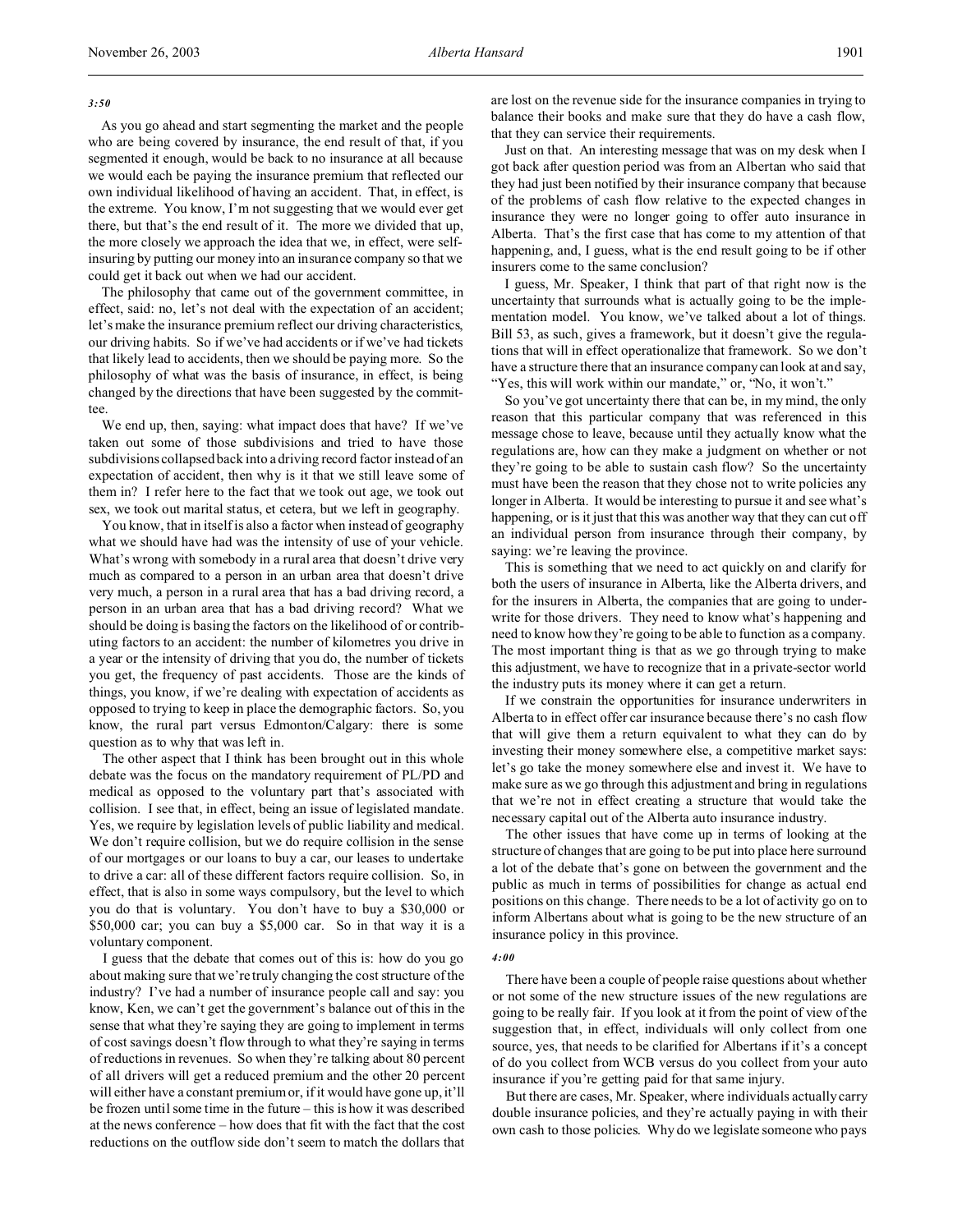twice not to get covered from both sources if they're willing to make that payment? In the insurance industry the idea is that you're going to pay in more than you're ever going to get back out. Well, if somebody truly believes that they can pay in twice and they're willing to take that risk, why do we legislate saying that they can't get paid by both companies? Like I said, I've got no problem with restrictions on a payment from a publicly funded source versus the auto insurance, like WCB or Canada pension disability or these kinds of things.

But when you end up with somebody paying in to two policies – Mr. Speaker, I can give you an example not in the auto insurance industry but in my farming activities. Insurance companies put a limit on the amount they're willing to insure, so on an annual basis I insure the same crop on the same acre with more than one company so that if I get a hailstorm and I lose that crop, I can get out of the collection of more than one insurance company enough to cover the costs I've put into that acre for that crop. Why can't we do that in auto insurance?

In effect, I respect fully the rights of an insurance company to say: this is the limit we're going to put on a payment based on the ability that we have to take a risk. So they put a limit on how much I can insure my crop for with that insurance company. But I can go and get it from another insurance company, and what happens is that if I get a 50 percent hailstorm, each one of them pays me 50 percent of their insured value. If I get a 100 percent hailstorm, each one of them pays 100 percent. So, you know, this is the kind of thing that gives the opportunity for individuals to take a risk or insure against that risk. We say that we're not going to allow them to collect twice, yet they've paid twice for insurance.

Another example of this was when I was in a storm in Manitoba about three years ago and a deer jumped out of the snowstorm and landed right on the car we were driving. It was a rental car.

#### **An Hon. Member:** Is this a joke?

#### **Dr. Nicol:** No, this is not. It's not a joke.

It was a rental car, and the credit card that I had charged this car to paid for the damage because I had an auto rental waiver for the liability on it. But with my auto insurance company in Lethbridge I also carried other-vehicle insurance, so if I'm driving somebody else's vehicle and it gets damaged, they'll pay for it. So, in effect, here were both of these companies saying: yes, you can get it paid for. In order to make sure that the rental company didn't get paid twice, we worked with those two companies and each one of them paid a part of it. But, you know, the idea is that I paid twice because I pay for my credit card and I pay for my insurance. In effect, I had the option to get paid from both of those companies had I not told each one of them about the other one. So big deal. I paid for that. I paid twice for it, so I should have got paid twice. I should have had the right to collect twice on it.

The other real concern that comes in about how we reduce the cost structure of the industry and the one that I think has really caused a lot of concern and debate with the people who have called my office and who have talked to me at different meetings is the cap of \$4,000 or whatever on soft tissue injury. Mr. Speaker, you know, we have to deal with that. There are all kinds of reasons out there for limits, but in the context of how do we define it and how do we make it operational, it really starts to raise some concerns.

I think the nightmare that we may want to compare to what we're talking about here in auto insurance is what we see in the WCB, where you end up with the WCB doctors saying, "No; you're able to go back to work," yet the victim's doctors are saying, "Don't go back to work." So when you end up, in effect, through public policy

trying to define in words what constitutes pain and suffering and injury, this is the kind of thing that we should be leaving to the medical community rather than trying to put into words.

We should also be leaving to the process how we compensate for that injury. Historically we've done that through either negotiation, arbitration, or litigation, and, you know, in a sense it's worked. For us to go in there now and say that someone, in effect, cannot get compensation for an injury when we don't really know what the consequences of that injury are – you know, the approach that we take to that is, I think, raising the spectrum of another series of the conflicts that we see now in WCB. I think that almost every one of us in this Chamber spends a significant amount of our time dealing with constituents, Albertans who have an issue with how they were treated under this debate, the debate that we have with WCB, about what is an injury: are you able to go back to work or not? I think it would be really unfortunate if we ended up with that same debate in our auto insurance injury process.

The thing that we have to look at, then, is kind of: where do we go from here? I think the process that we went through as the Official Opposition, Mr. Speaker, was to say: well, what can really be done to reduce the cost of insurance without reducing the coverage and the ability for compensation that Albertans have? The approach that we've wanted to take to this was to, in effect, reduce the reserve requirements of insurance by having a public insurance system that underwrites the base level, the legally required level of insurance. In other words, the \$250,000 public liability and the \$50,000 medical would be underwritten by a public reserve. So the cash flow in and out in the years that it didn't match would be covered by the stability fund. Then the premiums would be adjusted the subsequent year to pay back. It's not a transfer from the stability fund in the long run. The stability fund truly would be that: it would be a stabilization component to our insurance cash flow.

#### *4:10*

# This would reduce the return on capital and the equity requirements for the insurance industry and truly bring a cost reduction. We don't want to create a bureaucracy that would have to administer this, so it would be done through the agents of the private insurance industry. Your local agent that sells you your insurance now would write the one policy to the base level, and then after that you could expand it either through the continuation of the public or you could go to a private-sector offering for your top-up and your collision. This is the kind of thing that we would see as a true reduction in the cost side of the insurance industry. You wouldn't end up with, in effect, trying to guess at how much the costs had to be reduced. You could actually calculate the reductions and say that by enacting this, you'll get a premium reduction of the specified amount.

So this is the kind of thing that we think is a true solution to reduce the costs associated with providing insurance, thereby reducing the need for revenues, thereby reducing premiums for Albertans. That's the kind of approach that we think should be taken to make sure that we do, in a sense, achieve the reduction, the equity, the fairness that Albertans are looking for.

You know, it's unfortunate that when we start to try and make comparisons across Canada about what insurance rates are, it's now a political debate as opposed to a comparison of what the true cost of insurance is. Very seldom for the next I don't know how many years are we going to be able to say how our insurance in Alberta compares to somebody else's because they've got a freeze, they've got a rollback, or they've got a no-fault. You can't make those comparisons anymore. So we have to look at what's fair and what's structurally right for Albertans, and we truly believe that using this public component for the reserve fund for the base level, the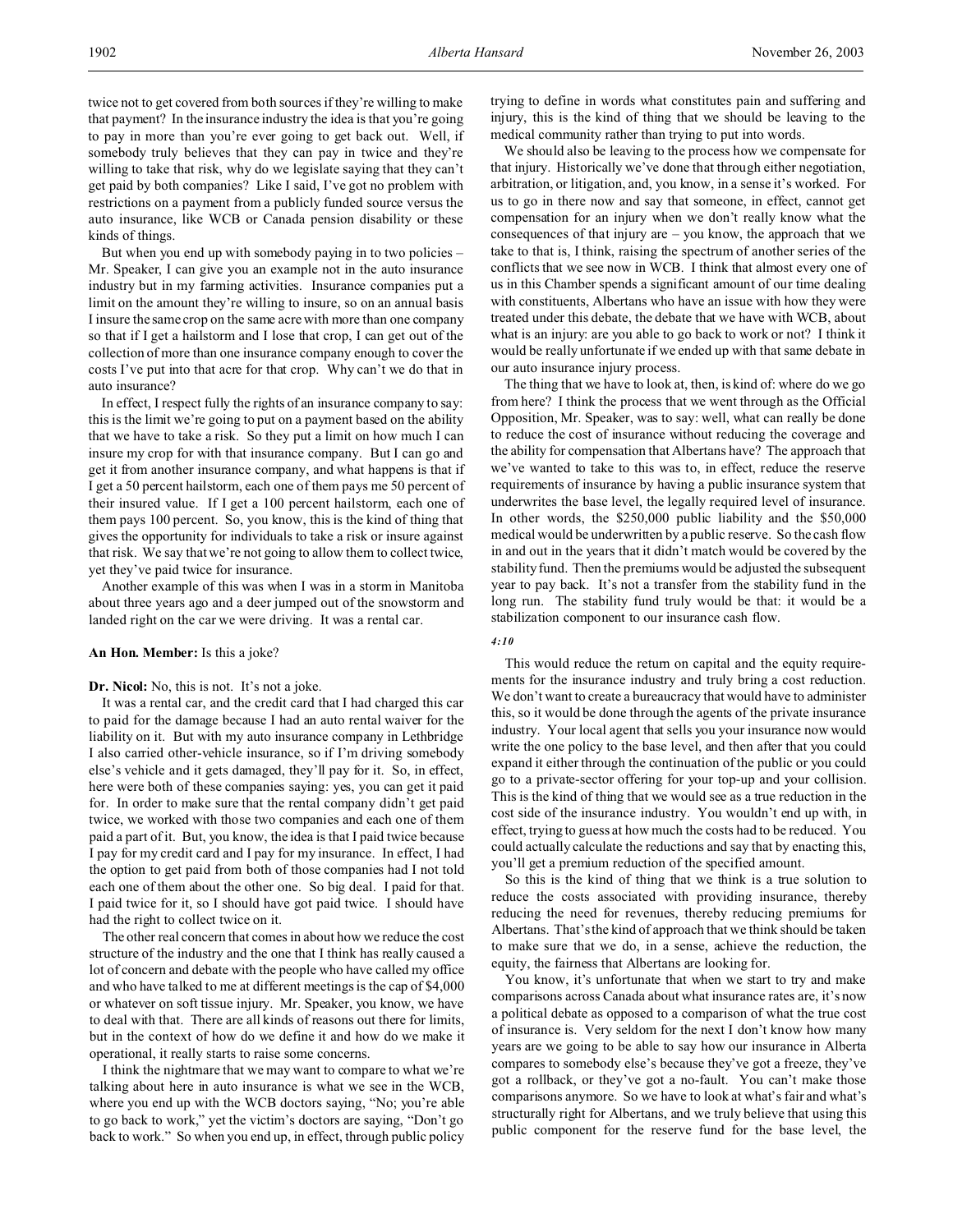required legalized level of insurance, would be a way to truly reduce the cost of insurance to Albertans.

As we go through and look at some of the other things that are suggested in terms of Bill 53, I think it's appropriate that the government establish the auto insurance rate board, which I think is the title they're giving it in the bill. But what we've got to do is make sure that that board has a true ability to deal with transparency in evaluating what are fair insurance rates, what are appropriate offerings, levels of coverage. What we need to do is to encourage, I think, more diversity in offerings rather than basically going to every company and getting the same grid. They say: now, pick your spot on the grid and that's what we'll charge you. So we've got to really make sure that the automobile insurance rate board, as they're calling this new entity, has the ability to delve into and look at the cost structures on behalf of Albertans.

You know, when the whole situation comes up and we start talking about what the cost structure is, with the big insurance companies now, the cross-Canada and even multinational insurance companies, where's their headquarters, and how much of the money goes to the headquarters? It's really hard to get that, but if we had this kind of an insurance board with audit provisions, then it would really provide the ability for a balance between premium intake and payments for the insurance program. Then you can track from year to year kind of the administrative costs or the overhead costs. You can't really track that if it stays in the province or moves out, but you know the payments in the province and you know the premiums in the province.

In that way, we could track it and see whether or not the margin is going up or down, and that, in effect, would give a fairly reasonable approach to determining whether or not rates were accelerating too fast relative to the industry requirements or whether or not there was a problem with fair premium rates relative to the industry needs. So I think it's important that we make sure that that board gets full powers to investigate and to review and doesn't in effect become just: "Yeah. Okay. You've asked for a rate increase. You can have it." That doesn't provide for the kind of competition and the kind of direct trade-off that we need to make sure that there is a watchdog on insurance in the province.

Mr. Speaker, that's kind of the overview that I wanted to lay in place today for insurance. It's important that the debate go on, that the public be kept involved in the discussions about the regulations, that they be implemented quickly. I know that the government is progressing in this way, but it would be really appropriate, I think, if in a very public way they would debate the issue of a public insurance system with Albertans.

The polls that are out there, the responses that come through, information collection are indicating that Albertans are open to the idea. We truly need to look at it, not from the idea of creating a big bureaucracy that has to be managed at added costs. We can create a publicly backed insurance offering that is still offered through those private-sector, small businesspeople that are the basis of our communities. We need to give them a signal that this is not a program that's going to destroy their livelihood.

It's a program that will give stability to the industry and make sure that Albertans feel that they're being treated fairly and that their insurance costs are truly reflective of what they're insuring and that we don't have limits on what they can collect if they are injured. That's important. That's why we have insurance. So if and when there is an opportunity to get compensation, we don't want to destroy that for Albertans.

I guess, as I close, I would encourage the government to make sure that this process of dealing with the regulations is open, it's broad, it's consultative, and as they go through it, not to forget that

a publicly backed base level system is an option that a lot of Albertans would like to see discussed and either compared or justified as to why it's not used or given serious consideration.

Thank you, Mr. Speaker.

**The Deputy Speaker:** The hon. Member for Edmonton-Highlands.

**Mr. Mason:** Thank you, Mr. Speaker. I would like to speak to the previous question, the motion put by the hon. Member for Drayton Valley-Calmar. I would cite section 522 of *Beauchesne's*, which says that "Members who have spoken to the main motion or amendments" – and I have spoken to the amendment but not to the main motion – "may speak again to the previous question." It also says, "The debate on the previous question is subject to closure."

So I want to ask one clarification from the chair, Mr. Speaker, before I begin. I see nothing here that would prevent my speaking to the previous question and coming back to speak to second reading of the bill as well. Is there any such rule that exists that would prevent me from speaking to the second reading if I speak to the previous question?

**The Deputy Speaker:** No. They tend to be one and the same. As the chair would understand, it's a bit of a formality, a procedure, but once the question has been put, all members then may proceed to debate the main question, which in this case is second reading. So you're free to go ahead.

**Mr. Mason:** So if I speak to the previous question as a separate item, then . . .

**The Deputy Speaker:** You speak twice; you mean?

**Mr. Mason:** Yes.

**The Deputy Speaker:** No.

**Mr. Mason:** No?

**The Deputy Speaker:** But you may now speak on the bill. I mean, that's what it does; it limits additional amendments. So you may speak on the bill. It doesn't preclude you from doing that. But if you just want to talk about the previous question for 15 minutes and then take your questions and then come back and speak again . . .

**Mr. Mason:** Yes.

**The Deputy Speaker:** No. You get one 15-minute shot.

**Mr. Mason:** That's very unfortunate, Mr. Speaker. In that case, I'll cede the floor to my colleague from Edmonton-Strathcona.

*4:20*

**The Deputy Speaker:** Hon. member, the purpose of this part of the debate was only a clarification?

**Mr. Mason:** Yeah, it was only a clarification, Mr. Speaker.

**The Deputy Speaker:** Okay. The hon. Member for Edmonton-Strathcona.

**Dr. Pannu:** Thank you, Mr. Speaker. I share the disappointment of my hon. colleague for Edmonton-Highlands. I know that the government benches are in some sort of inexplicable hurry to push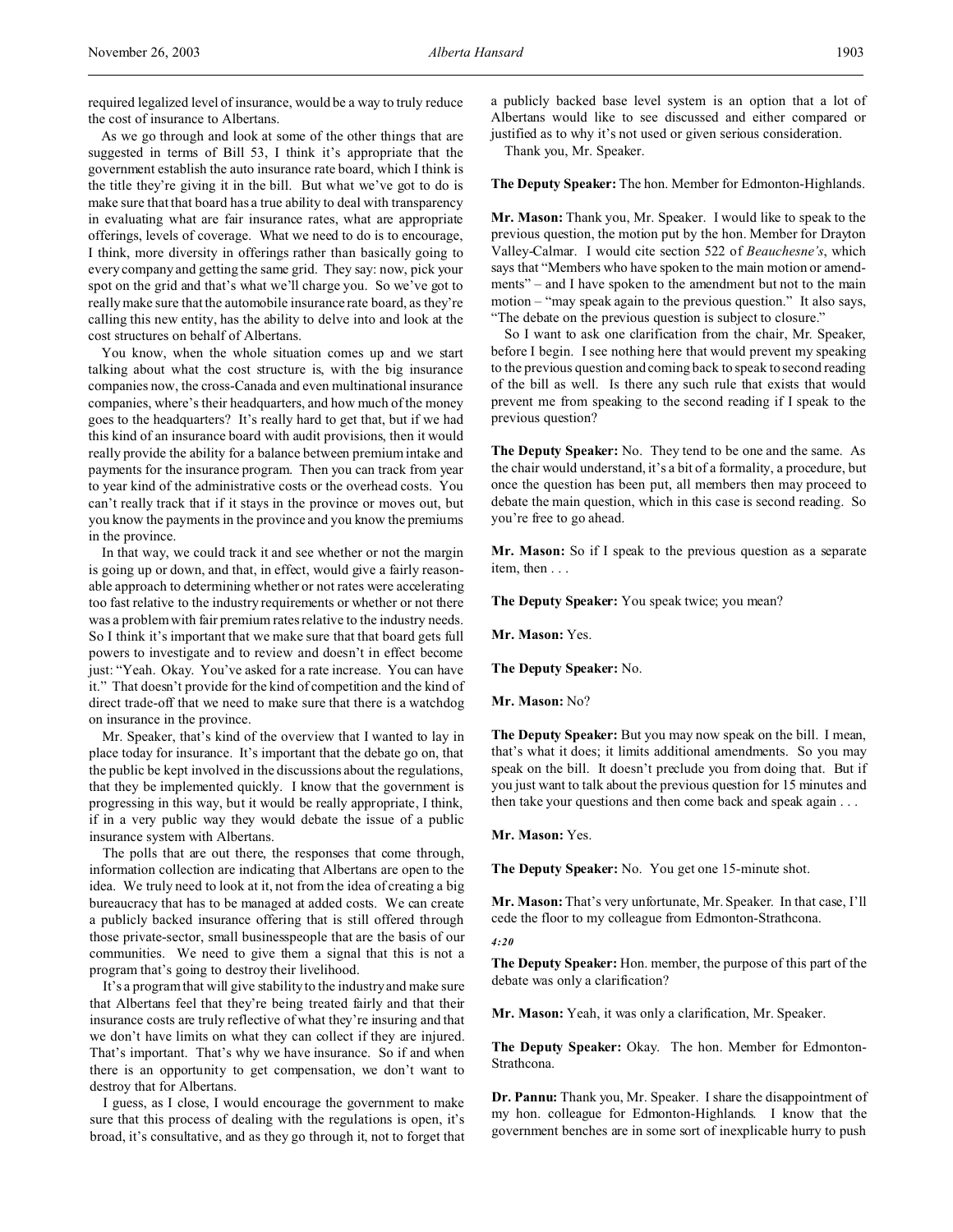this bill through. It's Bill 53, Insurance Amendment Act, 2003 (No. 2), and I want to look at the bill carefully.

It's going to mean a great deal in terms of the impact that it will have.

**The Deputy Speaker:** We have a point of order. The hon. Government House Leader.

# **Point of Order Imputing Motives**

**Mr. Hancock:** Thank you, Mr. Speaker. I rise on a point of order under 23(i), "imputes false or unavowed motives." A number of members, including this member, have alleged that the intention of the Member for Drayton Valley-Calmar was to limit people's participation or that we were somewhat rushed to put the bill through. There is a clear misunderstanding of the purport of the Standing Order which allows the previous question, which clearly allows every member of the House one more opportunity to debate at second reading. So it's imputing a false motive to suggest that it's limiting debate.

What it does do is to preclude reasoned amendments. The hon. member might understand that in the previous evening the Member for Edmonton-Gold Bar moved a reasoned amendment. There was a full debate on the reasoned amendment and the vote taken on the reasoned amendment. Having done that, every member of the House has the opportunity to speak at second reading. No one is forestalled from speaking to the bill at second reading, which is exactly the opportunity they have under our rules to speak at second reading.

So to suggest that the hon. Member for Drayton Valley-Calmar or any member of the government is trying to rush this through is absolutely wrong. However, when a member of the opposition or any other member rises to move a reasoned amendment as the first speaker of the opposition, one has to assume that there may be other amendments and that there may be an opportunity on the opposition side to be extending debate.

So as a House leader it's incumbent upon me to make sure that we don't have the type of operation in the House that we use reasoned amendments inappropriately. As I wasn't able to have the reasoned amendment ruled out of order, because I raised my objection too late, although it clearly was out of order, I had to come back in this forum to encourage the Member for Drayton Valley-Calmar to use the rules of the House in an appropriate manner to ensure that every member of the House has an opportunity to address this bill in an important way in second reading and to do it again if they wish, of course, in committee and third reading.

So, clearly, the member is imputing a false motive to the Member of Drayton Valley-Calmar.

**The Deputy Speaker:** On the purported point of order, which seems to be as much as anything a point of clarification, the hon. Member for Edmonton-Highlands.

**Mr. Mason:** Thank you, Mr. Speaker. I know that the hon. House leader has made it as a point of order, and I would like to take this opportunity to respond to his point of order as thoroughly as may be necessary.

Section 23(i) says, "imputes false or unavowed motives to another member." Now, Mr. Speaker, it's true what the hon. Government House Leader says, and that is that everyone would still have a chance to speak to second reading. However, it is part of the normal course of debate that is provided for in these rules to have the opportunity to propose reasoned amendments.

It so happens that our caucus had a reasoned amendment. This is a legitimate form of parliamentary discourse, and the government has moved, as the Government House Leader has now admitted, to cut off that opportunity which is provided for us in the rules. What other reason would they possibly have than that they wish to constrain the opposition, as small as it is, from making use of the tools that are put at its disposal by the rules of this Assembly to debate issues that it believes are important?

So the government, notwithstanding its massive majority, is indeed working to try and limit the ability of the opposition to make legitimate parliamentary discourse on their bill. Therefore, I would say that the Member for Edmonton-Strathcona's comments are entirely justified and are not imputing false or unavowed motives in any way.

Thank you, Mr. Speaker.

**The Deputy Speaker:** The chair would observe that it seemed that the hon. Government House Leader was putting forth a clarification of what the procedure was, but he also did defend the hon. Member for Drayton Valley-Calmar as having not avowed any of the motives that were cast to him.

Now, in the hon. Member for Edmonton-Highlands talking about the reasoned amendment and that they had one, one only has to think about what would happen if Assemblies in Canada allowed that. There are some Assemblies in the country that don't allow a reasoned amendment at second reading. We were unable to find out, if I'm correct, looking at the Clerk, that there were no Assemblies that allowed more than one. Is that not so? [interjection] Well, thank you. There is an exception to what I've just said, in the House of Commons and in Ontario, but B.C. and others were not, so we found some. But the tradition in this House has been one reasoned amendment at second reading.

Now on to the debate, hon. member.

#### **Debate Continued**

**Dr. Pannu:** Thank you, Mr. Speaker. I'm very happy to resume my comments. Now that the matter has been put to rest with respect to my intentions, I want to zero right in on the bill itself in its second reading.

The bill, as I was in the middle of saying, is a much-awaited piece of legislation. Lots of media attention has been sought in the process of the preparation of this bill, lots of promises have been made, and lots of expectations have been raised. In my remarks I want to see to what extent this bill measures up to the promises made and the expectations raised and to what extent this bill does nothing more than sort of engage in a shell game. So those are the sorts of questions that I want to address as I speak on this in second reading, Mr. Speaker.

Mr. Speaker, let me begin where one needs to begin. Why this bill in the first place? Why has the government, after a long period of doing nothing and, in effect, allowing the crisis around the skyrocketing of auto insurance rates in this province, failed to do anything until its hand was forced by developments that took place on the eastern end of our great country, in New Brunswick, then in Nova Scotia? The Ontario election, of course, had this as an important issue as well. So the government's hand was forced. It had to overcome its own complicity in what has happened in this province and reluctance to do anything about it because there was a huge political risk in continuing to allow Alberta drivers to be gouged in a fashion that's unprecedented across the provincial jurisdictions in this great country of ours.

# *4:30*

The Alberta government under Alberta legislation has had in place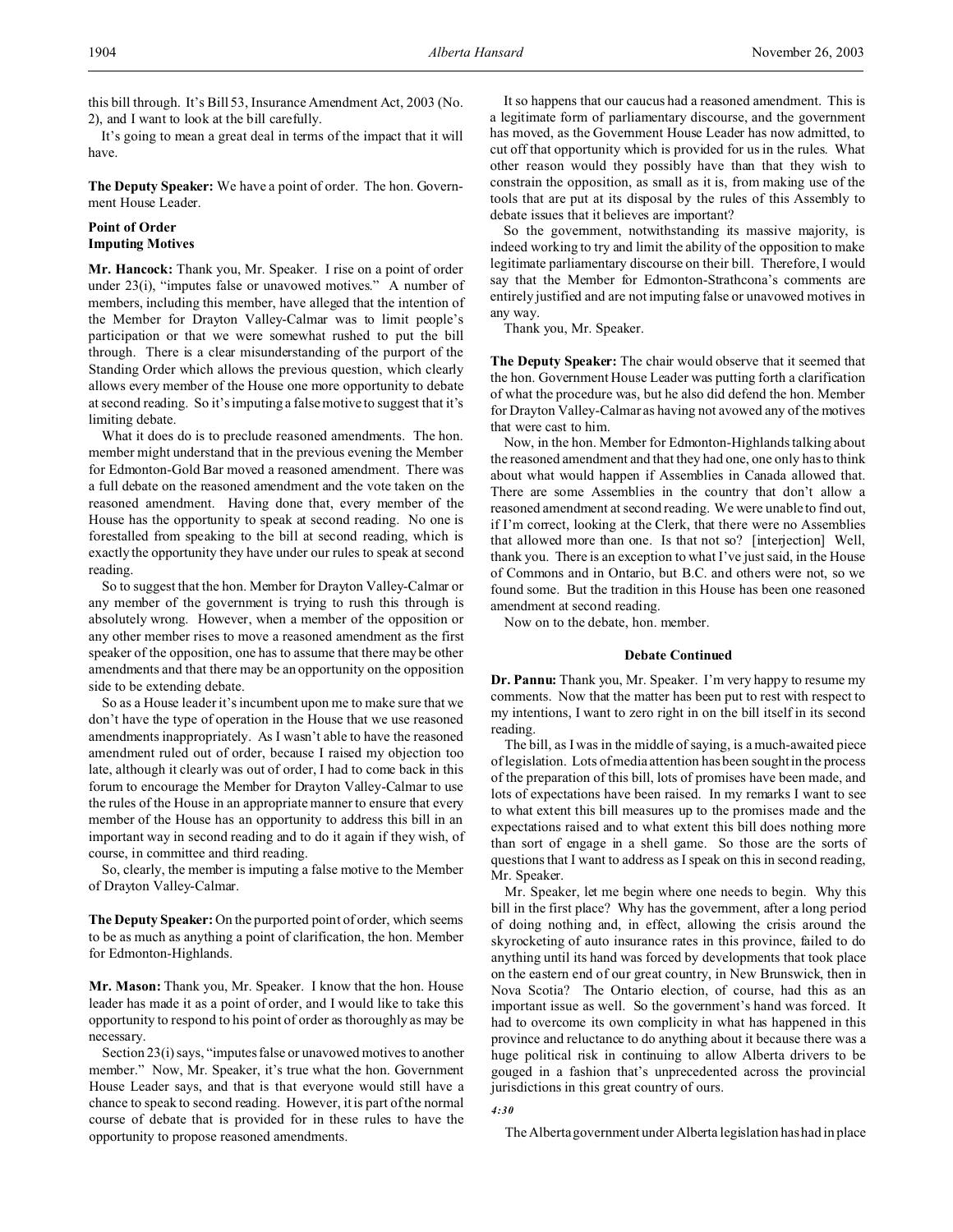the Alberta Automobile Insurance Board, appointed by the Minister of Finance, reporting to the Minister of Finance, and the members of this board, the directors of the board, are the appointees of the Minister of Finance. This Alberta Automobile Insurance Board has an incredibly low profile. I didn't know about it until we started talking about the crisis in auto insurance in this province. It doesn't even have a web site. It does publish an annual report, but this is not even posted on the government web site, nor are the directors of the AIB. That says volumes about what this board is about, what the government intends it to do, and how this board and the government account for what both of these agencies do to the drivers of this province.

This board reviews behind closed doors, Mr. Speaker, rate application increases for compulsory coverage, mostly third-party liability. There's no opportunity whatsoever for policy holders or consumer advocates to challenge rate increases. Locations and dates of board meetings are not advertised or even made public. Minutes of board meetings are not published or made public. I ask the question: why? In relation to the discussion of this bill we've got to ask these questions. What is there to hide in the decision-making activities of this board that nothing is made public: the meetings, the dates, the places, no web site saying how to access this board?

The AIB appears largely to act as a rubber stamp for the insurance industry. It's the government's board. It's there because it's mandated by the Insurance Act of this province, which is going to be amended by way of this Bill 53. So the AIB appears largely to act as a rubber stamp. Only two out of 157 rate applications in 2002, which is less than 2 percent.

### **Mr. Mason:** How many?

**Dr. Pannu:** Two out of 157. Less than 2 percent, 1.5 per cent perhaps, of the applications were rejected by the AIB. Another 14 were approved with modifications. The balance were accepted as applied for. And it was the year 2002, the banner year for the insurance industry in this province, Mr. Speaker, a banner year because it was during that year that according to Stats Canada the average auto insurance premium in this province increased by a whopping 57 percent. Fifty-seven percent. Not my figures, Stats Canada figures.

Someone gave the approval for those increases, Mr. Speaker. Albertans are asking, Albertans have a right to know who okayed that. Was it the Finance minister, was it the board, or was it some other agency in the government? It cannot be anyone other than the board and the Finance minister. There are questions that must be answered as to why that 57 percent increase in 2002 was mandated, was authorized, was approved. So when you ask this question, that raises the question of what the government's bill, Bill 53, is going to do about that 57 percent increase.

I want to make sure that we know what the average increase in the payouts was for the insurance industry for claims during the same period, Mr. Speaker. There was a 3 percent increase in auto insurance related claim payouts, a 3 percent increase in what insurance companies had to pay to settle the claims made to them, but they were granted a 57 percent increase at the same time. The difference between the two is 54 percent. Someone granted that increase. Bill 53 now promises Albertans a maximum of 12 percent relief after the bill, if passed, becomes law and is implemented.

In the meantime, this bill promises that the insurance companies will enjoy that most unreasonable, inexplicably unjustifiable 57 percent increase and promises that the companies will continue to enjoy the benefits of this windfall granted to them by this government. When the drivers of this province get any relief – and it all is

quite hypothetical at this moment who will get that relief and how much it, in fact, will be – they will have to continue to pay that 57 percent increase granted by the government of Alberta to insurance companies during the year 2002.

So the freezing of rates that's promised in this bill is simply a deception. It's a shell game. Freezing the rates at a level which is the highest in the history of this province, freezing the rates while having granted a 57 percent increase in one year alone is no freeze at all. It's simply an attempt to mislead Albertans into believing that the government is serious about providing them with real – real – relief from the gouging that they've been subjected to by the insurance companies in this province and the rights to gouge that have been granted by the very government which now is promising a relief of sorts. There is no relief, Mr. Speaker.

Even if you take 12 percent from 57 percent, the 2002 increase still, according to my calculations, remains at about a 45 percent level of increase. Keeping it at a 45 percent level of increase is certainly not going to be seen by any drivers in this province as a relief. So the promise made by this bill with respect to providing relief and fairness is an empty promise and nothing more.

Another aspect of this bill, Mr. Speaker, will guarantee that Edmontonians will continue to pay higher rates because they live in Edmonton. There's exception made here by this bill to punish Edmontonians for the fact that they live in this city. Whether it's intentional, whether it's an oversight, the effect is the same. They will pay more. They will be discriminated against based on the place of their residence, the region or the area of their residence. Talk about fairness, that this bill delivers on fairness; it does not. It does not.

### *4:40*

The third thing that the bill doesn't do, Mr. Speaker, is allow even any real competition. Bill 53 does not repeal section 22 of the old bill which will be amended by way of this, the Insurance Act, which prohibits public insurers from the other three provinces – B.C., Saskatchewan, and Manitoba – from competing for business in Alberta. Talk about choices; talk about this government's rhetoric about providing Albertans with choice. This bill, that has taken close to eight months for this government to come up with, denies Albertans the choice, the choice between private insurance companies that charge exceedingly high rates, rates that are most unreasonable – that's why this bill is here; otherwise it would not have been here had the point not been conceded even by the government that private insurance companies have been charging exorbitant rates in this province relative to other western provinces.

**The Deputy Speaker:** Thank you. Your time is up. Any comments or questions?

**Mr. McClelland:** Thank you, Mr. Speaker. On questions and comments. The hon. Member for Edmonton-Strathcona made the point that he felt that the rates in Edmonton were going to go up. I'd like to ask the Member for Edmonton-Strathcona if he was aware of the fact that there had been a 20 percent premium for drivers in Edmonton historically? I certainly didn't know that we were paying a premium. Most of the people that I've asked didn't know.

So my question to the Member for Edmonton-Strathcona is this: did the member know that he had historically been paying a 20 percent premium over Calgary, and is he aware that over a threeyear period that premium is going to be equalized? How could that in anyone's estimation, if the premium is going to be equalized, which means that that 20 percent disparity is going to be removed, possibly equate to an increase in premiums?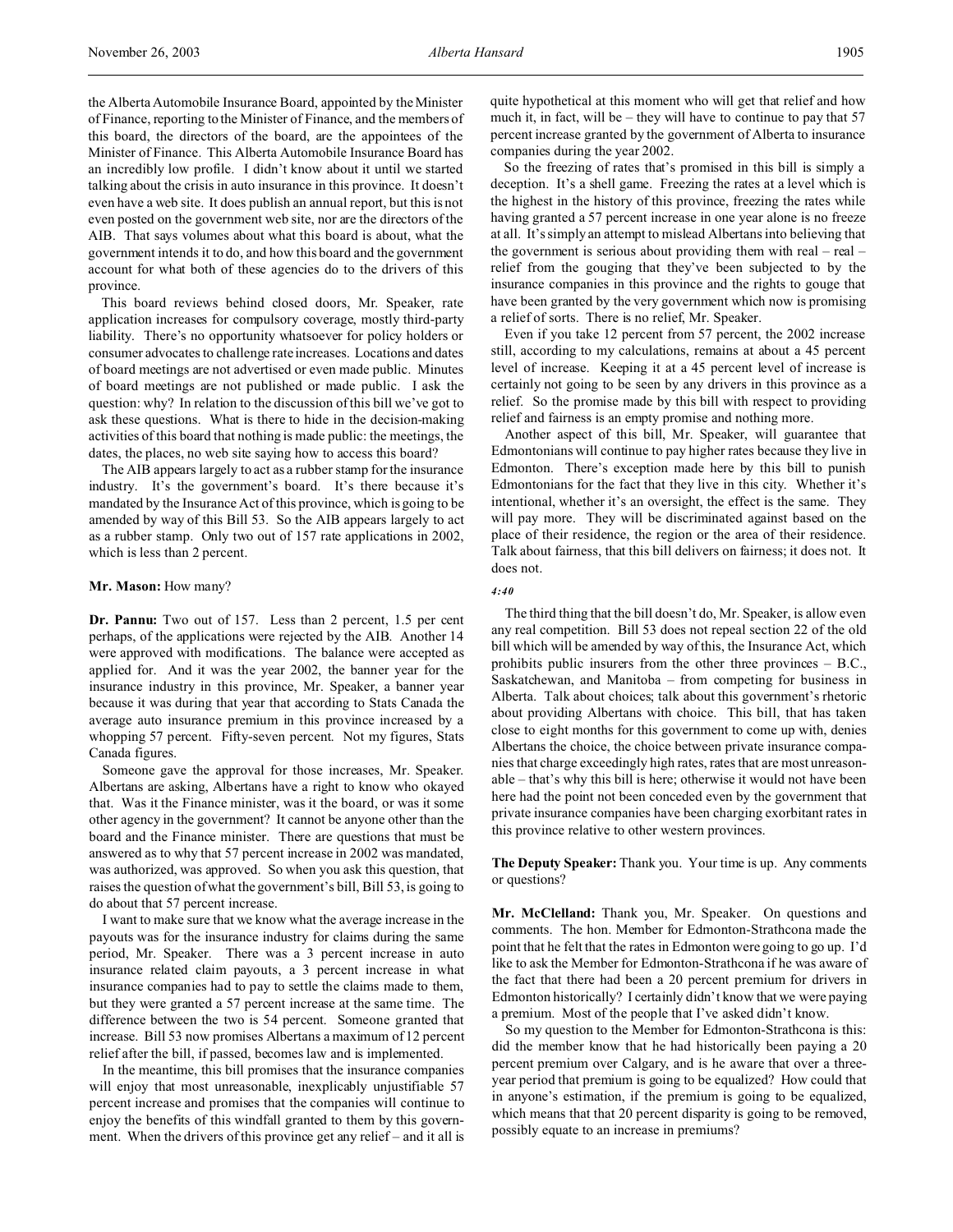**Dr. Pannu:** Mr. Speaker, I didn't know that AIB, Alberta Auto Insurance Board, operated the way it did either, but is that a reason for not speaking out against AIB and the way it's been operating? I respectfully submit not. Just because I didn't know about how AIB has been operating, that's no reason to remain silent. It is my duty to my constituents, to Albertans to speak on these matters as I become aware of them.

Similarly, I think the question of whether or not I knew that Edmontonians paid 20 percent more is irrelevant. The question concedes the fact that Edmonton drivers have been levied an additional 20 percent premium because they live where they do. If we acknowledge this, the question then is: is this legitimate? Is it right? Should it be continued for yet another three years? If it has been unjust for it to have happened over the past 10 years, should that injustice be continued for the next three? That's what Bill 53 does. My answer is no, Mr. Speaker.

**Mr. Lukaszuk:** My question to the Member for Edmonton-Strathcona would be: in all his years in this Chamber why would he not have done due diligence to find out that Edmontonians were paying higher rates and do something about it then instead of wait for this government and MLAs from this city to find that out and make sure that that doesn't happen in the future?

**Dr. Pannu:** Mr. Speaker, I laugh at the question. What due diligence is he talking about? The Minister of Finance, the backbenchers on the government side brought this matter forward. They are the ones who have the inside knowledge of these things. We have to struggle hard to get there, and we have gotten there.

The New Democrat opposition's position paper, A Better Deal for Drivers, which was released in October, certainly reflects that we have carefully studied every aspect related to fairness, reasonableness of premiums, and the kinds of discrimination that have been allowed to be practised whether they were based on age, marital status, region, geography. Those were allowed to go on unchallenged up to this point, and we have done due diligence in drawing attention to them and presenting a clear alternative, which, in our view, is one of public auto insurance, which, we argue, is a far better deal than anything that the Tories have presented, including this Bill 53.

Thank you.

**The Deputy Speaker:** Sorry, hon. members for Edmonton-Rutherford and Edmonton-Castle Downs and others that wanted to ask further questions, we're now ready to continue debate.

The hon. Member for Edmonton-Riverview.

**Dr. Taft:** Thank you, Mr. Speaker. I haven't had a chance yet to speak to this bill, but it is a bill of real concern to my constituents. I've been surprised at the amount of correspondence I've had on this bill, the number of phone calls, the number of letters on this particular issue of auto insurance, so I do feel compelled to address some of the questions the constituents have raised. I'll do some of that in the opportunity I have here at second reading, and hopefully I'll have other opportunities during committee and third reading, should the bill get that far. I expect it will.

The concerns that my constituents and, indeed, people from across Alberta have brought to me are pretty consistent in terms of the substance, but they come from a very broad range of people. I've been struck with that. The substance of the concerns, the obvious one, is people upset about big increases in their rates; secondly, people upset about becoming ineligible for insurance; and people finding that their treatment is, in their view, very unjust.

For example, I've had a number of letters from people who have had insurance with a company for years and years and years and in some cases decades and decades, and then they make one claim and find that they're no longer eligible. They're cut off from the insurance company. Of course, that can be a devastating blow, especially for an older person. It can in fact drive them to have to completely change their way of life. So those are the kinds of concerns: eligibility concerns and cost concerns.

What has surprised me is the range of people that these concerns have come from. The assumption in the public – and it's an assumption I held – is that the people most affected by insurance problems were young males. I've found that, in fact, the problem goes way, way, way beyond that, and that's been a good lesson for me to learn. I'm always open to learning new lessons.

I've had calls, for example, from various nonprofit groups. I think of a call I had from a church group who runs a couple of minibuses for youth and underprivileged youth. The service is to help underprivileged youth get to places like summer camps or to other services around the city. Their insurance rates went up something like 10 times for their vehicles, and because it is a nonprofit group run out of a church, they can't afford that kind of an increase. They're looking at having to end that service. I've had calls from seniors who are no longer eligible or no longer able to afford their insurance, and that has a devastating effect on their lives because suddenly they can't get around. They're socially isolated. They can't easily go out for groceries or to visit friends or to get to the doctor or anything like that. So that's a serious problem. Service clubs that run vehicles have also brought concerns to me.

It goes beyond that. Businesses. I had a call, for example, from a trucking company that runs a fleet of trucks between B.C. and Ontario and is urging us to advocate for public insurance because the cost of insurance for the trucking fleet in Alberta is so high that they, in fact, operate now most of their trucks out of other provinces. Construction companies that might have a fleet of pickup trucks or smaller vehicles, often driven by younger males, suddenly find their costs are going through the roof as well.

So this is a very broadly based problem, and it's one that I think merits the full debate that we're giving it here and the full attention that the government has given it and then some, I would argue. So those are the kinds of things I'm hearing from my constituents.

#### *4:50*

I then turn to the evidence, and I look at interprovincial comparisons. The first example I had of that was at least two years ago, when relatives of mine in Saskatchewan were commenting on how inexpensive their insurance was. I came back and checked it out, and they were right. I'm not saying that we want to go to the Saskatchewan system, but it led me to raise the issue with caucus and with the Member for Edmonton-Gold Bar, and he began investigations. He already had his own concerns about the issue. So we were beginning to work on this a couple of years ago.

When you look at interprovincial comparisons across western Canada, there are real problems to be addressed here because it looks like in the last few years, at least, Alberta's auto insurance rates have climbed far more dramatically than any others in western Canada, and that does become a long-term economic drag. When we have, as I mentioned earlier, big trucking companies deliberately moving their fleets out of Alberta so they can get less expensive insurance, that's a problem for us.

Generally, if it adds to the cost of doing business with people in Alberta, that's a problem for us. If it adds to the cost of living here, that's a problem for us. So when we look at the western half of the country, at least, we'd better pay attention here, or we will have an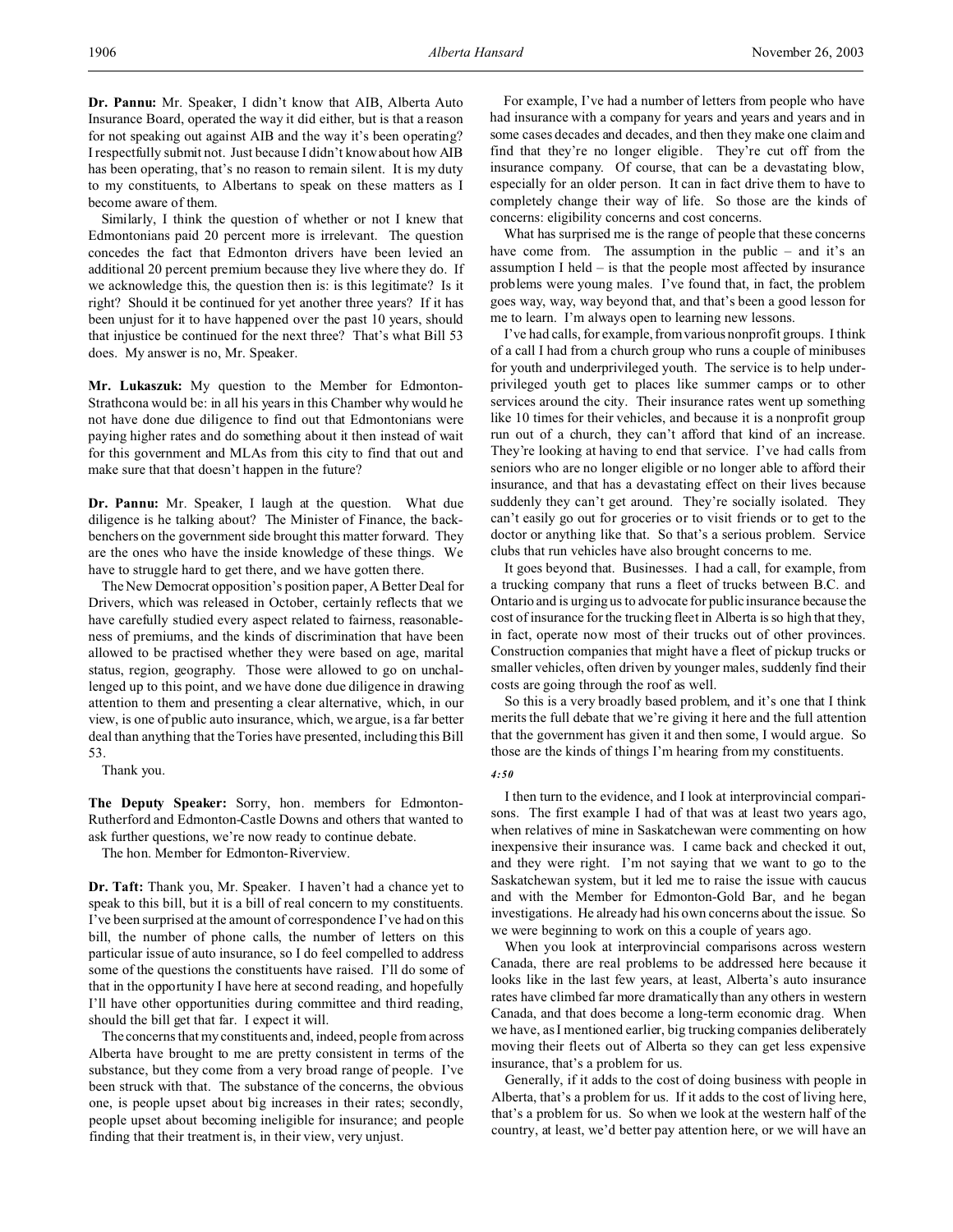Alberta disadvantage rather than an Alberta advantage.

The other point I'd like to make is that this becomes a particular obstacle for the less privileged in our society. If you're in a lower income household and you're trying to pull yourself out of that lower income by, say, seeking a job that might require a vehicle or by going back to school, or maybe you have to have a vehicle to run your young kids around to soccer or to school or whatever, and you're faced with an additional charge of \$2,000 or \$3,000 or \$4,000 for auto insurance even on an older automobile, that's a real obstacle that, frankly, people at higher income levels can afford. So for lower income people or people just getting started, younger couples, younger families, we are putting yet one more obstacle in their way, and I think we're doing that unnecessarily.

So those are some of the motivations that drive me to speak to this issue and are certainly driving my constituents to speak to me.

When I look at this issue from an economic perspective, it's interesting. Do we turn to the market? Do we turn to regulation? Do we turn to a full private system? You know, when conditions are well suited to a market, I think markets can be terrific. They are creative. They can be dynamic. They can serve customers well. They can drive costs down. But when circumstances aren't right for a market, then they can be the worst possible way to try to deliver a service. So what do we have here? Do we have a product that lends itself to free market forces or not?

One of the fundamental differences here is that by law people have to carry auto insurance. As a result, if they want to drive in our society, then they have to have, by law, auto insurance. So we are requiring people to buy this product. Now, you might say that the choice is: don't drive; don't own a car. For some people that's a reasonable option, but the way we've organized our cities, the way we've organized our countryside, it's darn tough for an awful lot of people not to own a car. So right away one of the basic principles of a free market is gone, and that basic principle is the opportunity of the customer simply to walk away from the product. They can't. They have to, by law, buy auto insurance. So that right there says: warning; this may not be suited to an open market. In fact, as I look at auto insurance more and more, I'm struck with the parallels to both electricity and to health care from an economic perspective. [interjections] No, I'm not going there.

I'm struck with the parallels to both electricity as a public service and to health care and the need that we face as a society to provide this in the most effective way. There are reasons that we ended up in a public health care system, and they weren't just social justice reasons, although those were, I think, the pre-eminent reasons, the original motivating forces, and frankly the most important reasons. But they were also economic. We learned through experience that we could actually deliver more health care at less cost more efficiently through a public system, and that's a lesson that's been proven over and over.

The same kind of forces led us into a regulated electricity market, which served this province so well for so many decades. We learned the hard way early in the last century that electricity is not a product that lends itself to a free market. In fact, there were all kinds of issues, if you go back in the early history of the electricity industry, around safety, around costs, around standards of service and access, and on and on, that led to a publicly regulated and in many parts of this country and indeed in many part of the United States, a publicly owned electricity system.

Well, I've come to the conclusion that auto insurance is probably the same kind of product, and we're in the same kind of economic situation with auto insurance that we face in health care and electricity. The appropriate response, then, is to substantially increase the public-sector role in the auto insurance industry. Lo and

behold, when you look at the evidence – despite comments earlier today from the government, this is not a matter of ideology; it's a matter of evidence – the evidence that I've seen suggests to me that in our neighbouring provinces to both the west and the east there are lessons to be learned of functioning auto insurance markets handled and managed through a public system.

So when I weigh all of that out – the comments I'm hearing from constituents, looking at the economics of it, and looking at the evidence – it seems hard to come to a conclusion other than that we need to provide auto insurance through a public auto plan.

### *5:00*

Frankly, we are a province that owns its own bank, and that's a remarkable sign of commitment to public ownership. Since we own our own bank – and, frankly, I think it's a bank that functions well: it turns a profit virtually every year and it serves rural Alberta very well; it's very popular; it's popular with many urban Albertans why can't we also, then, own our own insurance company? If you look at the other provinces, like B.C., you'll find that those insurance companies year after year after year provide excellent coverage at a low cost and at a profit for their taxpayers.

So when I look at Bill 53 and I look at the underlying premises of that bill, I find myself ultimately thinking that this isn't going to work, that these are like the same steps that led us into the electricity deregulation mess. We're probably meddling in the marketplace in such a way that this government is just going to get drawn in further and further and further. We're not likely to see the benefits that are being claimed. We're going to make a whole bunch of people upset or disappointed, and we won't achieve what we want to achieve, which is lower rates, greater efficiency, and better access.

If we aren't going to go there – and apparently we aren't going to go into a public system – then we have to ask some other questions. Why aren't we opening the market to the Insurance Corporation of British Columbia and to the Saskatchewan and Manitoba auto insurance plans so that at least they can compete with the private insurers in this province?

**The Deputy Speaker:** Questions? Comments? The hon. Member for Calgary-Egmont.

**Mr. Herard:** Thank you. Mr. Speaker, I listened very intently when the Official Opposition House Leader spoke and again when the Leader of the Opposition spoke and now with the Member for Edmonton-Riverview. In two cases I heard people calling for a public system, yet when I listened to the hon. leader's speech, I didn't hear him call for that at all. So I'm confused as to what the Liberal position really is because in two cases we hear that we should be doing a public system and then when the leader speaks, he doesn't mention it. So I'd like to ask whether or not this is the view of the Liberal Party or just the individual members.

**Dr. Taft:** Yeah. There's a very clear answer to that. The view of the Liberal Party, the view of the Liberal caucus, and it's broadcast all over the province in print, on television, and on radio, and you can go to our web site as well. Yes, we are supporting a public auto insurance plan, based essentially on the B.C. model, which provides a combination of stable rates, a core of public service that's accessible for everybody at reasonable levels and yet allows a functioning court system so that people can take their concerns over their injuries to court if need be, so there's a fully functioning judicial aspect to it as well.

I should also reinforce that the B.C. model does allow, for example – it's sold through private local brokers. So there's a pretty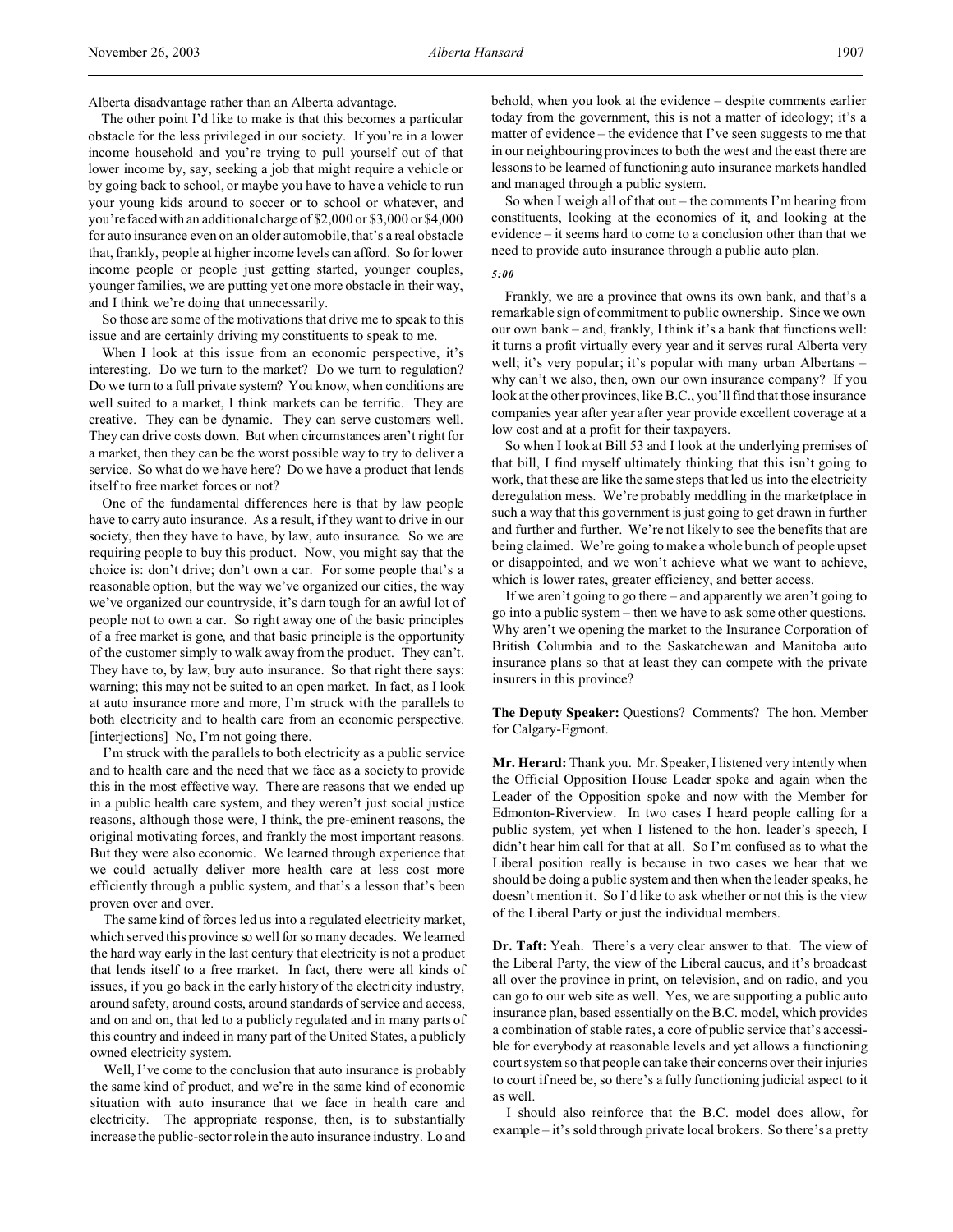interesting model at work in B.C., and we unequivocally advocate for that.

It's a good question. I'm happy to give the answer.

**The Deputy Speaker:** Comments or questions? Edmonton-Highlands.

**Mr. Mason:** Yes, Mr. Speaker, I do, for the hon. Member for Edmonton-Riverview. You know, I would like to compliment the Liberal caucus on their position on public auto insurance. We couldn't have written it better ourselves, so it's very good.

I'd like to ask the hon. member a question that he was just trying to get to when he ran out of time. That has to do with the government's provision in the legislation which prevents Sask Insurance, which is the export arm, I guess, if you will, of the Saskatchewan auto insurance corporation, from operating in the province of Alberta and whether or not he feels that this is a restriction by the government on the right of Albertans to free choice in insurance.

**The Deputy Speaker:** Interesting when you ask a question and offer its own answer.

Edmonton-Riverview.

**Dr. Taft:** Thank you, Mr. Speaker. Well, obviously, it's a restriction on Albertans' services, but I think we have to ask: who does that restriction serve, and why is it there? I suspect it's there because of very effective lobbying from the for-profit insurance industry, who wants to keep the competition from other provinces out of Alberta. I'm just speculating there, but that would seem to me to explain it.

If we want to open it up to a free market, then I think it would be a really interesting step to take, to in fact go the other way from this government and say: "Let's just open this up. Let's let ICBC in here. Let's let Sask Insurance in here." They are, after all, companies that do make a profit year after year. Let's make the market open and see how they stand up, and let's try to drive insurance rates down that way.

That would have been a pretty interesting suggestion to come from the government. Unfortunately, we didn't see it.

**Ms Carlson:** I have a question for the member, Mr. Speaker. My question is this. I didn't hear if the Member for Edmonton-Riverview in his overview of what was happening spoke directly to the key concerns that his constituents are talking about in terms of insurance rates and their concerns with the government's policies, so if he could share that with us.

**The Deputy Speaker:** The time is up.

The hon. Member for Edmonton-Mill Woods.

**Dr. Massey:** Thank you, Mr. Speaker. I'm pleased to have the opportunity to join in debate of Bill 53, the Insurance Amendment Act, 2003 (No. 2). I'd like to address my remarks this afternoon to the principles of the bill. I think that the underlying principles with respect to this particular piece of legislation are extremely important. The government web site provided some information with respect to the intention of the government with respect to principles, the principles that they wanted in the legislation, and there are a number of them.

The very first principle, of course, and the one that has caused the greatest debate – well, almost the greatest debate – is the whole question of fairness. The debate in the press, the debate between the insurance industry and the personal injury lawyers, has really focused a lot of their arguments on fairness. It's certainly a concern of Albertans.

A second principle that the government has indicated as a principle that they wanted as part of the proposed legislation is that insurance be affordable for Albertans. Again, that I think is really what has prompted the legislation before us, that for many Albertans insurance was becoming unaffordable. The comparison with other jurisdictions, other provinces, was extremely irritating to a number of citizens who felt that not only was it unaffordable but it was unnecessarily so.

A third principle that the government has outlined as important is that insurance be accessible to drivers. I think the concern was that accessible premiums be available. Again, the issues raised here primarily with respect to young Albertans and to young males in terms of their accessibility to premiums – and we've all heard from young constituents who have in some cases had to give up driving because the premiums for their insurance just were too much for them. So for them the premiums weren't accessible.

*5:10*

A further principle of the government, if we believe what the web site indicates, is that there would be incentives, that there should be incentives built into the system for motorists to drive safely. The legislation before us has, in fact, some incentives for individuals who have a safe driving record, and there are provisions for rewarding safe driving.

Another principle was that there had to be penalties and that the legislation should outline penalties for those drivers who cause accidents and violate the Traffic Safety Act and commit Criminal Code offences.

There was a further one, and that's the principle of personal responsibility: that as drivers all of us have to accept some personal responsibility behind the wheel and that, in effect, will have some bearing on the kinds of premiums that we pay.

So those principles that focus on fairness, affordability, accessibility, incentives, penalties, and personal responsibilities were the principles that were put forward by the government on their web site as preparation or prelude to Bill 53. Now that we actually have the bill, it's possible for us to look at those principles as stated and to look at the provisions of the bill and to make some assessment in terms of how well the legislation reflects those particular principles.

The business of fairness seems to permeate a number of the provisions of the bill. The setting of a benchmark entry-level premium, how that is to be determined. According to the bill it's going to be determined on geographic territory and third-party liability coverage. Age, sex, and marital status will no longer be factors in setting those premiums. We've already heard that the bill provides provisions for differences in geography, and that is a basic concern of fairness, particularly for Edmonton drivers, who are going to be penalized for living in the capital city compared to their fellow citizens in Calgary. That unfairness will continue for three years according to the bill. So the principle of fairness and whether it's being applied with respect to premiums I think is questionable, Mr. Speaker.

I think there's a further question of fairness when the bill attempts to assess and set premiums that are going to be similar to the coverage in other western provinces. That for many Alberta has been a thorn in the side, and there's been great concern that it was unfair for Albertans to be paying premiums that were much higher than our neighbours to the east and our neighbours to the west.

There was the striking difference that the Consumers' Association of Canada pointed out in their comparisons of Lloydminster, where the premiums for those on the Alberta side of the border were dramatically higher than those on the Saskatchewan side of the border. So the whole notion of fairness was one, and there's an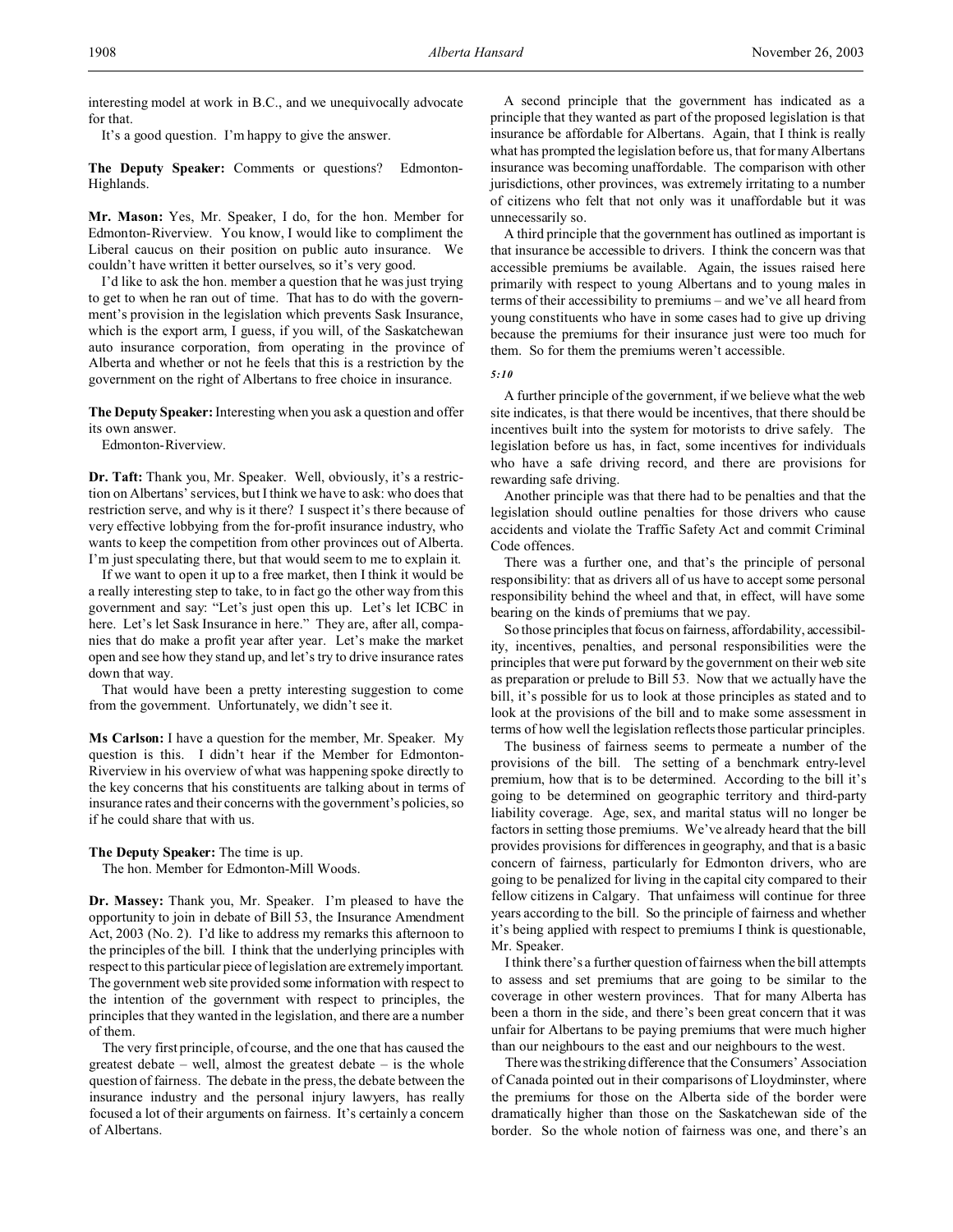attempt in the bill to introduce fairness with respect to the premiums paid by Albertans in comparison to their provincial neighbours.

The second principle, the principle of affordability, has been addressed in a number of ways, and I think the benchmark entrylevel premium is going to be of great interest to Albertans. There's a fairly good description or elaboration of the system, the benchmark entry-level premium, how it's going to operate, again on the government web site that does expand on what we see in the bill, and that is that you will enter a maximum benchmark premium determined by the vehicle use and third-party liability coverage. So you enter the scale, and then for each year without an at-fault claim the drivers would move one level down the grid, and after six claimfree years the premiums reach a maximum discount of 65 percent. So the notion is that they're trying to make it more affordable, and you can make your insurance premiums even more affordable by driving safely and not being involved in accidents that you're responsible for.

If you are in accidents, then just the opposite. Each at-fault claim moves the premium four levels up the grid, so as you are involved in more accidents that you're responsible for, then you're going to move up the grid.

After 10 years without an at-fault claim vehicle owners that do submit a claim would move up four levels on the grid but would retain their 65 percent discount. So an attempt in trying to make the premiums affordable to factor in the driving record and to give drivers at least some control over the premiums they pay and to make it affordable.

I think the affordability has been addressed in that that maximum benchmark premium would initially be set by the government. So, again, they've tried to address that principle of affordability in the bill by setting the initial benchmark premium.

An additional provision is the provision that would have insurance companies file their rates for optional coverage with the government, and the purpose for filing those rates is to have the rates monitored. Again, the motive behind this has to be, I suspect, the desire to keep the premiums affordable.

Affordability has been addressed in the bill in a number of ways. Now, whether it is actually going to operate that way I guess is still a matter of speculation. Again, it's an attempt in the bill to address the principle of affordability.

#### *5:20*

The notion of incentives has been addressed in a number of provisions. I've already mentioned that you move up and down. You move up the grid and you receive a discount for claims-free driving. You'll also have a surcharge added to your premium should you be involved in chargeable claims.

So, again, the system of incentives, which seems to be a principle that the bill is built upon, is built into the bill. Each claim-free year lowers the premium by moving the insured down the grid to a maximum 65 percent discount after six years. I guess the percentages sound good, but what you really need to do is see the actual numbers with respect to your own insurance to see how significant that is. Whether those are adequate incentives I guess is a question that we have to determine, and we'll be able to go back and visit that again when the bill moves into committee.

The principle that there have to be penalties. There are a couple of provisions in the bill. [Dr. Massey's speaking time expired]

**The Deputy Speaker:** Comments? Questions? The hon. Member for Calgary-Egmont.

**Mr. Herard:** Thank you, Mr. Speaker. I was going to first of all thank the hon. member for talking about accountability in insurance because the previous speaker talked about the B.C. model. So I'd like to ask the member if he thinks the B.C. model is, in fact, the appropriate model.

When we read articles like there was in *The Globe and Mail* on October 22, I think it was, a person by the name of Lawrence Solomon talks about public and private insurance. I'm going to paraphrase what's in there to formulate my question. He says that in a recent study of British Columbia the Insurance Bureau of Canada found that B.C. suffers 16,000 more injuries and 1,800 more deaths because of its unaccountable premium setting. Now, the hon. Member for Edmonton-Riverview would want us to base our system on that. He goes on to say that had the government not gone down that road, B.C. residents would be saving about \$2.5 billion per year. So I'm wondering if the hon. member believes that we should model the insurance in Alberta on B.C.'s.

**Dr. Massey:** Thank you very much for the question. I appreciate it, Mr. Speaker. I think a couple of comments. One, I give as much credibility to information from the Insurance Bureau of Canada as I do to the Fraser Institute, and I'm reluctant to use their information.

I have more confidence in the report that was put out by the Consumers' Association of Canada where they compare the rates across the country for major cities and for provinces. I think that if you look at the information in the Consumers' Association's publications – they put out an Auto Insurance Rate Comparison Study, Release No. 3, 17 Cities in Four Western Provinces – you can see fairly conclusively that the public systems have delivered more affordable insurance rates for most of the citizens than have the private ones.

I'm not sure I have it here, but they have a second study. Yes, I do, Mr. Speaker, and it's the Consumers' Association of Canada's review of automobile insurance rates in 40 Canadian cities in 10 provinces. Again, if you examine the data from those two studies, I think you'll find that the support for publicly administered systems is justified.

**Mr. Herard:** Just following from that, I'm a little confused now because the hon. member did say that, you know, insurance should be accountable, and now he's talking about lower rates in certain types of insurance companies. I'm talking lives. I'm not talking rates. I'm talking about the type of rate structure that makes people totally unaccountable and therefore creates more carnage on our roads. That's what we're talking about.

**Dr. Massey:** I guess I have a little difficulty with the question if I'm understanding it correctly. I don't understand how someone can believe that a person would drive to endanger their life based on a premium. I really do find difficulty with that, and I think that's the assumption underneath your question.

**The Deputy Speaker:** Edmonton-Highlands.

**Mr. Mason:** Thank you very much, Mr. Speaker. I wish to make a point of order with respect to the question which was previously asked by the Member for Calgary-Egmont. [interjection] Well, this is a point of order, Mr. Speaker.

**The Deputy Speaker:** Let's have a citation then, hon. member.

**Mr. Mason:** I'm trying to find the citation right now, Mr. Speaker.